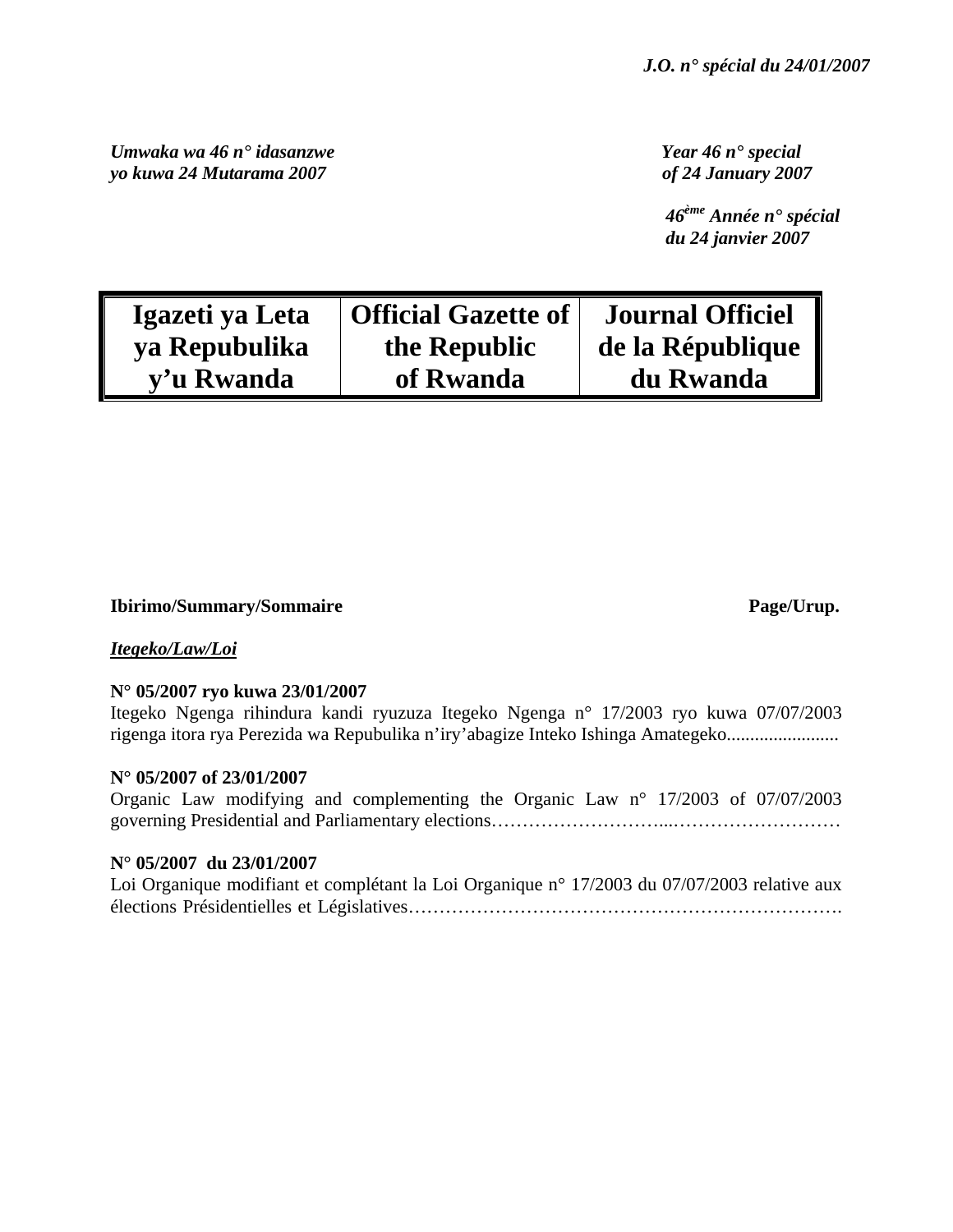|                                                                                                                 | <b>ITEGEKO NGENGA N° 05/2007 RYO ORGANIC LAW N° 05/2007 OF 23/01/2007 LOI OGNIQUE N° 05/2007</b>                                                | <b>DU</b>                                                               |
|-----------------------------------------------------------------------------------------------------------------|-------------------------------------------------------------------------------------------------------------------------------------------------|-------------------------------------------------------------------------|
|                                                                                                                 | KUWA 23/01/2007 RIHINDURA KANDI MODIFYING AND COMPLEMENTING 23/01/2007                                                                          | <b>MODIFIANT</b><br><b>ET</b>                                           |
| $N^{\circ}$<br><b>RYUZUZA</b><br><b>ITEGEKO</b><br><b>NGENGA</b><br>17/2003 RYO KUWA 07/7/2003 RIGENGA 7/7/2003 | THE ORGANIC LAW<br>$N^{\circ}$ 17/2003 OF COMPLETANT<br><b>GOVERNING</b><br><b>PRESIDENTIAL</b>                                                 | LA<br>LOI<br><b>ORGANIQUE N° 17/2003 DU 07/7/2003</b>                   |
| <b>ITORA</b><br><b>RYA</b><br><b>PEREZIDA</b>                                                                   | <b>WA AND PARLIAMENTARY ELECTIONS</b>                                                                                                           | <b>RELATIVE</b><br><b>AUX</b><br><b>ELECTIONS</b>                       |
| REPUBULIKA N'IRY'ABAGIZE INTEKO                                                                                 |                                                                                                                                                 | <b>PRESIDENTIELLES</b><br>ET                                            |
| <b>ISHINGA AMATEGEKO</b>                                                                                        |                                                                                                                                                 | <b>LEGISLATIVES</b>                                                     |
|                                                                                                                 |                                                                                                                                                 |                                                                         |
| <b>Twebwe, KAGAME Paul,</b>                                                                                     | We, KAGAME Paul,                                                                                                                                | <b>Nous, KAGAME Paul,</b>                                               |
| Perezida wa Repubulika;                                                                                         | President of the Republic;                                                                                                                      | Président de la République;                                             |
|                                                                                                                 |                                                                                                                                                 |                                                                         |
| <b>INTEKO</b><br><b>ISHINGA</b>                                                                                 | AMATEGEKO THE PARLIAMENT HAS ADOPTED AND LE PARLEMENT A ADOPTE ET                                                                               |                                                                         |
| YEMEJE, NONE NATWE DUHAMIJE, WE SANCTION, PROMULGATE<br><b>ITEGEKO</b><br><b>DUTANGAJE</b>                      | <b>NGENGA   FOLLOWING</b><br><b>ORGANIC</b><br><b>LAW</b>                                                                                       | <b>THE NOUS</b><br>SANCTIONNONS,<br><b>AND PROMULGUONS</b><br>LA<br>LOI |
| RITEYE RITYA KANDI DUTEGETSE KO ORDER IT BE PUBLISHED IN                                                        |                                                                                                                                                 | THE ORGANIQUE DONT LA TENEUR                                            |
|                                                                                                                 |                                                                                                                                                 |                                                                         |
|                                                                                                                 | RYANDIKWA MU IGAZETI YA LETA OFFICIAL GAZETTE OF THE REPUBLIC SUIT ET ORDONNONS QU'ELLE SOI                                                     |                                                                         |
| YA REPUBULIKA Y'U RWANDA.                                                                                       | <b>OF RWANDA</b>                                                                                                                                | PUBLIEE AU JOURNAL OFFICIEL                                             |
|                                                                                                                 |                                                                                                                                                 | DE LA REPUBLIQUE DU RWANDA.                                             |
| <b>INTEKO ISHINGA AMATEGEKO:</b>                                                                                | THE PARLIAMENT:                                                                                                                                 | <b>LE PARLEMENT:</b>                                                    |
|                                                                                                                 |                                                                                                                                                 |                                                                         |
| 8 Mutarama 2007;                                                                                                | Umutwe w'Abadepite, mu nama yawo yo kuwa The Chamber of Deputies, in its session of La Chambre des Députés, en sa séance du<br>January 8, 2007; | 8 janvier 2007;                                                         |
|                                                                                                                 |                                                                                                                                                 |                                                                         |
|                                                                                                                 | Umutwe wa Sena, mu nama yawo yo kuwa 30 The Senate, in its session of November 30, 2006;                                                        | Le Sénat, en sa séance du 30 novembre                                   |
| Ugushyingo 2006;                                                                                                |                                                                                                                                                 | 2006;                                                                   |
|                                                                                                                 |                                                                                                                                                 |                                                                         |
|                                                                                                                 |                                                                                                                                                 |                                                                         |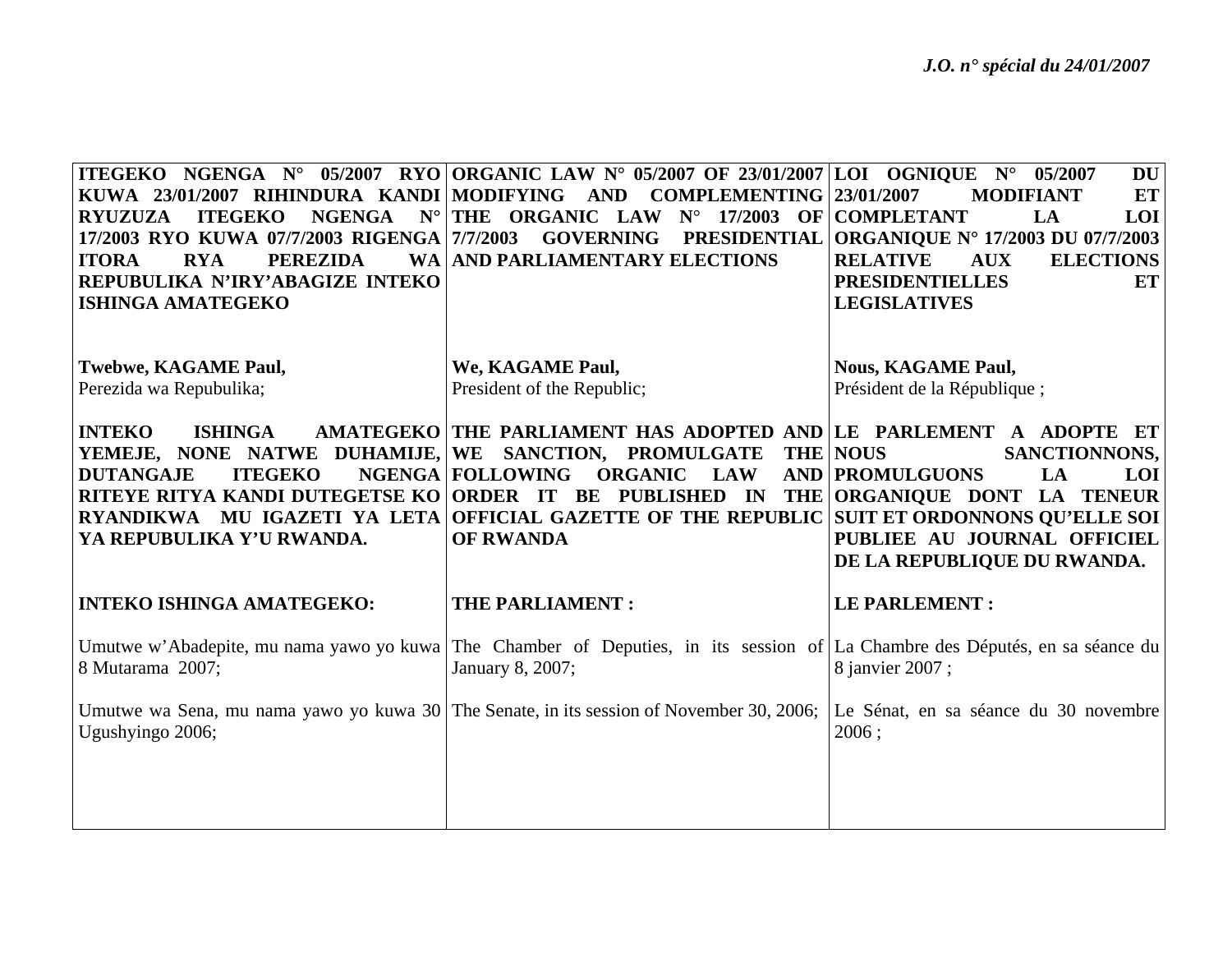|                                                                                                           | Ishingiye ku Itegeko Nshinga rya Repubulika Given the Constitution of the Republic of Vu la Constitution de la République du                               |                                                                     |
|-----------------------------------------------------------------------------------------------------------|------------------------------------------------------------------------------------------------------------------------------------------------------------|---------------------------------------------------------------------|
|                                                                                                           | y'u Rwanda ryo kuwa 4 Kamena 2003, nk'uko Rwanda of June 4, 2003, as amended to date, Rwanda du 4 juin 2003 telle que révisée à                            |                                                                     |
|                                                                                                           | ryavuguruwe kugeza ubu, cyane cyane mu especially in its Articles 62, 66, 67, 75, 76, 78, ce jour, spécialement en ses articles 62,                        |                                                                     |
|                                                                                                           | ngingo zaryo iya 62, iya 66, iya 67, iya 75, iya 88, 89, 90, 92, 93, 94, 95, 103, 108, 118 and 201;                                                        | 66, 67, 75, 76, 78, 88, 89, 90, 92, 93, 94,                         |
| 76, iya 78, iya 88, iya 89, iya 90, iya 92, iya 93,                                                       |                                                                                                                                                            | 95, 103, 108, 118 et 201;                                           |
| iya 94, iya 95, iya 103, iya 108, iya 118 n'iya<br>201;                                                   |                                                                                                                                                            |                                                                     |
|                                                                                                           | Isubiye ku Itegeko Ngenga n°17/2003 ryo kuwa Revisited Organic Law n° 17/2003 of 07/7/2003 Revu la Loi Organique n°17/2003 du                              |                                                                     |
| 07/7/2003 rigenga itora rya Perezida wa governing Presidential                                            | and Parliamentary $07/7/2003$                                                                                                                              | relative<br>élections<br>aux                                        |
|                                                                                                           | Repubulika n'iry'Abagize Inteko Ishinga elections especially in its Articles 18, 23, 25, 28, présidentielles et législatives, spécialement                 |                                                                     |
|                                                                                                           | Amategeko, cyane cyane mu ngingo zaryo iya 29, 31, 33, 34, 35, 40, 43, 66, 68, 72, 73, 79, 81, en ses articles 18, 23, 25, 28, 29, 31, 33,                 |                                                                     |
| 18, iya 23, iya 25, iya 28, iya 29, iya 31, iya 33, 83, 85, 87, 88, 91, 92 and 93;                        |                                                                                                                                                            | 34, 35, 40, 43, 66, 68, 72, 73, 79, 81, 83,                         |
| iya 34, iya 35, iya 40, iya 43, iya 66, iya 68, iya                                                       |                                                                                                                                                            | 85, 87, 88, 91, 92 et 93;                                           |
| 72, iya 73, iya 79, iya 81, iya 83, iya 85, iya 87,                                                       |                                                                                                                                                            |                                                                     |
| iya 88, iya 91, iya 92 n'iya 93;                                                                          |                                                                                                                                                            |                                                                     |
|                                                                                                           |                                                                                                                                                            |                                                                     |
|                                                                                                           |                                                                                                                                                            |                                                                     |
| YEMEJE:                                                                                                   | <b>ADOPTS:</b>                                                                                                                                             | <b>ADOPTE:</b>                                                      |
| Ingingo ya mbere:                                                                                         | <b>Article one:</b>                                                                                                                                        | <b>Article premier:</b>                                             |
|                                                                                                           |                                                                                                                                                            |                                                                     |
| kuwa 07/7/2003 rigenga itora rya Perezida wa $07/7/2003$                                                  | Ingingo ya 18 y'Itegeko Ngenga n° 17/2003 ryo Article 18 of the Organic Law n° 17/2003 of L'article 18 de la Loi Organique n°<br>governing<br>Presidential | du 07/7/2003<br>and $17/2003$<br>relative<br>aux                    |
| n'iry'Abagize Inteko Ishinga Parliamentary<br>Repubulika                                                  | elections<br>amended<br>is                                                                                                                                 | and élections présidentielles et législatives est                   |
| Amategeko ihinduwe kandi yujujwe ku buryo complemented as follows:                                        |                                                                                                                                                            | modifié et complété comme suit :                                    |
| bukurikira:                                                                                               |                                                                                                                                                            |                                                                     |
|                                                                                                           |                                                                                                                                                            | « Avant le scrutin, la liste électorale est                         |
|                                                                                                           | "Mbere y'itora, ilisiti y'itora imanikwa "Before the elections, electoral lists shall be affichée à un endroit réservé à cet effet au                      |                                                                     |
|                                                                                                           | ahabigenewe mu Mirenge yose no kuri za displayed in appropriate places in all Sectors and niveau de tous les Secteurs et des                               |                                                                     |
| buri<br>Ambasade<br>kugira<br>ngo                                                                         | muntu at all Embassies to enable every registered voter Ambassades pour permettre à chaque                                                                 |                                                                     |
|                                                                                                           | wiyandikishije agenzure bitamuruhije ko ari to verify whether he or she is on the electoral list electeur de vérifier aisément s'il figure sur             |                                                                     |
| kuri lisiti y'itora cyangwa ko amazina ye or if his or her names are correctly written.<br>vanditse neza. |                                                                                                                                                            | la liste électorale ou si ses noms sont<br>correctement transcrits. |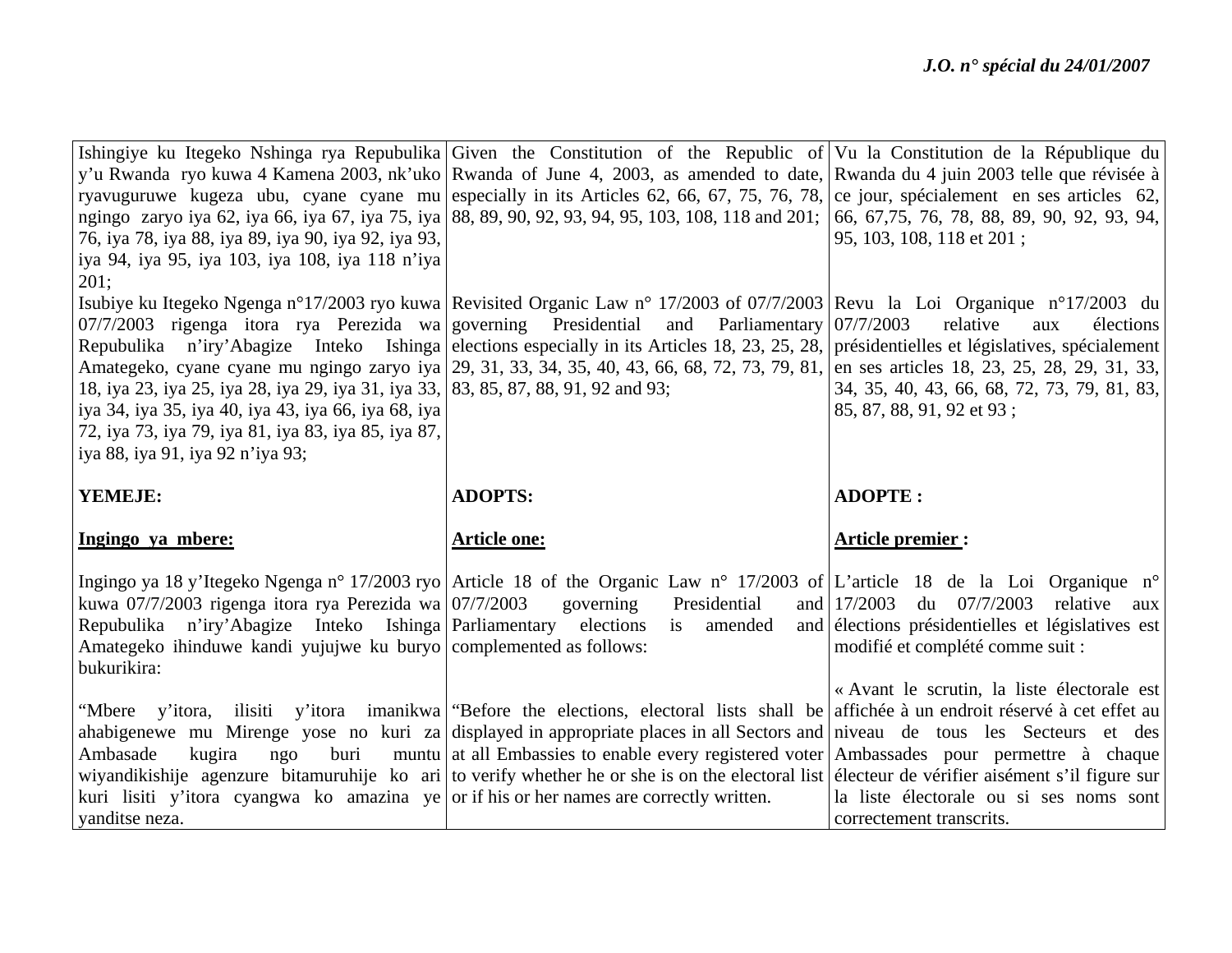| Komisiyo y'Igihugu y'Amatora igena igihe ayo<br>malisiti amanikirwa n'aho amanikwa".                                                                                                                   | The National Electoral Commission shall La Commission Nationale<br>determine when and where such lists are détermine                                                                                                                                                                                                                                                                                                                                                                                                                                                                                                                                                                                                                                  | Electorale<br>l'endroit<br>période<br>et<br>la                                                                                                     |
|--------------------------------------------------------------------------------------------------------------------------------------------------------------------------------------------------------|-------------------------------------------------------------------------------------------------------------------------------------------------------------------------------------------------------------------------------------------------------------------------------------------------------------------------------------------------------------------------------------------------------------------------------------------------------------------------------------------------------------------------------------------------------------------------------------------------------------------------------------------------------------------------------------------------------------------------------------------------------|----------------------------------------------------------------------------------------------------------------------------------------------------|
|                                                                                                                                                                                                        | displayed".                                                                                                                                                                                                                                                                                                                                                                                                                                                                                                                                                                                                                                                                                                                                           | d'affichage de cette liste. »                                                                                                                      |
| Ingingo ya 2:                                                                                                                                                                                          | <b>Article 2:</b>                                                                                                                                                                                                                                                                                                                                                                                                                                                                                                                                                                                                                                                                                                                                     | <b>Article 2:</b>                                                                                                                                  |
| kuwa 07/7/2003 rigenga itora rya Perezida wa 7/7/2003<br>n'iry'Abagize Inteko Ishinga Parliamentary<br>Repubulika<br>Amategeko ihinduwe kandi yujujwe ku buryo complemented as follows:<br>bukurikira: | Ingingo ya 23 y'Itegeko Ngenga nº 17/2003 ryo Article 23 of the Organic Law nº 17/2003 of L'article 23 de la Loi Organique nº17/2003<br>governing<br>Presidential<br>elections is<br>amended                                                                                                                                                                                                                                                                                                                                                                                                                                                                                                                                                          | and $\left  \frac{du}{dt} \right $ 07/7/2003 relative aux élections<br>and présidentielles et législatives est modifié et<br>complété comme suit : |
| Ishinga<br>w'Abagize<br>Inteko<br>byubahiriza<br>ibyemezo<br>Komisiyo y'Igihugu y'Amatora.                                                                                                             | "Gutanga no kwakira kandidatire ku mwanya   "Submission and reception of candidature for the   « Le dépôt et la réception de la candidature<br>Amategeko   post of the Member of Parliament shall respect   aux élections législatives sont régis par les<br>n'amabwiriza by a decisions and instructions of the National décisions et les instructions de<br>Electoral Commission.                                                                                                                                                                                                                                                                                                                                                                   | - la<br><b>Commission Nationale Electorale.</b>                                                                                                    |
| n'ataziguye icyarimwe.                                                                                                                                                                                 | Umuntu ushaka kwiyamamariza umwanya Any person who wishes to present his or her Toute personne désireuse de déposer sa<br>w'Ubudepite atanga kandidatire ku mwanya candidature for the post of member of Parliament candidature lors des élections législatives<br>umwe gusa mu matora y'Abagize Inteko shall submit his or her candidature for only one le fait pour un seul poste. Personne n'est<br>Ishinga Amategeko. Nta wemerewe gutanga post in the parliamentary elections. No person is autorisé à déposer sa candidature à la fois<br>kandidatire ye mu cyiciro cy'amatora aziguye allowed to submit his or her candidature in a au suffrage direct et au suffrage indirect.<br>direct and indirect round of elections at the same<br>time. |                                                                                                                                                    |
| ntakuka y'abakandida.                                                                                                                                                                                  | Buri Mutwe wa Politiki cyangwa Ishyirahamwe Each political organization or a coalition of Toute formation politique ou coalition des<br>ry'Imitwe ya Politiki, bigomba gutanga ilisiti political organisations shall submit a closed list formations politiques doit présenter une<br>of candidates".                                                                                                                                                                                                                                                                                                                                                                                                                                                 | liste bloquée de ses candidats. »                                                                                                                  |
|                                                                                                                                                                                                        |                                                                                                                                                                                                                                                                                                                                                                                                                                                                                                                                                                                                                                                                                                                                                       |                                                                                                                                                    |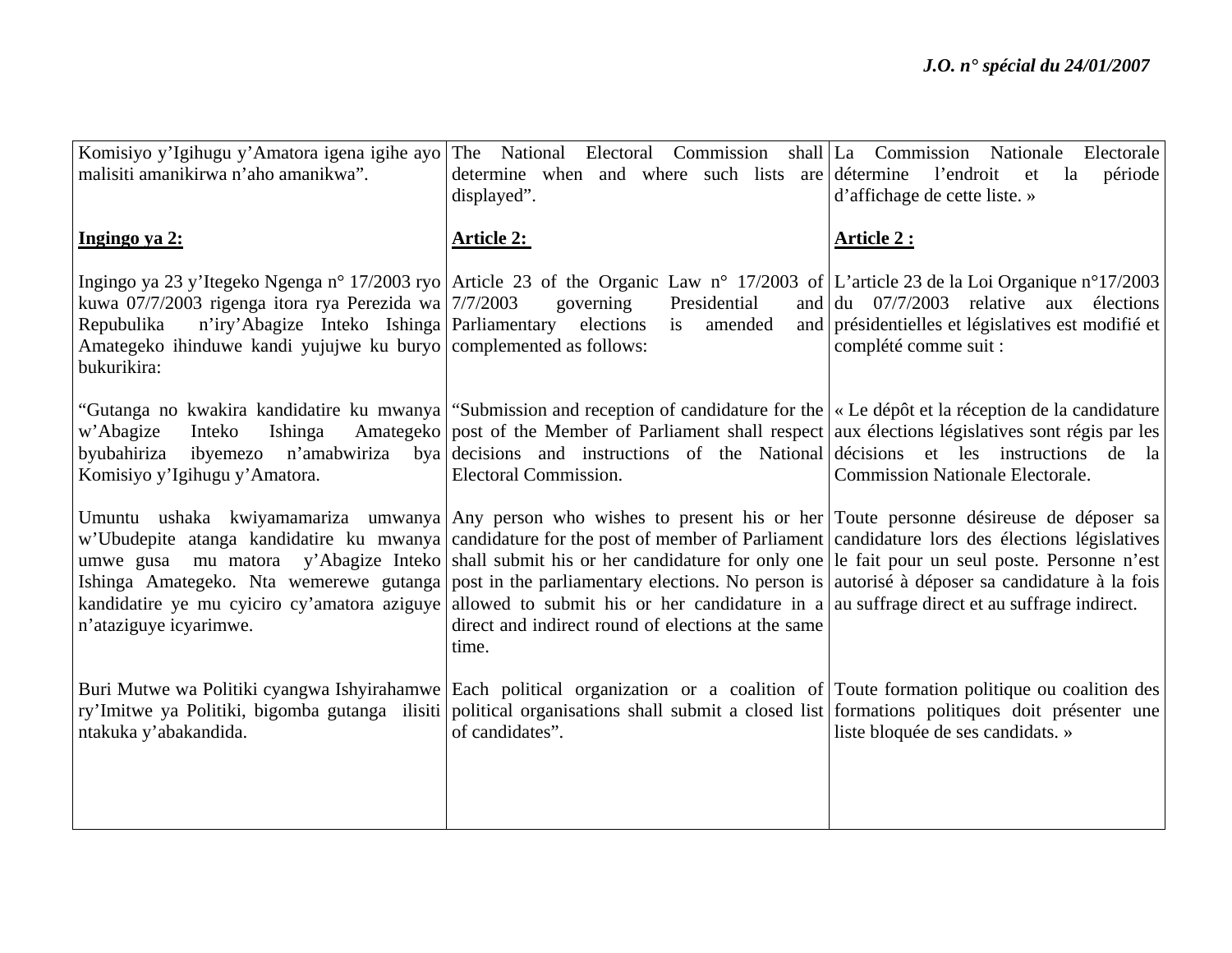| Ingingo ya 3:                                                                                                                                 | <b>Article 3:</b>                                                                                                                                                                                                                                                                                                                                                                                      | Article 3:                                                                                                                                           |
|-----------------------------------------------------------------------------------------------------------------------------------------------|--------------------------------------------------------------------------------------------------------------------------------------------------------------------------------------------------------------------------------------------------------------------------------------------------------------------------------------------------------------------------------------------------------|------------------------------------------------------------------------------------------------------------------------------------------------------|
| 07/7/2003 rigenga itora rya Perezida wa governing Presidential<br>Repubulika<br>Amategeko hongewemo ingingo ya 23 bis iteye follows:<br>itya: | Mu Itegeko Ngenga n° 17/2003 ryo kuwa To the Organic Law n° 17/2003 of 7/7/2003 A la Loi Organique n°17/2003 du<br>and<br>Parliamentary 07/7/2003<br>n'iry'Abagize Inteko Ishinga elections, is added Article 23 bis worded as présidentielles et législatives est ajouté                                                                                                                              | relative<br>élections<br>aux<br>l'article 23 bis libellé comme suit :                                                                                |
| Ingingo ya 23 bis:                                                                                                                            | <b>Article 23 bis</b>                                                                                                                                                                                                                                                                                                                                                                                  | <b>Article 23 bis</b>                                                                                                                                |
| inani (80).                                                                                                                                   | «Ilisiti ntakuka y'abakandida y'Umutwe wa "The closed list of the candidates of a political  « La liste bloquée des candidats d'une<br>Politiki cyangwa y'Ishyirahamwe ry'Imitwe ya organisation or a coalition of political formation politique ou d'une coalition de<br>Politiki ntirenza amazina y'abakandida mirongo organisations shall not exceed eighty (80) names formations<br>of candidates. | politiques<br>comporte<br>au<br>maximum les noms de quatre vingt (80)<br>candidats.                                                                  |
| Komisiyo<br>y'Igihugu<br>y'Amatora<br>y'abakandida<br>n'amadosiye yabo<br>n'icyemezo cy'ububasha yahawe.                                      | Unagarariye Umutwe wa Politiki cyangwa The representative of a political organisation or a Le Représentant d'une formation politique<br>Ishyirahamwe ry'Imitwe ya Politiki ashyikiriza coalition of political organisations shall submit a ou d'une coalition de formations politiques<br>ilisiti list of candidates, their files and the power of soumet à la Commission Nationale<br>hamwe attorney. | Electorale une liste des candidats et leurs<br>dossiers ainsi que son mandat.                                                                        |
| Ibyo<br>kandi<br>ya Politiki mu gihe atabonetse ».                                                                                            | bishobora gukorwa n'undi That may also be done by any other person Ces opérations peuvent également être<br>wabiherewe ububasha n'uhagarariye Umutwe authorised by a representative of a political effectuées par<br>wa Politiki cyangwa Ishyirahamwe ry'Imitwe organisation or a coalition of political mandatée par le Représentant d'une<br>organisations in case of his or her absence".           | une<br>autre<br>personne<br>formation politique ou d'une coalition des<br>formations politiques, en cas d'absence ou<br>d'empêchement de celui-ci. » |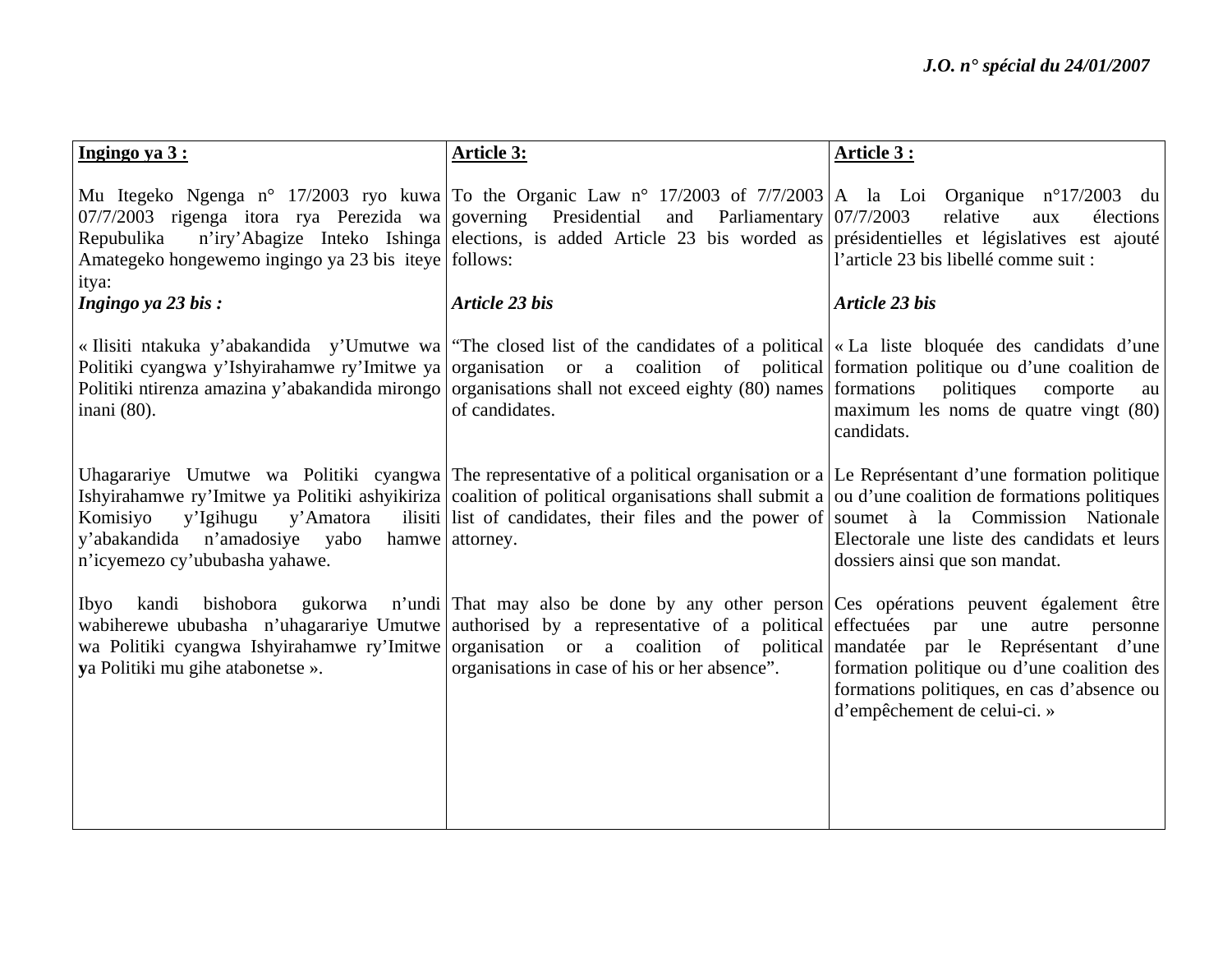| Ingingo ya 4:                                                                                                                                                                    | <b>Article 4:</b>                                                                                                                                                                                                                                                                                                                                                                                                                                                                                                                                                                                                                                                                                                                                                                        | Article 4 :                                                                                                                                                                                                                          |
|----------------------------------------------------------------------------------------------------------------------------------------------------------------------------------|------------------------------------------------------------------------------------------------------------------------------------------------------------------------------------------------------------------------------------------------------------------------------------------------------------------------------------------------------------------------------------------------------------------------------------------------------------------------------------------------------------------------------------------------------------------------------------------------------------------------------------------------------------------------------------------------------------------------------------------------------------------------------------------|--------------------------------------------------------------------------------------------------------------------------------------------------------------------------------------------------------------------------------------|
| $07/7/2003$ rigenga itora rya Perezida wa governing Presidential<br>Amategeko hongewemo ingingo ya 23 ter follows:<br>iteye itya:                                                | Mu Itegeko Ngenga nº 17/2003 ryo kuwa To the Organic Law nº 17/2003 of 7/7/2003 A la Loi Organique nº17/2003 du<br>and<br>Parliamentary $07/7/2003$<br>Repubulika n'iry'Abagize Inteko Ishinga elections, is added Article 23 ter worded as présidentielles et législatives est ajouté                                                                                                                                                                                                                                                                                                                                                                                                                                                                                                   | relative<br>élections<br>aux<br>l'article 23 ter libellé comme suit :                                                                                                                                                                |
| Ingingo ya 23 ter:                                                                                                                                                               | Article 23 ter                                                                                                                                                                                                                                                                                                                                                                                                                                                                                                                                                                                                                                                                                                                                                                           | Article 23 ter                                                                                                                                                                                                                       |
| yubahiriza<br>akiyamamaza<br>n'amategeko.                                                                                                                                        | "Umukandida wigenga yitangira kandidatire ku   "An independent candidate shall personally   « Le candidat indépendant dépose lui-<br>giti cye, kandidatire ye igafatwa nka lisiti submit his or her candidature which shall be même sa candidature. Celle-ci<br>ntakuka y'umuntu ku giti cye, kandi considered as a personal closed list and shall considérée comme une liste bloquée à titre<br>ibiteganywa campaign in respect of provisions of the law.                                                                                                                                                                                                                                                                                                                               | est<br>individuel et le candidat fait sa campagne<br>électorale dans le respect de la loi.                                                                                                                                           |
| umwirondoro ugizwe n'ibi bikurikira:                                                                                                                                             | Kandidatire yose itangwa ku rwego rw'Igihugu. Any candidature shall be submitted at the Toute candidature est présentée au niveau<br>Ariko kugira ngo dosiye y'umukandida yakirwe   national level. However, in order for the   national. Toutefois, pour que le dossier de  <br>kandi isuzumwe, buri mukandida wiyamamaza candidate's file to be accepted and examined, any candidature soit accepté et examiné, le<br>ku giti cye mu cyiciro cy'Abadepite batorwa candidate personally campaigning in the category candidat indépendant<br>mu buryo butaziguye agomba kugaragaza of deputies to be elected in a universal suffrage is législatives directes doit produire les pièces<br>required to provide an identity composed of the $d$ d'identification suivantes :<br>following: | aux<br>élections                                                                                                                                                                                                                     |
| $1^{\circ}$<br>ndangamuntu;<br>$2^{\circ}$<br>icyemezo cy'amavuko kitarengeje amezi $ 2^{\circ} $<br>atatu (3) gitanzwe;<br>$3^\circ$<br>umwuga we;<br>$4^{\circ}$<br>aho atuye; | amazina ye yose ahwanye n'ari mu $1^{\circ}$ full names as they appear on the identity $1^{\circ}$<br>card:<br>a birth certificate that does not exceed three $2^{\circ}$<br>(3) months of issuance;<br>$3^\circ$<br>profession;<br>place of residence;<br>$4^\circ$                                                                                                                                                                                                                                                                                                                                                                                                                                                                                                                     | Noms et prénoms conformes à ceux<br>figurant sur la carte d'identité;<br>Attestation de naissance ne dépassant<br>pas trois (3) mois à dater de sa<br>délivrance ;<br>$3^{\circ}$<br>Profession;<br>$4^\circ$<br>Lieu de résidence ; |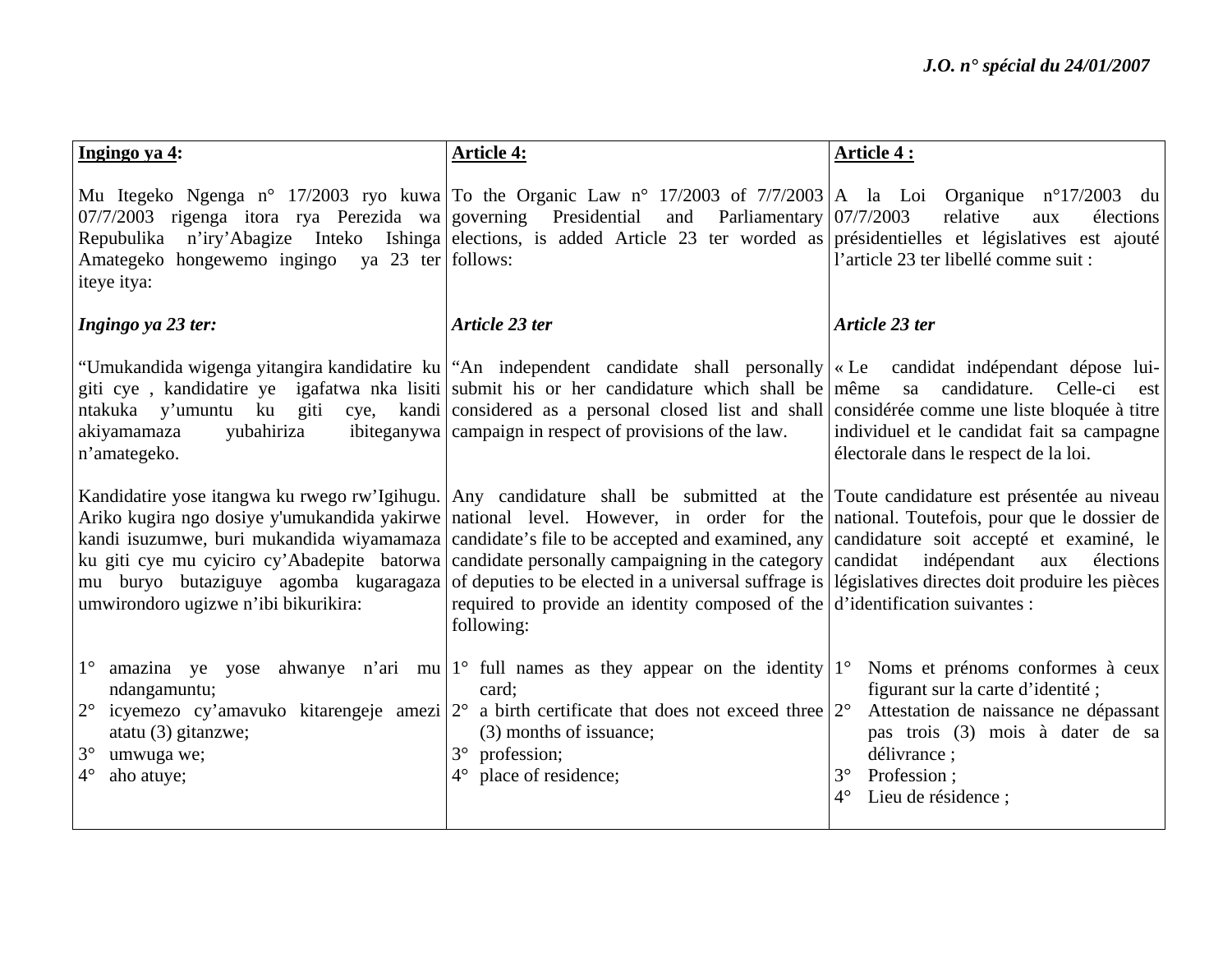| $5^{\circ}$<br>amafoto abiri magufi y'amabara;                                                                                                                                                                                                                                                                                          | $5^{\circ}$ two (2) coloured passport size photographs;                                                                                                                                                                                                                                                                                                                                                                                       | $5^{\circ}$<br>Deux photos passeport en couleur;                                                                                                                                                                                                                                                                                                            |
|-----------------------------------------------------------------------------------------------------------------------------------------------------------------------------------------------------------------------------------------------------------------------------------------------------------------------------------------|-----------------------------------------------------------------------------------------------------------------------------------------------------------------------------------------------------------------------------------------------------------------------------------------------------------------------------------------------------------------------------------------------------------------------------------------------|-------------------------------------------------------------------------------------------------------------------------------------------------------------------------------------------------------------------------------------------------------------------------------------------------------------------------------------------------------------|
| fotokopi y'indangamuntu;<br>$6^{\circ}$                                                                                                                                                                                                                                                                                                 | $6^{\circ}$ a copy of the identity card;                                                                                                                                                                                                                                                                                                                                                                                                      | $6^{\circ}$<br>Une photocopie de la carte d'identité;                                                                                                                                                                                                                                                                                                       |
| fotokopi y'ikarita y'itora.                                                                                                                                                                                                                                                                                                             | $7^\circ$ a copy of the voter's card.                                                                                                                                                                                                                                                                                                                                                                                                         | $7^\circ$<br>Une photocopie de la carte d'électeur.                                                                                                                                                                                                                                                                                                         |
| guherekezwa n'ibi bikurikira:                                                                                                                                                                                                                                                                                                           | Umwirondoro w'umukandida wigenga ugomba The identity of an independent candidate shall be L'identification du candidat indépendant<br>accompanied with the following:                                                                                                                                                                                                                                                                         | est accompagnée par :                                                                                                                                                                                                                                                                                                                                       |
| $1^{\circ}$<br>magana atandatu (600) bamusinyiye mu<br>biyandikishije kuri lisiti<br>gihugu hose<br>y'itora barimo nibura cumi na babiri (12)<br>babarurirwa muri buri Karere;<br>$2^{\circ}$<br>umuntu atafunzwe cyangwa yafunzwe<br>n'icyo yafungiwe, kitarengeje amezi atatu<br>$(3)$ gitanzwe ;<br>$3^\circ$<br>rupapuro rw'itora". | urutonde rw'abantu bangana nibura na $1^{\circ}$ a list of signatures of at least six hundred $1^{\circ}$<br>(600) registered Rwandan voters including at<br>least twelve (12) domiciled in each district;<br>icyemezo cy'ubutabera kigaragaza ko $ 2^{\circ}$ a criminal record of not more than three (3) $ 2^{\circ}$<br>months of delivery;<br>ikimenyetso kimuranga gishyirwa ku $3^{\circ}$ a symbol to be placed on the ballot paper". | Une liste de signatures d'au moins six<br>Rwandais<br>(600)<br>citoyens<br>cent<br>enregistrés sur la liste électorale, dont<br>au moins douze (12) domiciliés dans<br>chaque District;<br>Un extrait du casier judiciaire ne<br>dépassant pas trois (3) mois à dater de<br>sa délivrance ;<br>Un logo à imprimer sur le bulletin de<br>$3^\circ$<br>vote.» |
| Ingingo ya $5:$                                                                                                                                                                                                                                                                                                                         | <b>Article 5:</b>                                                                                                                                                                                                                                                                                                                                                                                                                             | Article 5:                                                                                                                                                                                                                                                                                                                                                  |
| $07/7/2003$ rigenga itora rya Perezida wa governing Presidential<br>Amategeko hongewemo ingingo ya 23 quater follows:<br>iteye itya:                                                                                                                                                                                                    | Mu Itegeko Ngenga n° 17/2003 ryo kuwa To the Organic Law n°17/2003 of 7/7/2003 07/7/2003<br>Repubulika n'iry'Abagize Inteko Ishinga elections, is added Article 23 quater worded as l'article 23 quater libellé comme suit :                                                                                                                                                                                                                  | A la Loi Organique $n^{\circ}17/2003$<br>du<br>relative<br>élections<br>aux<br>and Parliamentary présidentielles et législatives est ajouté                                                                                                                                                                                                                 |
|                                                                                                                                                                                                                                                                                                                                         | Article 23 quater:                                                                                                                                                                                                                                                                                                                                                                                                                            | Article 23 quater                                                                                                                                                                                                                                                                                                                                           |
| Ingingo ya 23 quater:                                                                                                                                                                                                                                                                                                                   |                                                                                                                                                                                                                                                                                                                                                                                                                                               | « La liste des personnes ayant accordé la                                                                                                                                                                                                                                                                                                                   |
|                                                                                                                                                                                                                                                                                                                                         | "A list of persons who sign for the independent signature au candidat indépendant doit                                                                                                                                                                                                                                                                                                                                                        |                                                                                                                                                                                                                                                                                                                                                             |
| "Urutonde rw'abantu basinyiye umukandida candidate shall indicate:                                                                                                                                                                                                                                                                      |                                                                                                                                                                                                                                                                                                                                                                                                                                               | comporter:                                                                                                                                                                                                                                                                                                                                                  |
| wigenga rugomba kugaragaza:                                                                                                                                                                                                                                                                                                             |                                                                                                                                                                                                                                                                                                                                                                                                                                               |                                                                                                                                                                                                                                                                                                                                                             |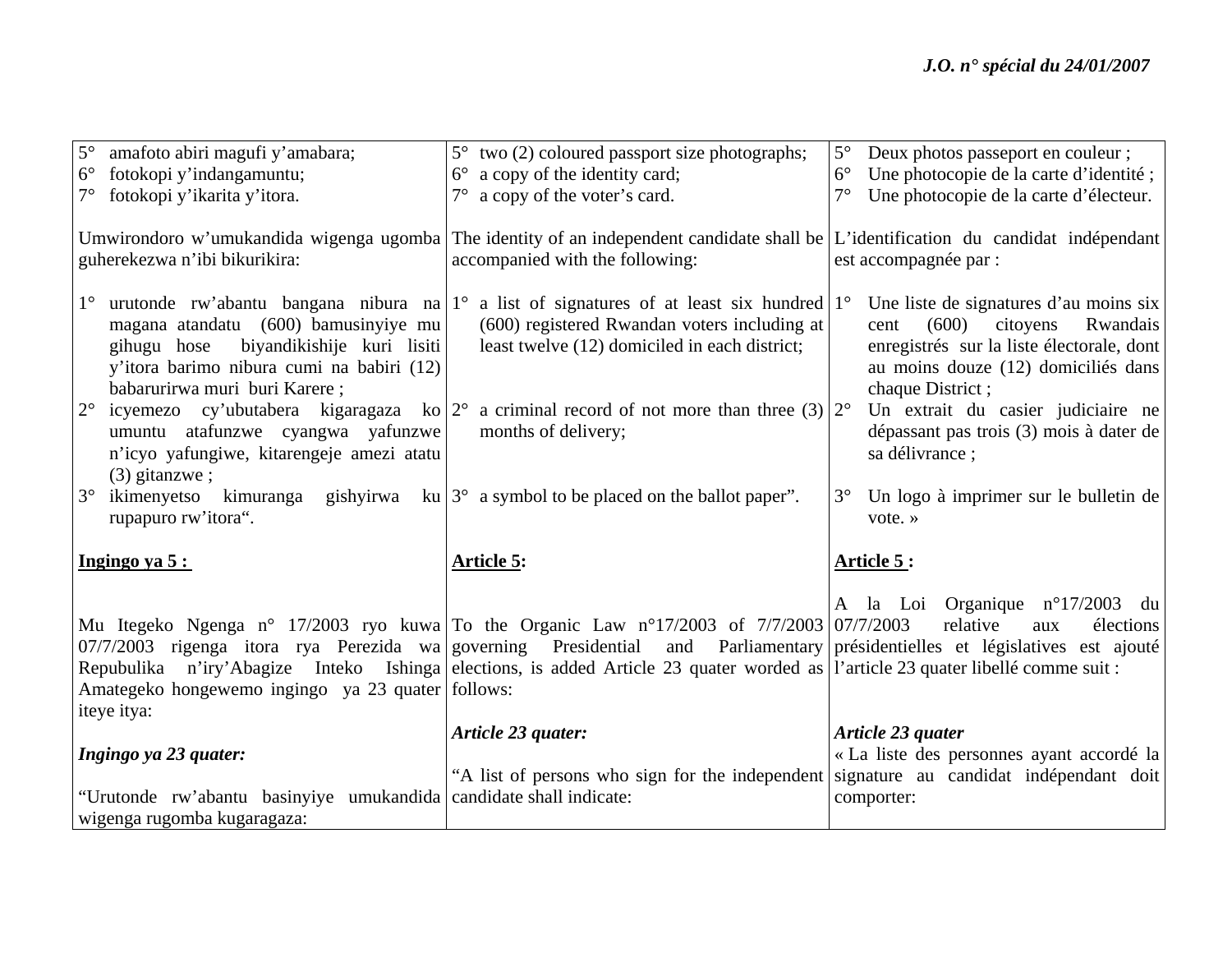| 1° amazina ya buri muntu wamusinyiye;                                                                                                                                                                   | $1^{\circ}$ full names of every person who signed for $1^{\circ}$ Le nom et prénom de<br>him or her;                                                                                                                                                                                          | chaque<br>personne ayant accordé sa signature ;                                                                      |
|---------------------------------------------------------------------------------------------------------------------------------------------------------------------------------------------------------|-----------------------------------------------------------------------------------------------------------------------------------------------------------------------------------------------------------------------------------------------------------------------------------------------|----------------------------------------------------------------------------------------------------------------------|
| 2° nomero y'indangamuntu n'aho yayifatiye;                                                                                                                                                              | the number of the identity card and the place $ 2^{\circ} $<br>of delivery;                                                                                                                                                                                                                   | Le numéro de sa carte d'identité et le<br>lieu de délivrance;                                                        |
| 3° nomero y'ikarita y'itora n'aho yayifatiye;                                                                                                                                                           | $3^{\circ}$ the number of the voter's card and the place $3^{\circ}$ Le numéro de sa carte d'électeur et le<br>of delivery;                                                                                                                                                                   | lieu de délivrance ;                                                                                                 |
| $4^{\circ}$<br>aho atuye;                                                                                                                                                                               | the place of residence;<br>$4^\circ$                                                                                                                                                                                                                                                          | $4^{\circ}$ Le lieu de résidence ;                                                                                   |
| umukono w'uwamusinyiye.                                                                                                                                                                                 | $5^{\circ}$ the signature of the signer.                                                                                                                                                                                                                                                      | 5° La signature de la personne ayant<br>accordé son aval.                                                            |
|                                                                                                                                                                                                         | Abantu batemerewe kwiyandikisha kuri lisiti Persons who are not allowed to register on the Les personnes qui ne sont pas éligibles ne                                                                                                                                                         |                                                                                                                      |
| y'itora ntibemerewe gusinyira umukandida.                                                                                                                                                               | electoral list are not allowed to sign for the peuvent pas accorder leur signature à un<br>candidate.                                                                                                                                                                                         | candidat indépendant.                                                                                                |
| lisiti y'itora".                                                                                                                                                                                        | Umukandida ku giti cye agomba kuba An independent candidate shall be allowed to Le candidat indépendant doit avoir le droit<br>yemerewe gutora kandi yariyandikishije kuri vote and is required to have registered on the de voter et doit avoir été inscrit sur la liste<br>electoral list". | électorale. »                                                                                                        |
|                                                                                                                                                                                                         |                                                                                                                                                                                                                                                                                               |                                                                                                                      |
| Ingingo ya 6:                                                                                                                                                                                           | <b>Article 6:</b>                                                                                                                                                                                                                                                                             | Article 6:                                                                                                           |
| ryo kuwa 07/7/2003 rigenga itora rya Perezida 7/7/2003<br>wa Repubulika n'iry'Abagize Inteko Ishinga Parliamentary<br>Amategeko ihinduwe kandi yujujwe ku buryo complemented as follows:<br>bukurikira: | Ingingo ya 25 y'Itegeko Ngenga n° 17/2003 Article 25 of the Organic Law n° 17/2003 of L'article 25 de la Loi Organique n°17/2003<br>Presidential<br>governing<br>is modified<br>elections<br>and                                                                                              | and $du$ 07/7/2003 relative aux élections<br>présidentielles et législatives est modifié et<br>complété comme suit : |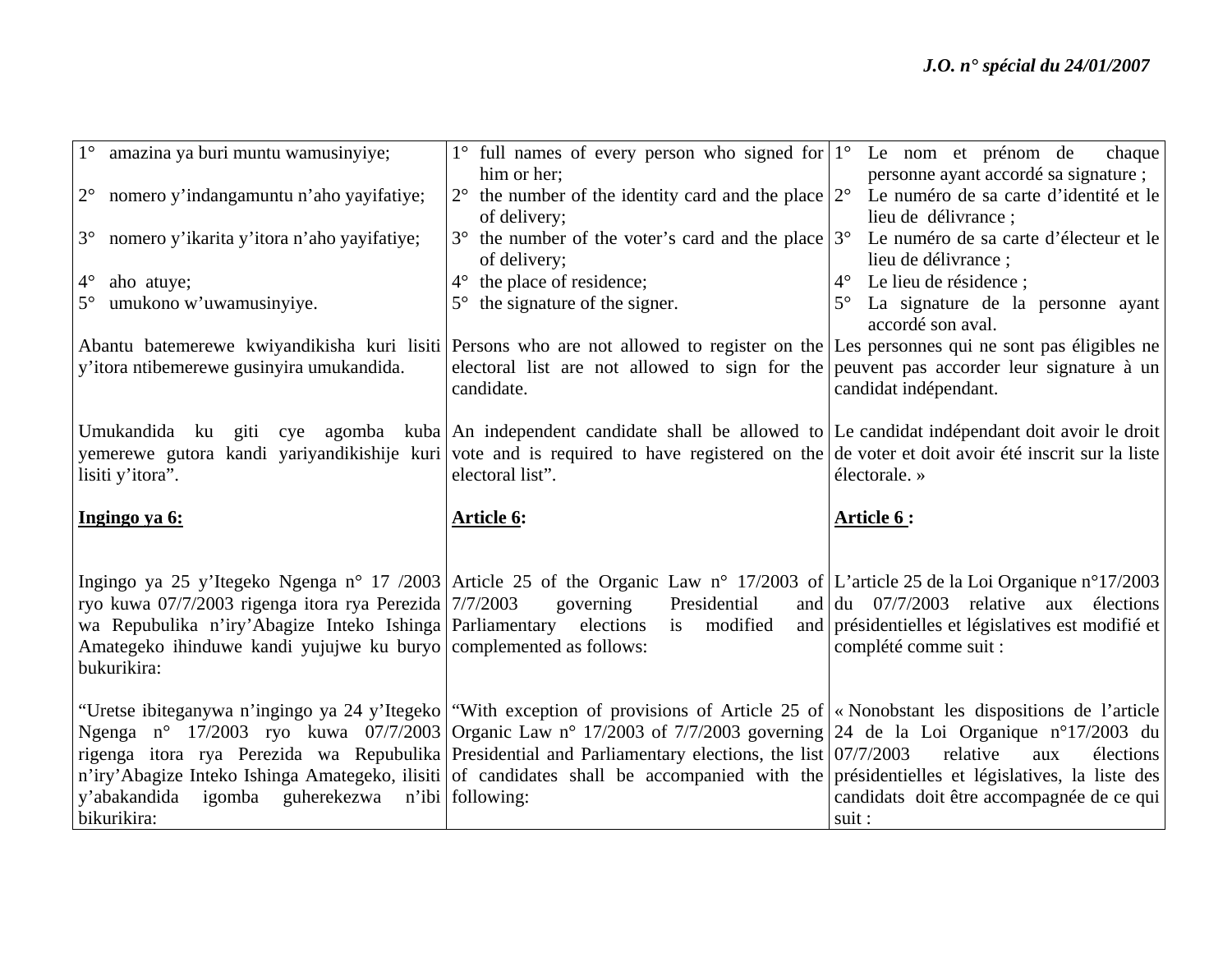| $1^{\circ}$                                                                      | n'ari mu ndangamuntu ye;                                                                                                                                                                                                                                                                                                                                            | amazina yose ya buri mukandida ahwanye $1^{\circ}$ full names of every candidate as they appear $1^{\circ}$ les noms et prénoms de chaque<br>on the identity card;                                                                                                                                                                                                       | candidat conformes à la<br>carte<br>d'identité;                                                                                                                                                                                                                                                                                                                                                                                                                            |
|----------------------------------------------------------------------------------|---------------------------------------------------------------------------------------------------------------------------------------------------------------------------------------------------------------------------------------------------------------------------------------------------------------------------------------------------------------------|--------------------------------------------------------------------------------------------------------------------------------------------------------------------------------------------------------------------------------------------------------------------------------------------------------------------------------------------------------------------------|----------------------------------------------------------------------------------------------------------------------------------------------------------------------------------------------------------------------------------------------------------------------------------------------------------------------------------------------------------------------------------------------------------------------------------------------------------------------------|
| $2^{\circ}$<br>$3^\circ$<br>$4^\circ$<br>$5^\circ$<br>$6^{\circ}$<br>$8^{\circ}$ | icyemezo cy'amavuko kitarengeje amezi $ 2^{\circ} $<br>atatu (3) gitanzwe;<br>umwuga we;<br>aho atuye;<br>amafoto abiri (2) magufi y'amabara;<br>fotokopi y'indangamuntu;<br>fotokopi y'ikarita y'itora;<br>icyemezo cy'ubutabera kigaragaza ko $ 8^{\circ} $<br>umuntu atafunzwe cyangwa yafunzwe<br>n'icyo yafungiwe, kitarengeje amezi atatu<br>$(3)$ gitanzwe". | birth certificate of not more than three $(3)$   $2^{\circ}$<br>months of issuance;<br>profession;<br>$3^\circ$<br>place of residence;<br>$4^\circ$<br>two (2) coloured passport size photographs;<br>$5^{\circ}$<br>a copy of the identity card;<br>$6^{\circ}$<br>a copy of the voter's card<br>a criminal record of not more than three $(3)$<br>months of issuance". | attestation<br>de<br>naissance ne<br>une<br>dépassant pas trois (3) mois à dater de<br>sa délivrance ;<br>$3^\circ$<br>la profession;<br>le lieu de résidence ;<br>$4^{\circ}$<br>$5^{\circ}$<br>deux (2) photos passeport en couleur;<br>une photocopie de la carte d'identité;<br>$6^{\circ}$<br>$7^\circ$<br>une photocopie de la carte d'électeur;<br>un extrait du casier judiciaire ne<br>$8^{\circ}$<br>dépassant pas trois (3) mois à dater de<br>sa délivrance. » |
|                                                                                  | Ingingo ya 7 :                                                                                                                                                                                                                                                                                                                                                      | <b>Article 7:</b>                                                                                                                                                                                                                                                                                                                                                        | <b>Article 7:</b>                                                                                                                                                                                                                                                                                                                                                                                                                                                          |
|                                                                                  | kuwa 07/7/2003 rigenga itora rya Perezida wa 7/7/2003<br>Repubulika n'iry'Abagize Inteko Ishinga Parliamentary elections is modified<br>Amategeko ihinduwe kandi yujujwe ku buryo complemented as follows:                                                                                                                                                          | Ingingo ya 28 y'Itegeko Ngenga n° 17/2003 ryo Article 28 of the Organic Law n° 17/2003 of L'article 28 de la Loi Organique n°17/2003<br>governing<br>Presidential                                                                                                                                                                                                        | and $\left  \frac{du}{dt} \right $ 07/7/2003 relative aux élections<br>and présidentielles et législatives est modifié et<br>complété comme suit :                                                                                                                                                                                                                                                                                                                         |
|                                                                                  | bukurikira:                                                                                                                                                                                                                                                                                                                                                         |                                                                                                                                                                                                                                                                                                                                                                          |                                                                                                                                                                                                                                                                                                                                                                                                                                                                            |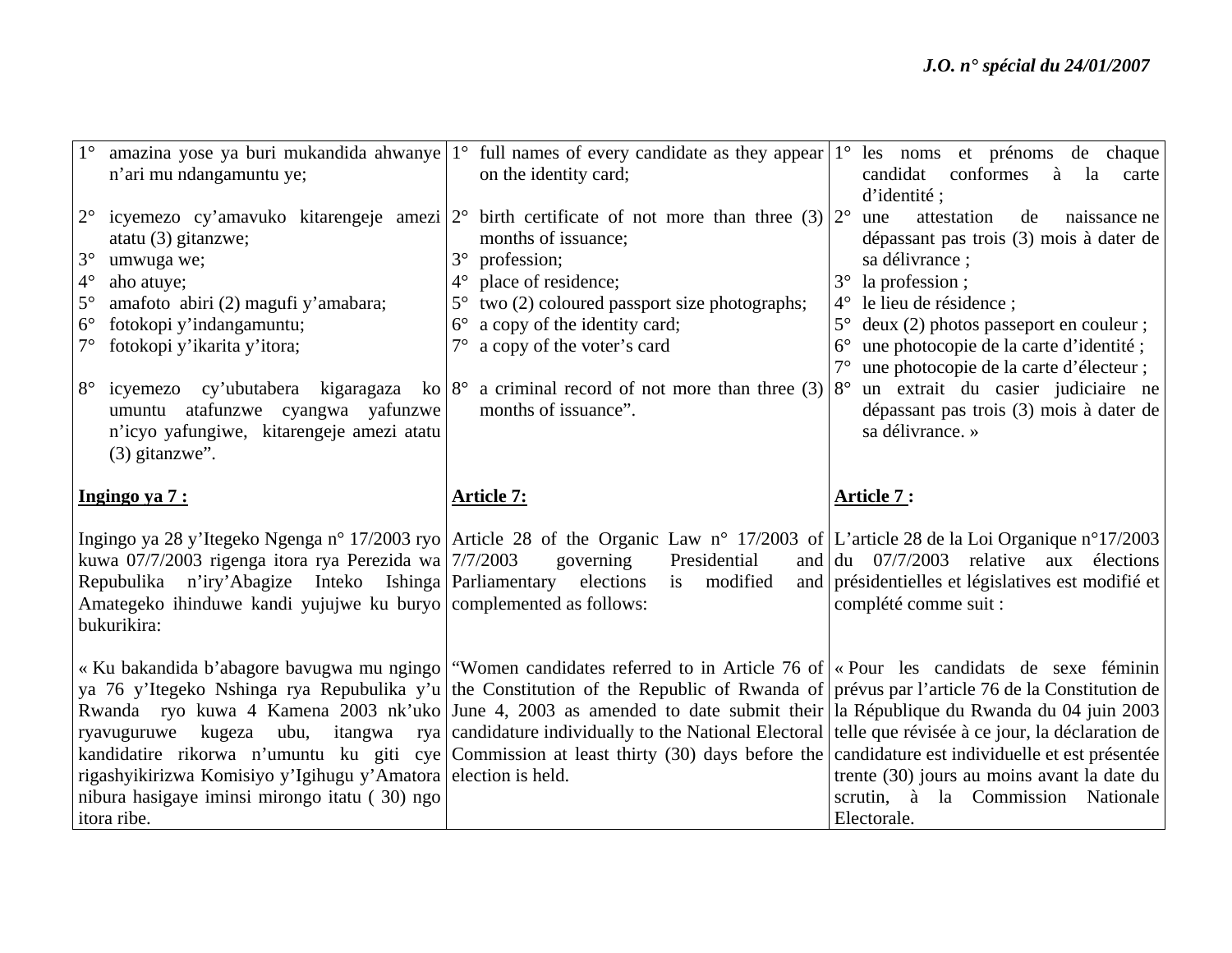|                                                                    | Kugira ngo dosiye yakirwe kandi isuzumwe In order for the file to be accepted and examined,                                          | Pour que le dossier soit accepté et                                 |
|--------------------------------------------------------------------|--------------------------------------------------------------------------------------------------------------------------------------|---------------------------------------------------------------------|
| igomba guherekezwa n'ibi bikurikira:                               | it shall be accompanied with:                                                                                                        | examiné, il doit être accompagné de ce qui                          |
|                                                                    |                                                                                                                                      | suit :                                                              |
| $1^{\circ}$                                                        | amazina yose ya buri mukandida ahwanye $1^{\circ}$ full names of every candidate as they appear                                      | 1° le nom et prénom du candidat                                     |
| n'ari mu ndangamuntu ye;                                           | on the identity card;                                                                                                                | conformes à ceux figurant sur la carte                              |
| $2^{\circ}$<br>icyemezo cy'amavuko kitarengeje amezi $ 2^{\circ} $ | a birth certificate of not more than three (3)                                                                                       | d'identité,                                                         |
| atatu $(3)$ gitanzwe;                                              | months of issuance;                                                                                                                  | $2^{\circ}$<br>une attestation de naissance ne                      |
| $3^\circ$<br>umwuga we;                                            | her profession;                                                                                                                      | dépassant pas trois (3) mois à dater de                             |
| $4^\circ$<br>aho atuye;                                            | her place of residence;<br>$4^\circ$                                                                                                 | sa délivrance;                                                      |
|                                                                    |                                                                                                                                      | $3^\circ$<br>la profession;                                         |
|                                                                    |                                                                                                                                      | $4^{\circ}$<br>le lieu de résidence;                                |
| $5^\circ$<br>amafoto abiri (2) magufi y'amabara;                   | two (2) coloured passport size photographs;<br>$5^{\circ}$                                                                           | $5^\circ$<br>deux photos passeports en couleur;                     |
| fotokopi y'indangamuntu;<br>$6^{\circ}$                            | a copy of the identity card;<br>$6^{\circ}$                                                                                          | $6^{\circ}$<br>une photocopie de la carte d'identité;               |
| fotokopi y'ikarita y'itora;                                        | a copy of the voter's card;                                                                                                          | $7^\circ$<br>une photocopie de la carte d'électeur ;                |
| icyemezo cy'ubutabera kigaragaza<br>$8^{\circ}$<br>ko $8^\circ$    | a criminal record of not more than three (3) $8^{\circ}$                                                                             | un extrait du casier judiciaire ne                                  |
| umuntu atafunzwe cyangwa yafunzwe                                  | months of issuance.                                                                                                                  | dépassant pas trois (3) mois à dater de                             |
| n'icyo yafungiwe, kitarengeje amezi atatu                          |                                                                                                                                      | sa délivrance.                                                      |
| (3) gitanzwe.                                                      | Any candidate who presents her candidature for                                                                                       |                                                                     |
|                                                                    | Umukandida wiyamamariza umwe mu myanya one of the women's posts shall indicate the La candidate qui veut poser sa candidature        |                                                                     |
|                                                                    | yagenewe abagore agaragaza ifasi y'itora electoral constituency from which she intends to pour l'un des postes destinés aux femmes   |                                                                     |
| ashaka kwiyamamarizamo ».                                          | campaign".                                                                                                                           | précise la circonscription électorale dans                          |
|                                                                    |                                                                                                                                      | laquelle<br>elle<br>désire<br>poser<br>cette                        |
|                                                                    |                                                                                                                                      | candidature. »                                                      |
| Ingingo ya 8:                                                      | <b>Article 8:</b>                                                                                                                    | Article 8 :                                                         |
|                                                                    |                                                                                                                                      |                                                                     |
|                                                                    | Ingingo ya 29 y'Itegeko Ngenga n° 17/2003 ryo Article 29 of the Organic Law n° 17/2003 of L'article 29 de la Loi Organique n°17/2003 |                                                                     |
| kuwa 07/7/2003 rigenga itora rya Perezida wa $7/7/2003$            | Presidential<br>governing                                                                                                            | and $\left  \frac{du}{dx} \right $ 07/7/2003 relative aux élections |
| Repubulika n'iry'Abagize Inteko Ishinga Parliamentary elections    | modified<br>is                                                                                                                       | and présidentielles et législatives est modifié et                  |
| Amategeko ihinduwe kandi yujujwe ku buryo complemented as follows: |                                                                                                                                      | complété comme suit :                                               |
| bukurikira:                                                        |                                                                                                                                      |                                                                     |
|                                                                    |                                                                                                                                      |                                                                     |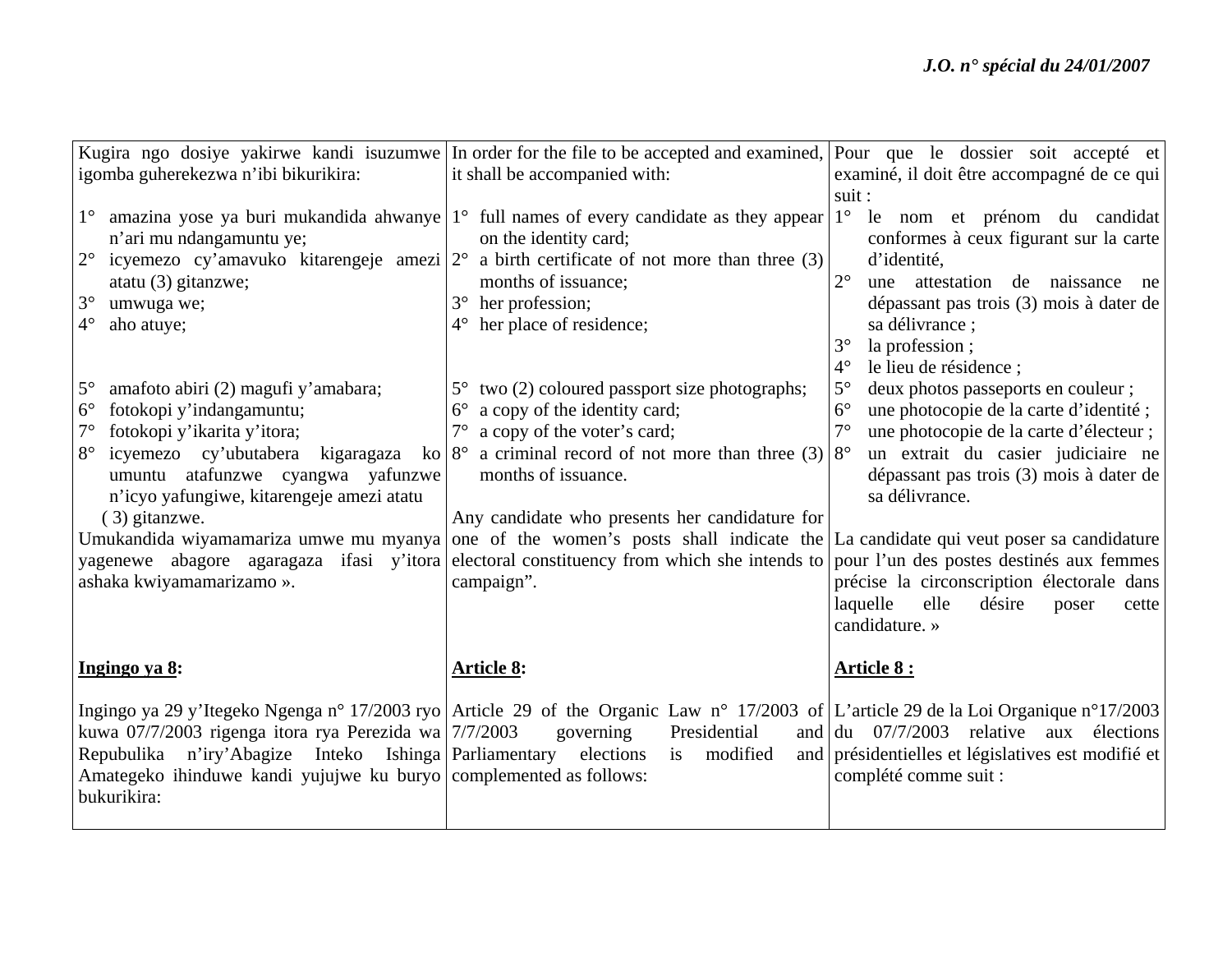|                                                                | « Hashingiwe ku bivugwa mu ngingo ya 76   "In reference to provisions of Article 76 of the $\alpha$ Conformément à l'article 76 de la  |                                                     |
|----------------------------------------------------------------|----------------------------------------------------------------------------------------------------------------------------------------|-----------------------------------------------------|
|                                                                | y'Itegeko Nshinga rya Repubulika y'u Rwanda Constitution of the Republic of Rwanda of June Constitution de la République du Rwanda     |                                                     |
|                                                                | ryo kuwa 4 Kamena 2003 nk'uko ryavuguruwe 4, 2003 as amended to date, candidates to be du 04 juin 2003 telle que révisée à ce jour,    |                                                     |
|                                                                | kugeza ubu, abakandida bagomba gutorwa elected by the National Youth Council and by the les candidats devant être élus par le          |                                                     |
|                                                                | n'Inama y'Igihugu y'Urubyiruko n'abagomba Federation of the Associations of the disabled Conseil National de la Jeunesse et la         |                                                     |
|                                                                | gutorwa n'Impuzamashyirahamwe y'abantu shall submit their candidature at least thirty (30) Fédération                                  | des<br>Associations<br>des                          |
| bafite                                                         | ubumuga bashyikiriza kandidatire days before the election is held to the National Handicapés présentent, trente (30) jours au          |                                                     |
|                                                                | Komisiyo y'Igihugu y'Amatora hasigaye nibura Electoral Commission which shall verify moins avant la date du scrutin, leurs             |                                                     |
|                                                                | iminsi mirongo itatu (30) ngo itora ribe, whether the candidates fulfil the required candidatures à la Commission Nationale            |                                                     |
| abakandida<br>ikagenzura<br>niba                               | bujuje conditions.                                                                                                                     | Electorale qui vérifie si les candidats             |
| ibyangombwa bisabwa.                                           |                                                                                                                                        | remplissent les conditions exigées.                 |
|                                                                |                                                                                                                                        |                                                     |
|                                                                | Itangwa rya kandidatire rikorwa n'umuntu ku Submission of candidature is made personally by Les candidats issus de la Jeunesse et ceux |                                                     |
|                                                                | giti cye mu bagize urubyiruko no mu bafite any member among the youth or the Disabled to issus des Handicapés doivent présenter leur   |                                                     |
| ubumuga                                                        | kandi rigomba kuba rikurikije the National Electoral Commission and shall be candidature                                               | personnellement<br>et                               |
| amategeko.                                                     | made in accordance with the law.                                                                                                       | conformément à la loi.                              |
|                                                                |                                                                                                                                        |                                                     |
|                                                                | Ubumuga bushobora kuba ari ubwo umuntu The following disability may be congenital or L'handicap peut être une déficience               |                                                     |
|                                                                | yavukanye cyangwa yagize nyuma bwemejwe acquired after approval by a competent doctor                                                  | congénitale ou acquise certifiée par un             |
| we we na Leta ubifitive recognised by the State:<br>na muganga |                                                                                                                                        | médecin agréé et peut prendre l'une des             |
| ububasha, nk'ubu bukurikira:                                   |                                                                                                                                        | formes suivantes :                                  |
|                                                                |                                                                                                                                        |                                                     |
| $1^\circ$ ubw'ingingo;<br>$2^{\circ}$<br>kutabona;             | physical disability;<br>blindness:                                                                                                     | le handicap physique;<br>$2^{\circ}$<br>la cécité ; |
| $3^\circ$<br>kutumva cyangwa kutavuga;                         | deafness or dumbness;<br>$3^\circ$                                                                                                     | $3^{\circ}$<br>la surdité ou mutisme;               |
| 4° kutumva no kutavuga.                                        | 4° deafness and dumbness.                                                                                                              | la surdi-mutité.<br>$4^\circ$                       |
|                                                                |                                                                                                                                        |                                                     |
|                                                                | Abafite ubumuga bwo mu mutwe ntibemerewe Mentally disabled persons are not allowed to Les personnes présentant un handicap             |                                                     |
| gutanga kandidatire yabo.                                      | submit their candidature.                                                                                                              | mental ne peuvent pas déposer leur                  |
|                                                                |                                                                                                                                        | candidature.                                        |
|                                                                |                                                                                                                                        |                                                     |
|                                                                |                                                                                                                                        |                                                     |
|                                                                |                                                                                                                                        |                                                     |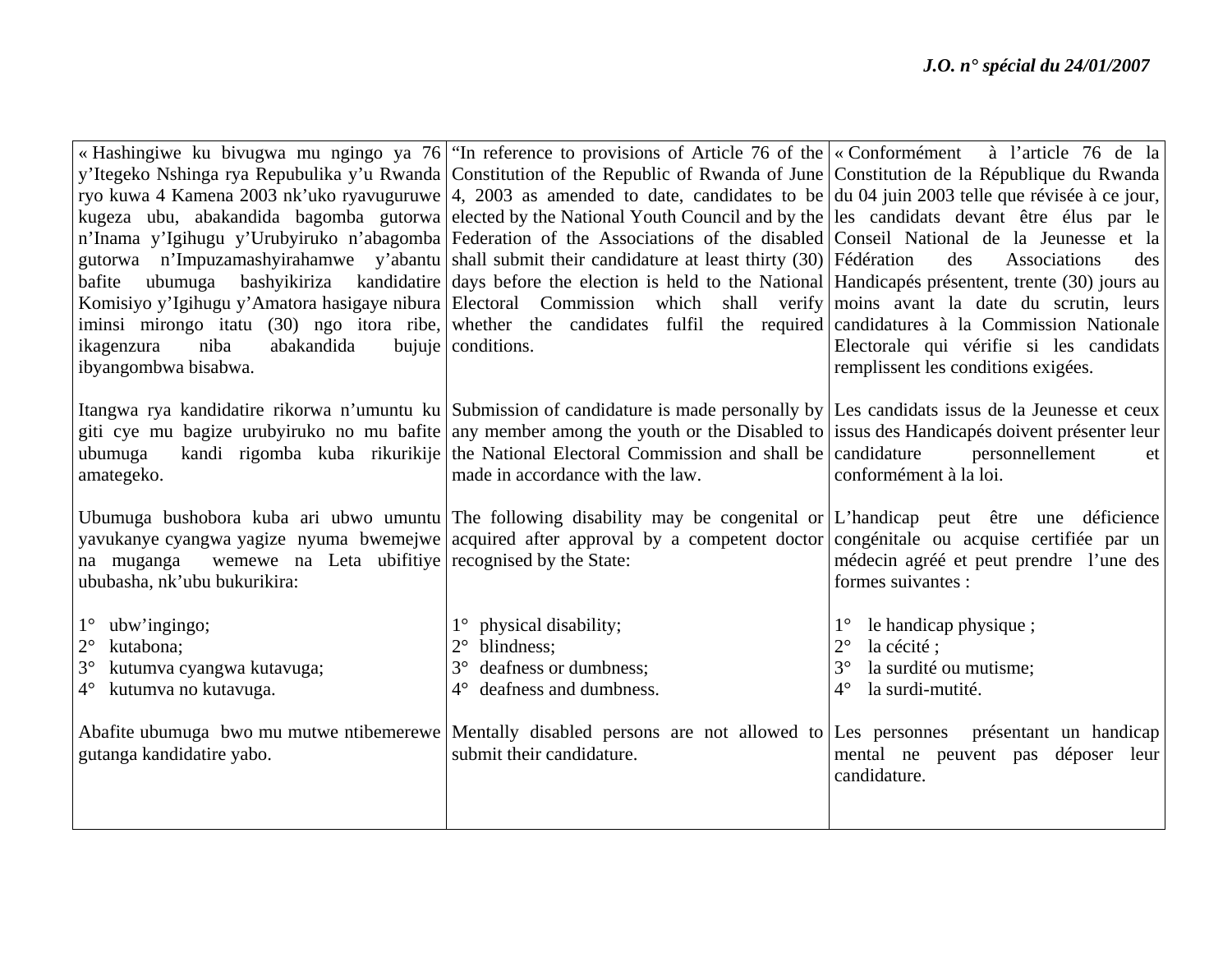|                                                                                                                                                                                                                                                                                                                                                                                                                                                                   | Buri kandidatire igomba guherekezwa n'ibi Every candidature shall be accompanied with the Toute candidature doit être accompagnée                                                                                                                                                                                                                                                                                                                                                                                                                                                           |                                                                                                                                                                                                                                                                                                                                                                                                                                                                                                                                         |
|-------------------------------------------------------------------------------------------------------------------------------------------------------------------------------------------------------------------------------------------------------------------------------------------------------------------------------------------------------------------------------------------------------------------------------------------------------------------|---------------------------------------------------------------------------------------------------------------------------------------------------------------------------------------------------------------------------------------------------------------------------------------------------------------------------------------------------------------------------------------------------------------------------------------------------------------------------------------------------------------------------------------------------------------------------------------------|-----------------------------------------------------------------------------------------------------------------------------------------------------------------------------------------------------------------------------------------------------------------------------------------------------------------------------------------------------------------------------------------------------------------------------------------------------------------------------------------------------------------------------------------|
| bikurikira:                                                                                                                                                                                                                                                                                                                                                                                                                                                       | following:                                                                                                                                                                                                                                                                                                                                                                                                                                                                                                                                                                                  | de ce qui suit :                                                                                                                                                                                                                                                                                                                                                                                                                                                                                                                        |
| $1^{\circ}$<br>n'ari mu ndangamuntu ye;<br>$2^{\circ}$<br>atatu $(3)$ gitanzwe;<br>$3^\circ$<br>umwuga we;<br>$4^{\circ}$<br>aho atuye;<br>$5^{\circ}$<br>amafoto abiri (2) magufi y'amabara;<br>$6^{\circ}$<br>fotokopi y'indangamuntu;<br>$7^\circ$<br>fotokopi y'ikarita y'itora;<br>$8^{\circ}$<br>icyemezo cy'ubutabera<br>kigaragaza ko $ 8^{\circ} $<br>umuntu atafunzwe cyangwa yafunzwe<br>n'icyo yafungiwe, kitarengeje amezi atatu<br>$(3)$ gitanzwe". | amazina yose ya buri mukandida ahwanye $1^{\circ}$ full names of every candidate as they appear $1^{\circ}$<br>on the identity card;<br>icyemezo cy'amavuko kitarengeje amezi $ 2^{\circ} $ a birth certificate of not more than three (3) $ 2^{\circ} $<br>months of issuance;<br>his or her profession;<br>his or her place of residence;<br>$4^{\circ}$<br>two (2) coloured passport size photographs;<br>$5^{\circ}$<br>a copy of the identity card;<br>$6^{\circ}$<br>$7^\circ$<br>a copy of the voter's card;<br>a criminal record of not more than three (3)<br>months of issuance". | le nom et le prénom conformes à ceux<br>figurant sur la carte d'identité,<br>une attestation de naissance ne<br>dépassant pas trois (3) mois à dater de<br>sa délivrance ;<br>$3^\circ$<br>la profession;<br>$4^\circ$<br>le lieu de résidence ;<br>$5^\circ$<br>deux (2) photos passeport en couleur;<br>$6^\circ$<br>une photocopie de la carte d'identité;<br>$7^\circ$<br>une photocopie de la carte d'électeur<br>$8^{\circ}$<br>un extrait du casier judiciaire ne<br>dépassant pas trois (3) mois à dater de<br>sa délivrance. » |
|                                                                                                                                                                                                                                                                                                                                                                                                                                                                   |                                                                                                                                                                                                                                                                                                                                                                                                                                                                                                                                                                                             |                                                                                                                                                                                                                                                                                                                                                                                                                                                                                                                                         |
| Ingingo ya 9:                                                                                                                                                                                                                                                                                                                                                                                                                                                     | <b>Article 9:</b>                                                                                                                                                                                                                                                                                                                                                                                                                                                                                                                                                                           | Article 9:                                                                                                                                                                                                                                                                                                                                                                                                                                                                                                                              |
| kuwa 07/7/2003 rigenga itora rya Perezida wa 7/7/2003<br>Repubulika n'iry'Abagize Inteko Ishinga Parliamentary elections is modified<br>Amategeko ihinduwe kandi yujujwe ku buryo complemented as follows:                                                                                                                                                                                                                                                        | Ingingo ya 31 y'Itegeko Ngenga n° 17/2003 ryo Article 31 of the Organic Law n° 17/2003 of L'article 31 de la Loi Organique n°17/2003<br>Presidential<br>governing                                                                                                                                                                                                                                                                                                                                                                                                                           | and $\left  \frac{du}{dt} \right $ 07/7/2003 relative aux élections<br>and présidentielles et législatives est modifié et<br>complété comme suit :                                                                                                                                                                                                                                                                                                                                                                                      |
| bukurikira:                                                                                                                                                                                                                                                                                                                                                                                                                                                       | "Kandidatire z'Abasenateri bavugwa mu ngingo   "Candidature for Senators referred to in Article   « Les candidatures des Sénateurs visés à<br>ya 82 y'Itegeko Nshinga rya Repubulika y'u 82 of the Constitution of the Republic of Rwanda l'article 82 de la Constitution de la<br>Rwanda ryo kuwa 4 Kamena 2003 nk'uko of June 4, 2003 as amended to date, shall be République du Rwanda du 04 juin 2003                                                                                                                                                                                   |                                                                                                                                                                                                                                                                                                                                                                                                                                                                                                                                         |
| ryavuguruwe<br>kugeza<br>ubu,<br>y'Amatora,<br>Komisiyo<br>y'Igihugu<br>cy'iminsi mirongo itatu (30) mbere y'itorwa their election.                                                                                                                                                                                                                                                                                                                               | zishyikirizwa submitted to the National Electoral Commission telle que révisée à ce jour, doivent être<br>nayo which in turn shall transmit them to the Supreme présentées à la Commission Nationale<br>ikazishyikiriza Urukiko rw'Ikirenga mu gihe Court within a period of thirty (30) days before Electorale qui, en son tour, les fait                                                                                                                                                                                                                                                  | parvenir à la Cour Suprême dans un délai                                                                                                                                                                                                                                                                                                                                                                                                                                                                                                |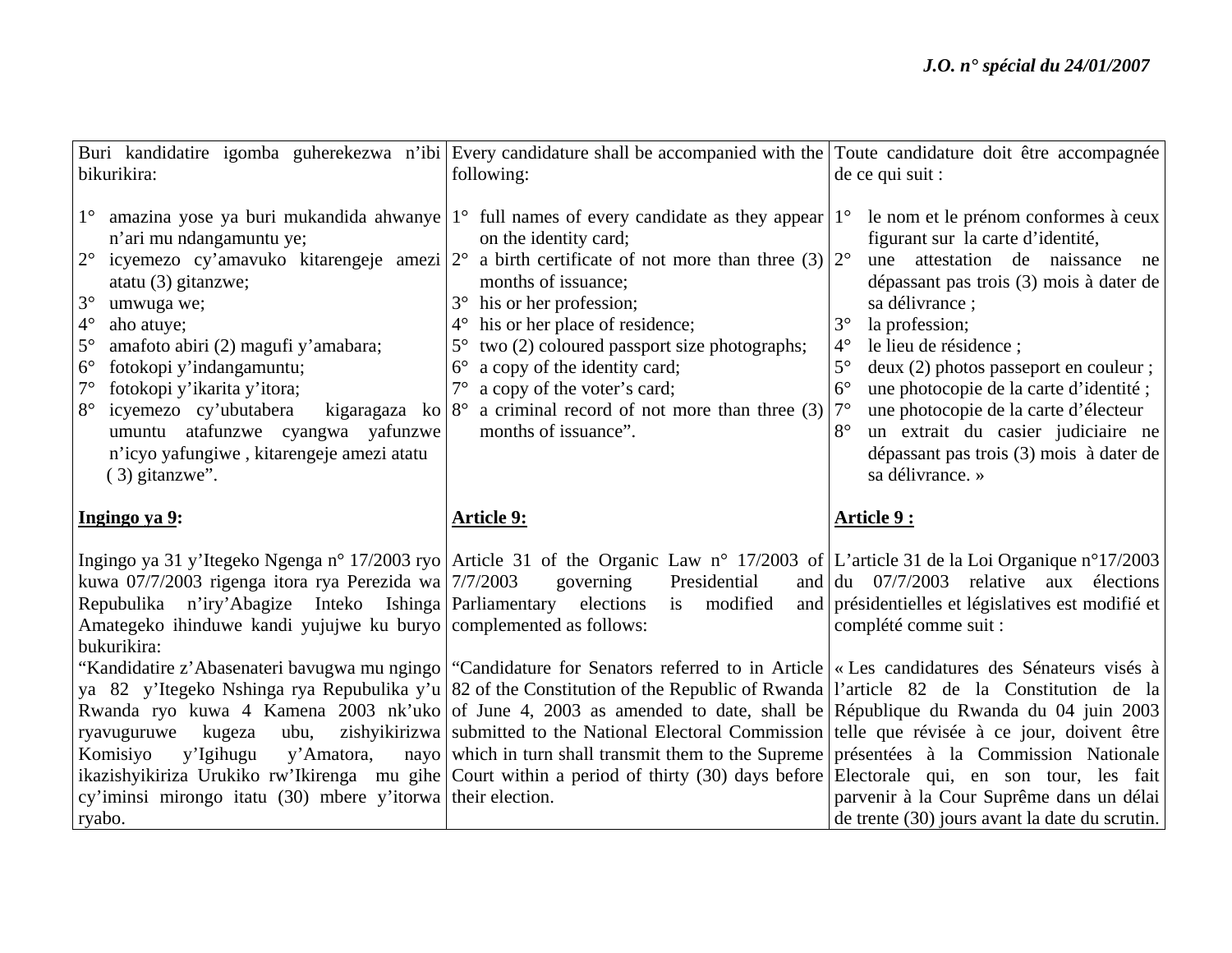| Kaminuza n'ab'Ibigo by'Amashuri Makuru bya Universities and institutions of higher learning Universités et des Instituts d'enseignement                                    |    |
|----------------------------------------------------------------------------------------------------------------------------------------------------------------------------|----|
|                                                                                                                                                                            |    |
| Leta n'Ibyigenga bagomba kuba ari abarimu are required to be permanent lecturers or supérieur publics et privés doivent être des                                           |    |
| cyangwa abashakashatsi ku buryo buhoraho researchers in such universities and higher professeurs ou chercheurs exerçant leurs                                              |    |
| muri izo Kaminuza cyangwa ayo Mashuri institutions of learning and they shall be elected fonctions à titre permanent dans ces                                              |    |
| kandi batorwa na bagenzi babo by their peers in accordance with the law.<br>Universités ou Instituts d'enseignement<br>Makuru                                              |    |
| hakurikijwe amategeko.<br>supérieur publics ou privés et sont élus par                                                                                                     |    |
| leurs pairs conformément à la loi.                                                                                                                                         |    |
|                                                                                                                                                                            |    |
| Itangwa rya kandidatire rikorwa n'umuntu ku Submission of candidature shall be made Le dépôt de candidature est individuel et il                                           |    |
| giti cye rigashyikirizwa Komisiyo y'Igihugu personally by the candidate and submitted to the est présenté à la Commission Nationale                                        |    |
| y'Amatora nibura hasigaye iminsi mirongo itatu National Electoral Commission at least thirty Electorale trente (30) jours au moins avant                                   |    |
| (30) ngo itora ribe.<br>(30) days before the election is held.<br>la date du scrutin.                                                                                      |    |
| Buri kandidatire igomba guherekezwa n'ibi Every candidature shall be accompanied with the Toute candidature doit être accompagnée                                          |    |
| bikurikira:<br>following:<br>de ce qui suit :                                                                                                                              |    |
|                                                                                                                                                                            |    |
| amazina yose ya buri mukandida ahwanye $1^{\circ}$ full names of every candidate as they appear<br>1 <sup>°</sup> les noms et prénoms conformes à ceux<br>$1^{\circ}$      |    |
| n'ari mu ndangamuntu ye;<br>on the identity card;<br>sur la carte d'identité;                                                                                              |    |
| $2^{\circ}$<br>$2^{\circ}$<br>icyemezo cy'amavuko kitarengeje amezi $ 2^{\circ} $<br>a birth certificate of not more than three (3)<br>attestation de naissance<br>une     | ne |
| atatu $(3)$ gitanzwe;<br>months of issuance;<br>dépassant pas trois (3) mois à dater de                                                                                    |    |
| $3^\circ$<br>his or her profession;<br>umwuga we;<br>délivrance;                                                                                                           |    |
| $4^{\circ}$<br>his or her place of residence;<br>la profession;<br>$3^\circ$<br>aho atuye;<br>$4^{\circ}$                                                                  |    |
| $5^{\circ}$<br>two (2) passport size photographs;<br>le lieu de résidence;<br>amafoto abiri (2) magufi y'amabara;<br>$5^{\circ}$<br>$4^{\circ}$                            |    |
| a copy of the identity card;<br>deux (2) photos passeport en couleur;<br>$6^{\circ}$<br>fotokopi y'indangamuntu;<br>$5^{\circ}$<br>$6^{\circ}$                             |    |
| a copy of the voter's card;<br>$7^\circ$<br>fotokopi y'ikarita y'itora;<br>$7^{\circ}$<br>une photocopie de la carte d'identité;<br>$6^{\circ}$                            |    |
| a criminal record of not more than three (3)<br>une photocopie de la carte d'électeur;<br>$8^{\circ}$<br>icyemezo cy'ubutabera<br>$7^\circ$<br>kigaragaza ko $ 8^{\circ} $ |    |
| un extrait du casier judiciaire ne<br>umuntu atafunzwe cyangwa yafunzwe<br>months of issuance;                                                                             |    |
| dépassant pas trois (3) mois à dater de<br>n'icyo yafungiwe kitarengeje amezi atatu                                                                                        |    |
| sa délivrance;<br>(3) gitanzwe;                                                                                                                                            |    |
|                                                                                                                                                                            |    |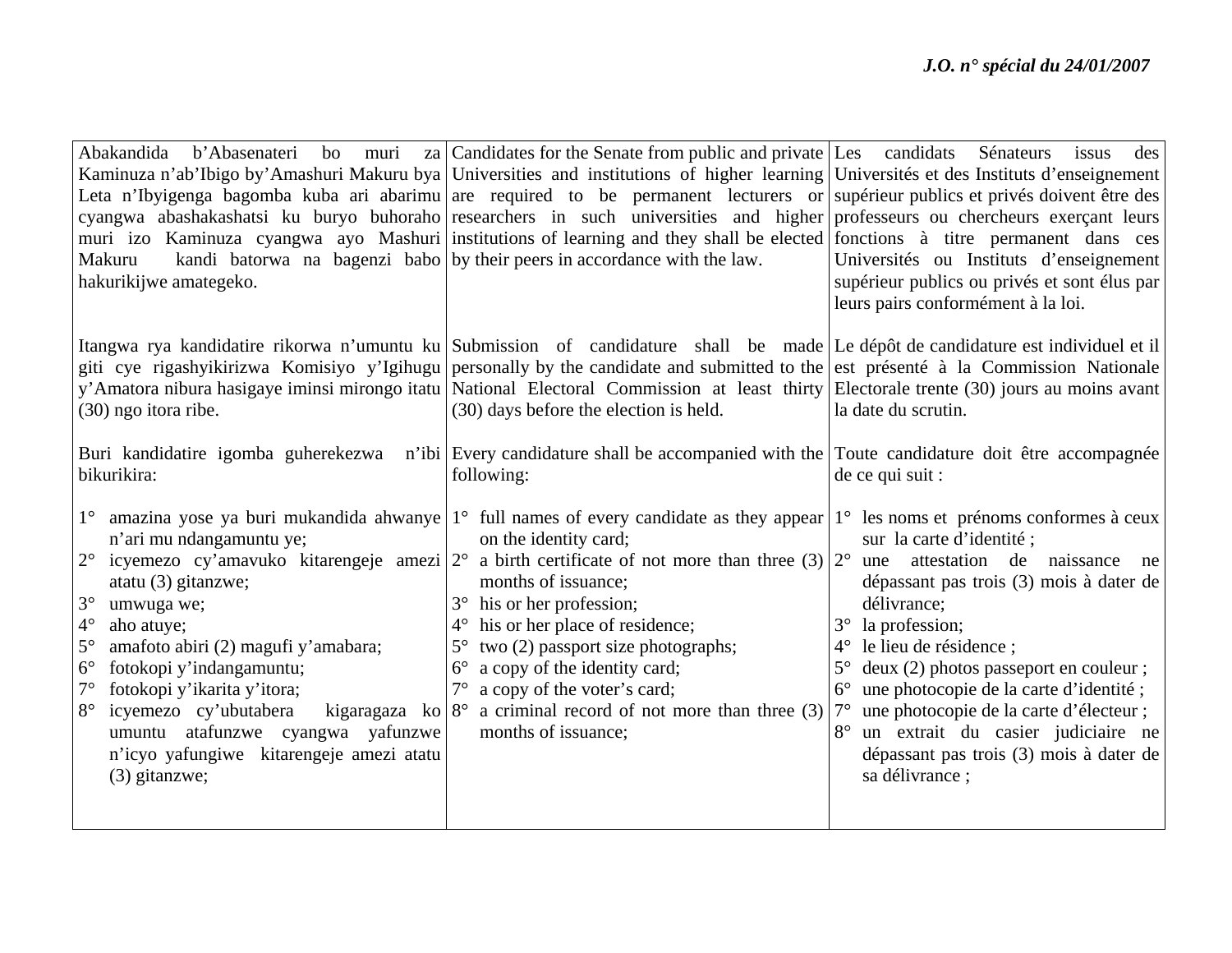| $9^\circ$<br>kopi y'impamyabumenyi ihanitse cyangwa $9^{\circ}$<br>ihwanye na yo iriho umukono wa Noteri<br>cyangwa icyemezo cy'uko yakoze imirimo<br>yo mu rwego rwo hejuru muri Leta<br>cyangwa urw'abikorera ku giti cyabo. | a certified copy of a Bachelors university $9^{\circ}$<br>degree or its equivalent or an attestation that<br>he or she served in higher public or private<br>circles.                                                                                                                                                                                                                                                                                                                                                                                                                                                                              | une photocopie notariée du Diplôme de<br>licence ou de son équivalent ou une<br>attestation des hauts postes occupés<br>dans le secteur public ou privé. |
|--------------------------------------------------------------------------------------------------------------------------------------------------------------------------------------------------------------------------------|----------------------------------------------------------------------------------------------------------------------------------------------------------------------------------------------------------------------------------------------------------------------------------------------------------------------------------------------------------------------------------------------------------------------------------------------------------------------------------------------------------------------------------------------------------------------------------------------------------------------------------------------------|----------------------------------------------------------------------------------------------------------------------------------------------------------|
| Iyo<br>umukandida<br>cyatanzwe na Kaminuza cyangwa Ishuri Rikuru permanent basis".<br>rya Leta cyangwa ryigenga".                                                                                                              | ashaka kwiyamamariza In case a candidate intends to campaign for the Les candidats<br>umwanya w'Ubusenateri mu yagenewe abarimu position of a Senator among the posts meant for Universités et des Instituts d'enseignement<br>n'abashakashatsi bo muri za Kaminuza n'Ibigo the lecturers and researchers in Universities and supérieur doivent produire une attestation<br>by'Amashuri Makuru, agomba kugaragaza higher institutions of higher learning, he or she délivrée par l'Université ou l'Institut<br>icyemezo cy'uko akora ku buryo buhoraho shall prove that he or she works for them on a certifiant qu'ils exercent leurs fonctions à | Sénateurs<br>issus<br>des<br>titre permanent dans ces Universités ou<br>Instituts d'enseignement supérieur publics<br>ou privés. »                       |
| Ingingo ya 10:                                                                                                                                                                                                                 | <b>Article 10:</b>                                                                                                                                                                                                                                                                                                                                                                                                                                                                                                                                                                                                                                 | <b>Article 10:</b>                                                                                                                                       |
| kuwa 07/7/2003 rigenga itora rya Perezida wa $7/7/2003$<br>Repubulika<br>Amategeko ihinduwe kandi yujujwe ku buryo complemented as follows:<br>bukurikira:                                                                     | Ingingo ya 33 y'Itegeko Ngenga nº 17/2003 ryo Article 33 of the Organic Law nº 17/2003 of L'article 33 de la Loi Organique nº17/2003<br>governing<br>Presidential<br>n'iry'Abagize Inteko Ishinga Parliamentary elections is modified                                                                                                                                                                                                                                                                                                                                                                                                              | and $\left  \frac{du}{dt} \right $ 07/7/2003 relative aux élections<br>and présidentielles et législatives est modifié et<br>complété comme suit :       |
|                                                                                                                                                                                                                                | "Umunsi w'itora n'igihe cyo kwiyamamaza "The date of elections and the period for election « Le jour du scrutin et la période de la<br>bigenwa n'Iteka rya Perezida. Iryo teka campaign shall be determined by a Presidential campagne électorale sont fixés par Arrêté<br>rigaragaza itora riteganywa gukorwa, itariki yo order. The Order shall indicate the election that is Présidentiel. Cet arrêté détermine l'objet et                                                                                                                                                                                                                      | gutangira n'iyo kurangiza kwiyamamaza to be held, the beginning and the closing date of le jour du scrutin ainsi que le jour de                          |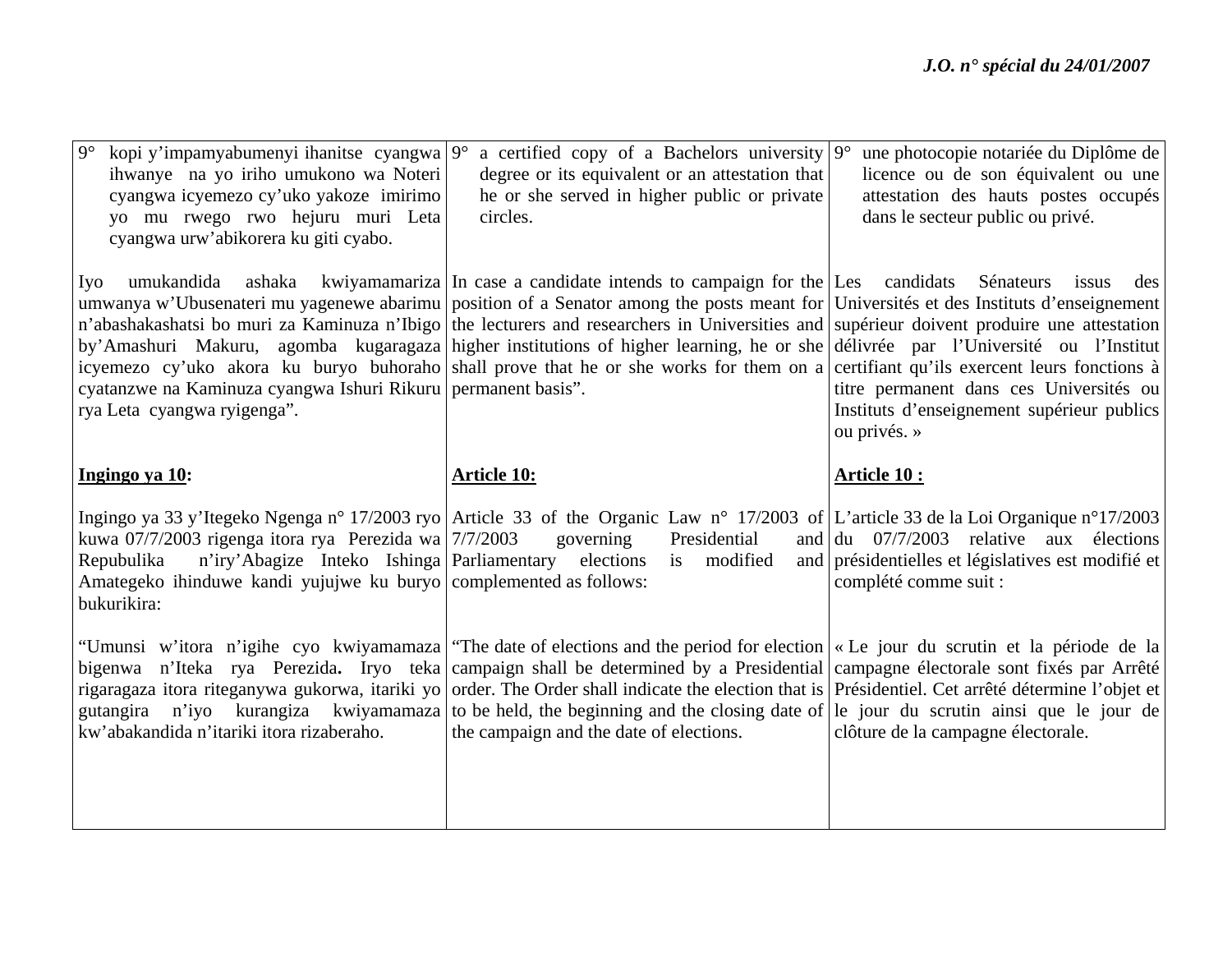| kw'abakandida<br>Kwiyamamaza<br>Gutangiza kwiyamamaza bikorwa na Komisiyo the National Electoral Commission.<br>y'Igihugu y'Amatora.                                                                                      | bitangira Election campaign shall start at least twenty $(20)$ La campagne électorale commence vingt<br>hasigaye nibura iminsi makumyabiri (20) ngo days before the election is held and it shall be (20) jours au moins avant le jour du scrutin<br>itora ribe kandi bigomba gusozwa hasigaye closed twenty-four (24) hours before the election et elle est clôturée vingt quatre (24) heures<br>amasaha makumyabiri n'ane (24) ngo itora ribe. is held. Election campaign shall be launched by avant la date du scrutin. La campagne                                                                                                                                                                                                                                                                                                                                                                                               | électorale est lancée par la Commission<br>Nationale Electorale.                                                                                   |
|---------------------------------------------------------------------------------------------------------------------------------------------------------------------------------------------------------------------------|--------------------------------------------------------------------------------------------------------------------------------------------------------------------------------------------------------------------------------------------------------------------------------------------------------------------------------------------------------------------------------------------------------------------------------------------------------------------------------------------------------------------------------------------------------------------------------------------------------------------------------------------------------------------------------------------------------------------------------------------------------------------------------------------------------------------------------------------------------------------------------------------------------------------------------------|----------------------------------------------------------------------------------------------------------------------------------------------------|
| Perezida<br>wa<br>mu bikorwa ry'iki gika".                                                                                                                                                                                | Buri kandida wiyamamariza umwanya wa Every candidate contesting for the post of the Chaque candidat à la Présidence de la<br>Repubulika cyangwa buri President of the Republic or any independent République<br>mukandida wigenga wiyamamariza umwanya candidate campaigning for the post of a member indépendant au poste de Député, a le droit<br>w'abagize Umutwe w'Abadepite yemerewe of the Chamber of Deputies shall be allowed to de déléguer aux personnes de son choix le<br>guhitamo no guha ububasha abantu bo choose and delegate persons to campaign for him pouvoir de mener sa campagne. La<br>kumwamamaza. Komisiyo y'Igihugu y'Amatora or her. The National Electoral Commission shall Commission Nationale Electorale établit<br>ishyiraho amabwiriza akurikizwa mu ishyirwa institute instructions which shall be followed in les instructions à suivre dans la mise en<br>the implementation of this paragraph". | chaque<br>candidat<br>ou<br>application du présent alinéa. »                                                                                       |
| Ingingo ya 11:                                                                                                                                                                                                            | <b>Article 11:</b>                                                                                                                                                                                                                                                                                                                                                                                                                                                                                                                                                                                                                                                                                                                                                                                                                                                                                                                   | Article 11 :                                                                                                                                       |
|                                                                                                                                                                                                                           |                                                                                                                                                                                                                                                                                                                                                                                                                                                                                                                                                                                                                                                                                                                                                                                                                                                                                                                                      |                                                                                                                                                    |
| kuwa 07/7/2003 rigenga itora rya Perezida wa 7/7/2003<br>Repubulika n'iry'Abagize Inteko Ishinga Parliamentary elections is modified<br>Amategeko ihinduwe kandi yujujwe ku buryo complemented as follows:<br>bukurikira: | Ingingo ya 34 y'Itegeko Ngenga n° 17/2003 ryo Article 34 of the Organic Law n° 17/2003 of L'article 34 de la Loi Organique n°17/2003<br>governing<br>Presidential                                                                                                                                                                                                                                                                                                                                                                                                                                                                                                                                                                                                                                                                                                                                                                    | and $\left  \frac{du}{dt} \right $ 07/7/2003 relative aux élections<br>and présidentielles et législatives est modifié et<br>complété comme suit : |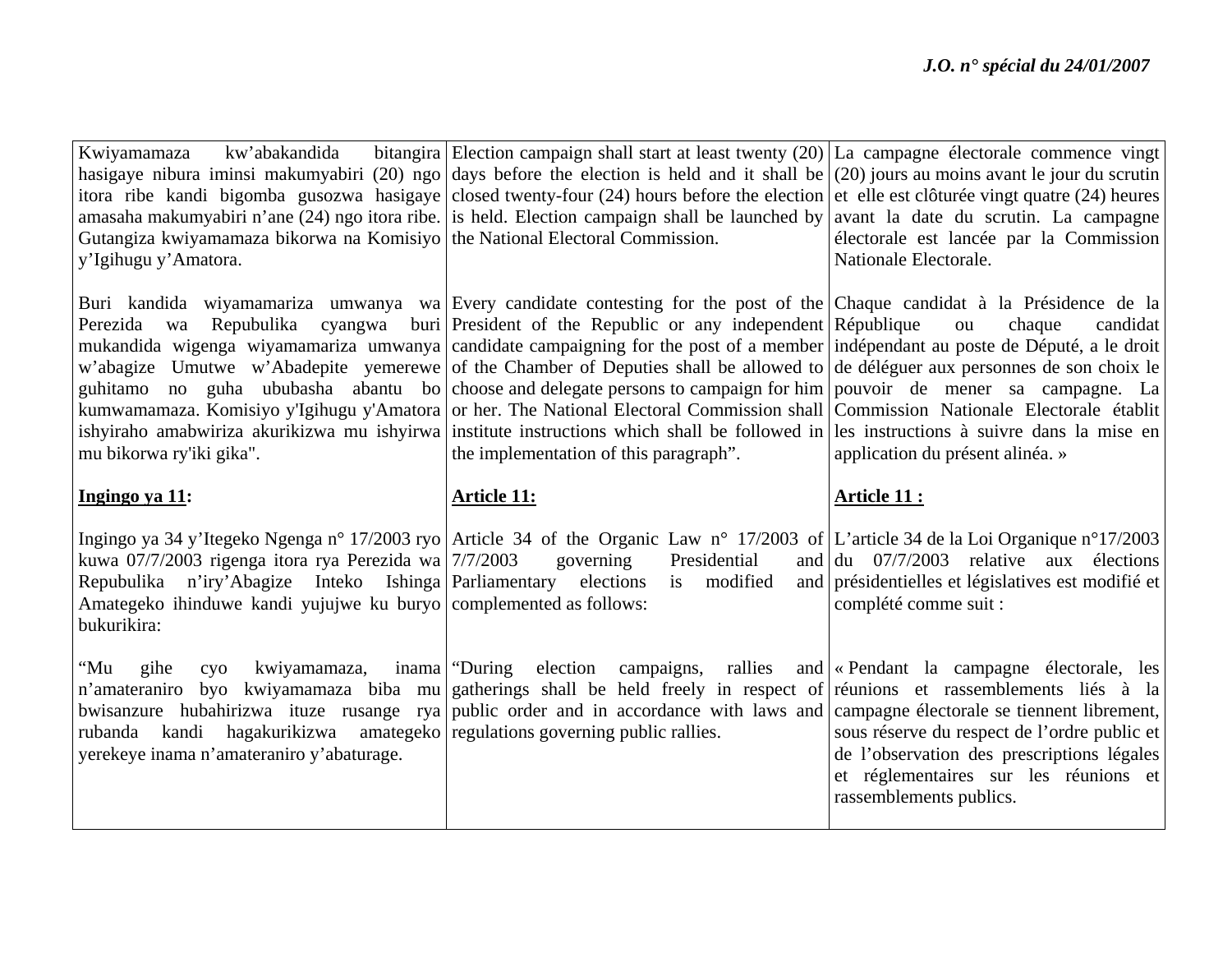| Umuyobozi<br>imirimo ya Leta ikorwamo kandi hagatangwa administration<br>icyemezo cy'uko yakiriwe.                                                                                                    | w'Akarere kaberamo inama The Mayor of the District where the intended Le Maire du District où va se tenir une<br>cyangwa iteraniro ryo kwiyamamaza agomba election rally or campaign gathering is to be held réunion ou un rassemblement relatif à la<br>kubimenyeshwa mu nyandiko hasigaye nibura shall be informed through a written notice at least campagne électorale doit en être informé<br>amasaha makumyabiri n'ane (24). Iyo nyandiko twenty-four (24) hours in advance. The notice par écrit vingt quatre (24) heures au moins<br>itangwa mu masaha yemewe n'amategeko shall be issued in legal office hours for public en avance. Cette notification est déposée<br>institutions<br>and<br>acknowledgement of receipt shall be issued.                                                                 | an contre récépissé pendant les heures légales<br>de service public.                                                                                        |
|-------------------------------------------------------------------------------------------------------------------------------------------------------------------------------------------------------|--------------------------------------------------------------------------------------------------------------------------------------------------------------------------------------------------------------------------------------------------------------------------------------------------------------------------------------------------------------------------------------------------------------------------------------------------------------------------------------------------------------------------------------------------------------------------------------------------------------------------------------------------------------------------------------------------------------------------------------------------------------------------------------------------------------------|-------------------------------------------------------------------------------------------------------------------------------------------------------------|
| abakandida bagomba guhabwa amahirwe all the candidates are given equal opportunity.<br>angana.                                                                                                        | Umukandida wese mu matora aziguye wifuza Any candidate in direct elections who intends to Le candidat au scrutin indirect qui veut<br>kwiyamamaza mu nama cyangwa mu iteraniro campaign in direct rallies or gatherings in an mener une campagne électorale dans une<br>rihuza abagize Inteko itora, abimenyesha electoral college shall apply to the District réunion ou dans un rassemblement d'un<br>ubuyobozi bw'Akarere. Ubuyobozi bw'Akarere authorities to do so. The district authorities shall collège électoral en informe l'autorité du<br>ni bwo butumiza inama abakandida bose convene such a meeting in which all the District. L'autorité du District convoque la<br>babisabye biyamamarizamo, hazirikanwa ko candidates shall campaign in consideration that réunion au cours de laquelle tous les | candidats qui en ont fait la demande<br>mènent leur campagne électorale, tout en<br>respectant le principe d'égalité de chances<br>pour tous les candidats. |
| Mu<br>igikorwa<br>Murenge<br>umwe,<br>kuri buri mukandida".                                                                                                                                           | cyo In the same sector, the act of campaigning in the Dans un même Secteur, la campagne<br>kwiyamamaza mu nama cyangwa mu iteraniro meeting or in the gathering of the members of the electorale dans une réunion ou dans un<br>rihuza abagize Inteko itora gikorwa rimwe gusa ellectoral college shall be conducted only once for rassemblement du Collège Electoral se fait<br>each candidate".                                                                                                                                                                                                                                                                                                                                                                                                                  | une seule fois pour chaque candidat. »                                                                                                                      |
| Ingingo ya 12:                                                                                                                                                                                        | <b>Article 12:</b>                                                                                                                                                                                                                                                                                                                                                                                                                                                                                                                                                                                                                                                                                                                                                                                                 | Article 12:                                                                                                                                                 |
| kuwa 07/7/2003 rigenga itora rya Perezida wa $7/7/2003$<br>Repubulika n'iry'Abagize Inteko Ishinga Parliamentary<br>Amategeko ihinduwe kandi yujujwe ku buryo complemented as follows:<br>bukurikira: | Ingingo ya 35 y'Itegeko Ngenga n° 17/2003 ryo Article 35 of the Organic Law n° 17/2003 of L'article 35 de la Loi Organique n° 17/2003<br>governing<br>Presidential<br>elections<br>modified<br>is                                                                                                                                                                                                                                                                                                                                                                                                                                                                                                                                                                                                                  | and $du$ 07/7/2003 relative aux<br>élections<br>and présidentielles et législatives est modifié et<br>complété comme suit :                                 |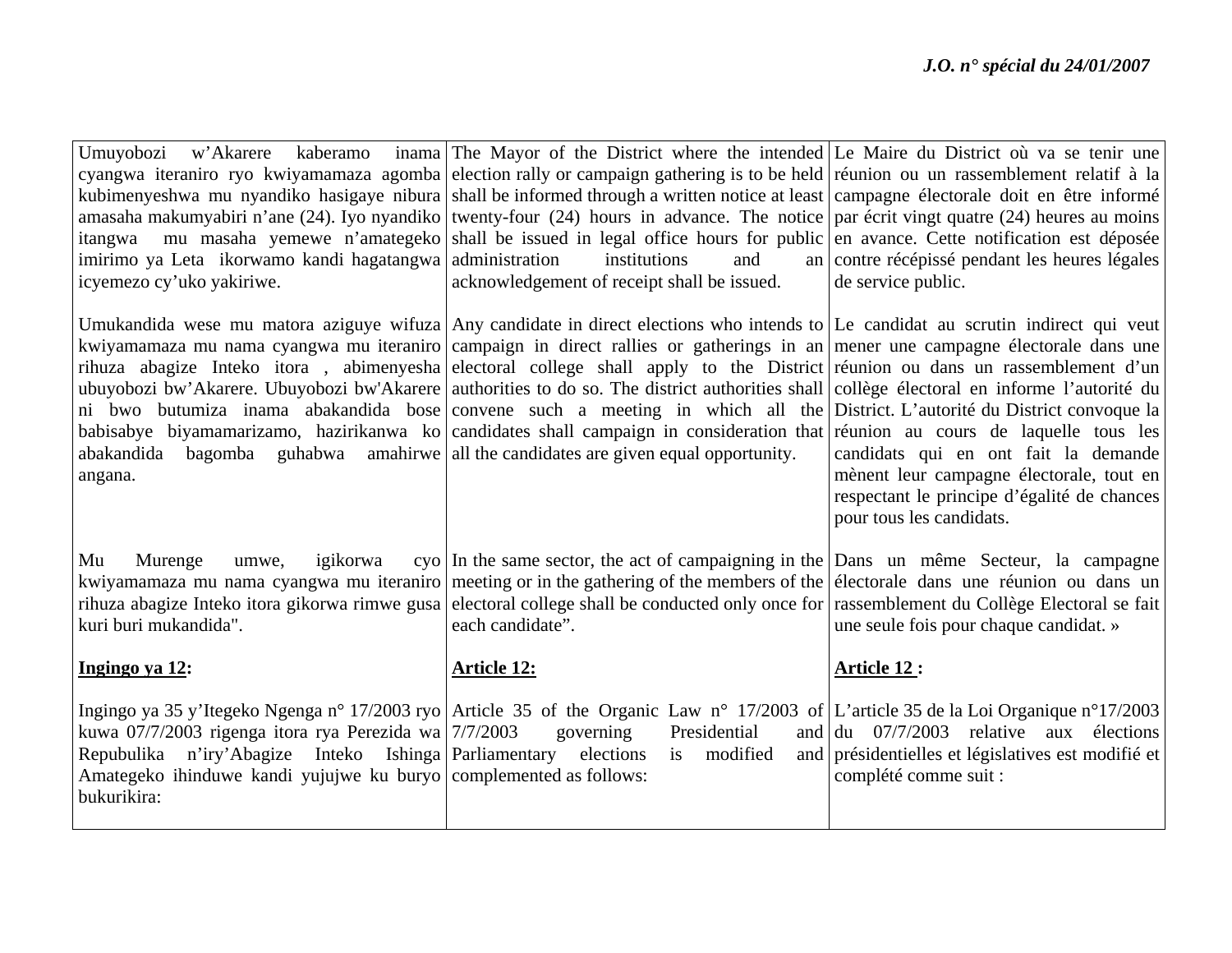|                                                                                   | "Mu matora ataziguye, nta nama cyangwa "In universal suffrage, there shall be no two or «Lors des élections directes, il ne peut être                                                                                                       |                                                                     |
|-----------------------------------------------------------------------------------|---------------------------------------------------------------------------------------------------------------------------------------------------------------------------------------------------------------------------------------------|---------------------------------------------------------------------|
|                                                                                   | amateraniro yo kwiyamamaza abiri cyangwa more public rallies or gatherings that shall be tenu simultanément deux ou plusieurs                                                                                                               |                                                                     |
|                                                                                   | arenga ashobora kubera icyarimwe mu Kagari held simultaneously in one cell in the City of réunions ou rassemblements liés à la                                                                                                              |                                                                     |
|                                                                                   | kamwe ko mu Mujyi wa Kigali cyangwa mu Kigali or in one Sector in a District in a province.                                                                                                                                                 | campagne électorale dans une même                                   |
| Murenge umwe mu Karere ko mu Ntara.                                               |                                                                                                                                                                                                                                             | Cellule de la Ville de Kigali ou dans un                            |
|                                                                                   |                                                                                                                                                                                                                                             | même Secteur du District du ressort des                             |
|                                                                                   |                                                                                                                                                                                                                                             | Provinces.                                                          |
|                                                                                   |                                                                                                                                                                                                                                             |                                                                     |
|                                                                                   | Iyo hasabwe inama cyangwa amateraniro abiri In the event that a meeting or two or more public En cas de deux ou de plusieurs demandes                                                                                                       |                                                                     |
|                                                                                   | cyangwa arenze, uwasabye mbere ni we rallies are requested for, priority is given to the $\alpha$ de réunions ou de rassemblements, la                                                                                                      |                                                                     |
|                                                                                   | wemererwa. Iyo uwamenyesheje mbere yari first applicant. Where the first applicant had held priorité<br>yarakoresheje indi nama cyangwa nyinshi, one or several rallies or gatherings at the same demandeur. Si le premier demandeur a déjà | accordée<br>est<br>au<br>premier                                    |
|                                                                                   | iteraniro rimwe cyangwa menshi aho hantu, place, priority shall be given to the applicant who organisé une ou plusieurs réunions ou                                                                                                         |                                                                     |
| $\overline{\text{ni}}$<br>utarigeze<br>uwemererwa                                 | ayihakoresha had not held any rally or one who held fewer rassemblements sur le même lieu, la                                                                                                                                               |                                                                     |
| cyangwa se uwahakoresheje nkeya".                                                 | rallies".                                                                                                                                                                                                                                   | priorité est accordée à celui qui n'en a pas                        |
|                                                                                   |                                                                                                                                                                                                                                             | encore tenu ou qui en a tenu le moins.»                             |
|                                                                                   |                                                                                                                                                                                                                                             |                                                                     |
|                                                                                   |                                                                                                                                                                                                                                             |                                                                     |
| Ingingo ya 13:                                                                    | <b>Article 13:</b>                                                                                                                                                                                                                          | Article 13:                                                         |
|                                                                                   |                                                                                                                                                                                                                                             |                                                                     |
|                                                                                   | Ingingo ya 40 y'Itegeko Ngenga n° 17/2003 ryo Article 40 of the Organic Law n° 17/2003 of L'article 40 de la Loi Organique n° 17/2003                                                                                                       |                                                                     |
| kuwa 07/7/2003 rigenga itora rya Perezida wa 7/7/2003                             | Presidential<br>governing                                                                                                                                                                                                                   | and $\left  \frac{du}{dt} \right $ 07/7/2003 relative aux élections |
| n'iry'Abagize Inteko Ishinga Parliamentary elections<br>Repubulika                | is modified                                                                                                                                                                                                                                 | and présidentielles et législatives est modifié et                  |
| Amategeko ihinduwe kandi yujujwe ku buryo complemented as follows:<br>bukurikira: |                                                                                                                                                                                                                                             | complété comme suit :                                               |
|                                                                                   |                                                                                                                                                                                                                                             | « Le Président de la Commission Nationale                           |
|                                                                                   | "Perezida wa Komisiyo y'Igihugu y'Amatora,   "The Chairperson of the National Electoral Electorale et le Président de la branche de                                                                                                         |                                                                     |
|                                                                                   | Perezida w'ishami rya Komisiyo y'Igihugu Commission, the Chairperson of the National la Commission Nationale Electorale au                                                                                                                  |                                                                     |
|                                                                                   | y'Amatora ku rwego rw'Intara, urw'Umujyi wa Electoral Commission at the provincial level, niveau de la Province, de la Ville de                                                                                                             |                                                                     |
| Kigali,<br>urw'Akarere,                                                           | urw'Umurenge City of Kigali, District, Sector and at the Kigali, des Districts et des Secteurs ou de                                                                                                                                        |                                                                     |
|                                                                                   | n'urw'Ambasade bakurikirana iyubahirizwa Embassy levels shall ensure the respect of l'Ambassade veillent au respect des                                                                                                                     |                                                                     |
| kwiyamamaza kw'abakandida.                                                        | ry'ibiteganywa mu ngingo zerekeranye no provisions relating to the campaign of the dispositions des articles relatifs à la<br>candidates.                                                                                                   | campagne électorale.                                                |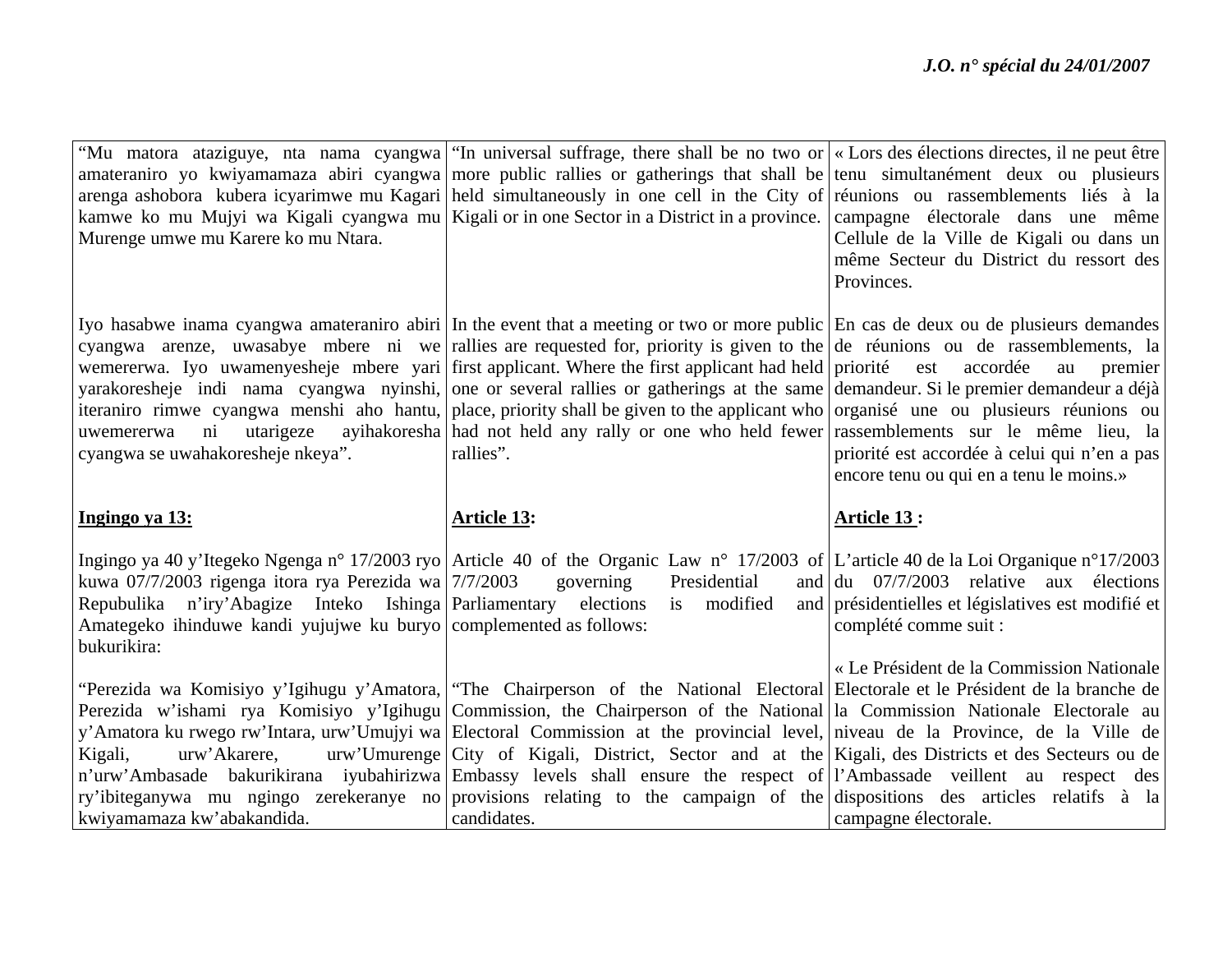| y'Amatora<br>kugira<br>y'Igihugu<br>yihanangirizwe ku mugaragaro. | Umukandida bigaragayeho kwica amategeko Any candidate who acts contrary to the law Le candidat qui n'a pas respecté les<br>mu kwiyamamaza atumizwa na Komisiyo during campaign shall be summoned by the dispositions légales relatives à la campagne<br>ngo National Electoral Commission and will be electorale est convoqué par la Commission<br>warned publicly.                                                                                                                                                                                                                                                                                                                                                                                                                                                                                                                                                                                                                                                                                                                                                                                                                                                                                                                                                                                                                                                                                                                                                                                                                                                                              | Nationale Electorale pour avertissement<br>solennel. |
|-------------------------------------------------------------------|--------------------------------------------------------------------------------------------------------------------------------------------------------------------------------------------------------------------------------------------------------------------------------------------------------------------------------------------------------------------------------------------------------------------------------------------------------------------------------------------------------------------------------------------------------------------------------------------------------------------------------------------------------------------------------------------------------------------------------------------------------------------------------------------------------------------------------------------------------------------------------------------------------------------------------------------------------------------------------------------------------------------------------------------------------------------------------------------------------------------------------------------------------------------------------------------------------------------------------------------------------------------------------------------------------------------------------------------------------------------------------------------------------------------------------------------------------------------------------------------------------------------------------------------------------------------------------------------------------------------------------------------------|------------------------------------------------------|
| wa Perezida wa<br>kugaragarizwa ikosa yakoze mu nyandiko.         | Iyo nyuma yo kwihanangirizwa atikosoye, In case of no change after a warning, the S'il persiste, la Commission Nationale<br>Komisiyo y'Igihugu y'Amatora imuvana mu National Electoral Commission shall exclude him Electorale le raye de la liste des candidats<br>bakandida bemerewe kwiyamamaza ku mwanya or her from candidates permitted to campaign for retenus à la campagne au poste du<br>Repubulika cyangwa the post of the President of the Republic or for Président de la République ou de candidat<br>umukandida wigenga ku mwanya w'abagize the post of an independent candidate for the post indépendant au poste de membre du<br>Inteko Ishinga Amategeko mu gihe kitarenze of member of Parliament in a period not Parlement dans un délai de douze (12)<br>amasaha cumi n'abiri (12) nyuma yo exceeding twelve (12) hours after being informed heures qui suivent la notification écrite de<br>in writing of the fault committed.                                                                                                                                                                                                                                                                                                                                                                                                                                                                                                                                                                                                                                                                                             | l'autre manquement.                                  |
| atikosoye,<br>kwiyamamaza<br>mu<br>yakoze.                        | Ku byerekeye lisiti yatanzwe n'Umutwe wa Concerning the list submitted by a political Pour le cas de la liste d'une formation<br>Politiki cyangwa Ishyirahamwe ry'Imitwe ya organisation or a coalition of political politique ou d'une coalition de formations<br>Politiki, Komisiyo y'Igihugu y'Amatora organisations, the National Electoral Commission   politiques, la Commission Electorale<br>yihanangiriza uwo Mutwe wa Politiki cyangwa shall warn such a political organisation or a adresse un avertissement à la formation<br>Ishyirahamwe ry'Imitwe ya Politiki. Iyo coalition of political organisations. In case a politique ou à la coalition de formations<br>umukandida wagaragaweho kwica amategeko candidate who acts contrary to the law during politiques. En cas de persistence, la<br>Komisiyo campaign does not correct him or herself, the Commission Nationale Electorale demande<br>y'Igihugu y'Amatora isaba Umutwe wa Politiki National Electoral Commission shall request the à la formation politique ou à la coalition<br>cyangwa Ishyirahamwe ry'Imitwe ya Politiki political organisation or a coalition of political de formations politiques de rayer de sa liste<br>kuvana kuri lisiti yawo uwo mukandida mu organisations to remove such a candidate from le candidat fautif dans un délai ne<br>gihe kitarenze amasaha cumi n'abiri (12) nyuma the list in a period not exceeding twelve (12) dépassant pas douze (12) heures après la<br>yo kugaragarizwa mu nyandiko irindi kosa hours after being notified in writing of any other notification écrite de son manquement.<br>fault he or she commits. |                                                      |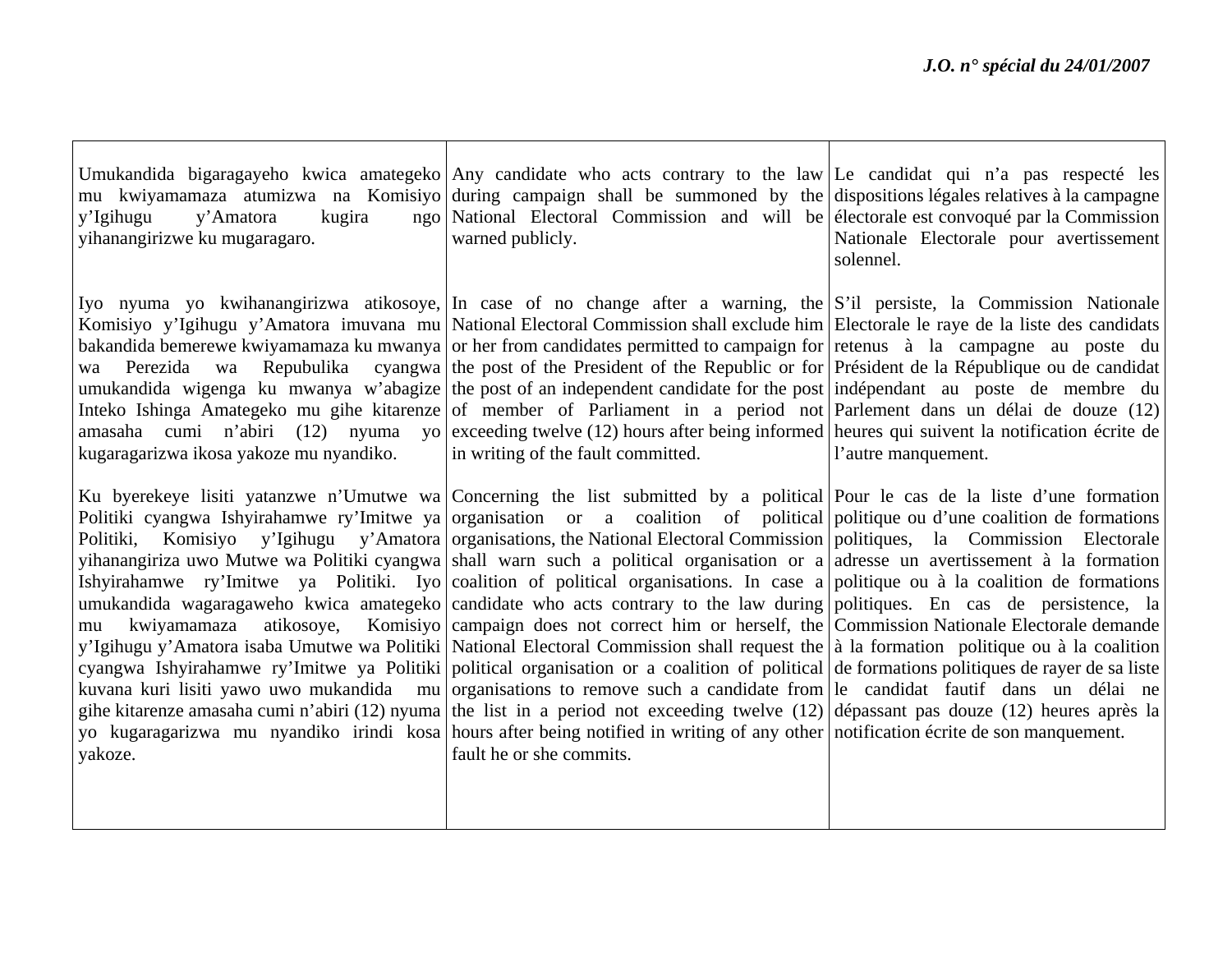| ry'Imitwe ya Politiki ritabikoze, Komisiyo political organisations does not remove the politique ou par la coalition de formations<br>y'Igihugu y'Amatora ifata icyemezo mu gihe candidate, the National Electoral Commission politiques, la Commission Nationale<br>kitarenze amasaha makumyabiri n'ane (24) cyo shall take a decision of removing him or her from Electorale prend la décision de le rayer de<br>kumukura<br>y'abakandida, the list in a period not exceeding twenty four $(24)$   la liste des candidats dans un délai<br>kuri<br>lisiti<br>bikamenyeshwa Umutwe wa Politiki cyangwa hours and thereafter informing the relevant n'excédant pas vingt quatre (24) heures, et<br>Ishyirahamwe ry'Imitwe ya Politiki bireba, political organisation or a coalition of political en informe la formation politique ou la |
|------------------------------------------------------------------------------------------------------------------------------------------------------------------------------------------------------------------------------------------------------------------------------------------------------------------------------------------------------------------------------------------------------------------------------------------------------------------------------------------------------------------------------------------------------------------------------------------------------------------------------------------------------------------------------------------------------------------------------------------------------------------------------------------------------------------------------------------|
|                                                                                                                                                                                                                                                                                                                                                                                                                                                                                                                                                                                                                                                                                                                                                                                                                                          |
|                                                                                                                                                                                                                                                                                                                                                                                                                                                                                                                                                                                                                                                                                                                                                                                                                                          |
|                                                                                                                                                                                                                                                                                                                                                                                                                                                                                                                                                                                                                                                                                                                                                                                                                                          |
|                                                                                                                                                                                                                                                                                                                                                                                                                                                                                                                                                                                                                                                                                                                                                                                                                                          |
|                                                                                                                                                                                                                                                                                                                                                                                                                                                                                                                                                                                                                                                                                                                                                                                                                                          |
|                                                                                                                                                                                                                                                                                                                                                                                                                                                                                                                                                                                                                                                                                                                                                                                                                                          |
| Sena, Ihuriro Nyunguranabitekerezo ry'Imitwe organisations, the Senate, the Forum of Political coalition<br>de<br>formations<br>politiques                                                                                                                                                                                                                                                                                                                                                                                                                                                                                                                                                                                                                                                                                               |
| ya Politiki yemewe mu Rwanda n'Urukiko organisations recognised in Rwanda and the High concernées, le Sénat, le Forum de                                                                                                                                                                                                                                                                                                                                                                                                                                                                                                                                                                                                                                                                                                                 |
| Court of the Republic.<br>Rukuru rwa Repubulika.<br>concertation des formations politiques                                                                                                                                                                                                                                                                                                                                                                                                                                                                                                                                                                                                                                                                                                                                               |
| agréées au Rwanda et la Haute Cour de la                                                                                                                                                                                                                                                                                                                                                                                                                                                                                                                                                                                                                                                                                                                                                                                                 |
| République.                                                                                                                                                                                                                                                                                                                                                                                                                                                                                                                                                                                                                                                                                                                                                                                                                              |
|                                                                                                                                                                                                                                                                                                                                                                                                                                                                                                                                                                                                                                                                                                                                                                                                                                          |
| Uwavanywe mu bakandida afite uburenganzira   A person removed from the list of candidates   Le candidat rayé de la liste des candidats a                                                                                                                                                                                                                                                                                                                                                                                                                                                                                                                                                                                                                                                                                                 |
| icyemezo cya Komisiyo shall be entitled to the right of filing a petition le droit d'introduire le recours contre la<br>bwo kuregera                                                                                                                                                                                                                                                                                                                                                                                                                                                                                                                                                                                                                                                                                                     |
| y'Amatora mu gihe kitarenze against a decision of the National Electoral décision de la Commission Nationale<br>y'Igihugu                                                                                                                                                                                                                                                                                                                                                                                                                                                                                                                                                                                                                                                                                                                |
| amasaha makumyabiri n'ane (24). Icyakora, Commission in a period not exceeding twenty Electorale dans un délai ne dépassant pas                                                                                                                                                                                                                                                                                                                                                                                                                                                                                                                                                                                                                                                                                                          |
| ntibibuza igikorwa cy'amatora gukomeza".<br>four $(24)$ hours. However, that does not hinder vingt quatre $(24)$ heures. Toutefois, ce                                                                                                                                                                                                                                                                                                                                                                                                                                                                                                                                                                                                                                                                                                   |
| the process of elections".<br>recours n'entrave pas les opérations                                                                                                                                                                                                                                                                                                                                                                                                                                                                                                                                                                                                                                                                                                                                                                       |
| électorales. »                                                                                                                                                                                                                                                                                                                                                                                                                                                                                                                                                                                                                                                                                                                                                                                                                           |
|                                                                                                                                                                                                                                                                                                                                                                                                                                                                                                                                                                                                                                                                                                                                                                                                                                          |
| Ingingo ya 14:<br><b>Article 14:</b><br><b>Article 14:</b>                                                                                                                                                                                                                                                                                                                                                                                                                                                                                                                                                                                                                                                                                                                                                                               |
| Ingingo ya 43 y'Itegeko Ngenga nº 17/2003 ryo Article 43 of the Organic Law nº 17/2003 of L'article 43 de la Loi Organique nº17/2003                                                                                                                                                                                                                                                                                                                                                                                                                                                                                                                                                                                                                                                                                                     |
| kuwa 07/7/2003 rigenga itora rya Perezida wa 7/7/2003<br>Presidential<br>and $\left  \frac{du}{dx} \right $ 07/7/2003 relative aux élections<br>governing                                                                                                                                                                                                                                                                                                                                                                                                                                                                                                                                                                                                                                                                                |
| Repubulika n'iry'Abagize Inteko Ishinga Parliamentary elections is modified                                                                                                                                                                                                                                                                                                                                                                                                                                                                                                                                                                                                                                                                                                                                                              |
| and présidentielles et législatives est modifié et<br>Amategeko ihinduwe kandi yujujwe ku buryo complemented as follows:                                                                                                                                                                                                                                                                                                                                                                                                                                                                                                                                                                                                                                                                                                                 |
| complété comme suit :<br>bukurikira:                                                                                                                                                                                                                                                                                                                                                                                                                                                                                                                                                                                                                                                                                                                                                                                                     |
|                                                                                                                                                                                                                                                                                                                                                                                                                                                                                                                                                                                                                                                                                                                                                                                                                                          |
|                                                                                                                                                                                                                                                                                                                                                                                                                                                                                                                                                                                                                                                                                                                                                                                                                                          |
|                                                                                                                                                                                                                                                                                                                                                                                                                                                                                                                                                                                                                                                                                                                                                                                                                                          |
|                                                                                                                                                                                                                                                                                                                                                                                                                                                                                                                                                                                                                                                                                                                                                                                                                                          |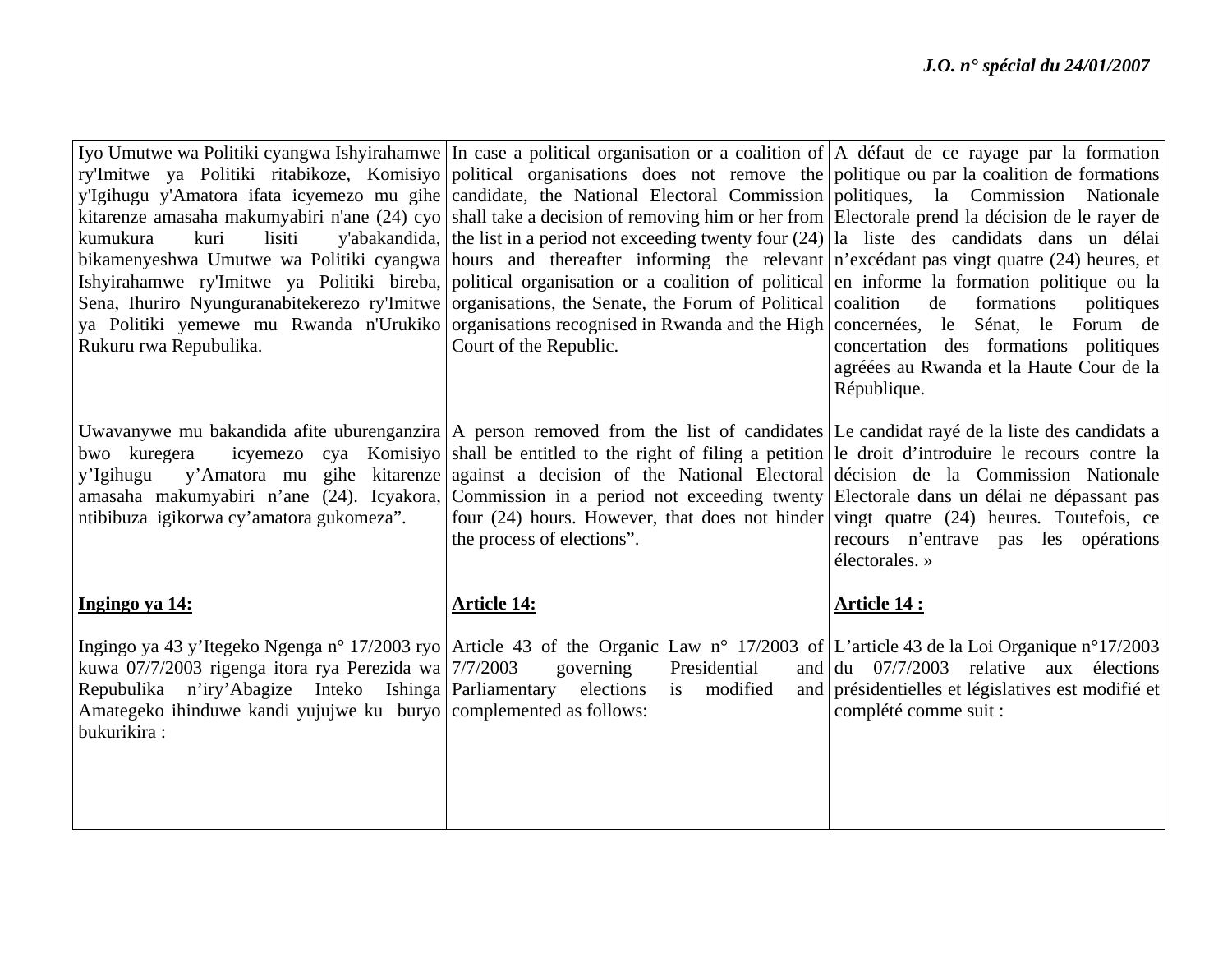|                                                                                            | "Buri mukandida ku mwanya wa Perezida wa "Every candidate for the post of the President of   « Chaque candidat à la Présidence de la         |                                                                      |
|--------------------------------------------------------------------------------------------|----------------------------------------------------------------------------------------------------------------------------------------------|----------------------------------------------------------------------|
|                                                                                            | Repubulika, buri lisiti y'abakandida b'Umutwe the Republic, every list of the candidates of a République, toute liste des candidats des      |                                                                      |
|                                                                                            | wa Politiki cyangwa w'Ishyirahamwe ry'Imitwe political organisation or a coalition of political formations politiques, ou des coalitions de  |                                                                      |
|                                                                                            | ya Politiki na buri mukandida wigenga organisations and every independent candidate formations politiques et tout candidat                   |                                                                      |
|                                                                                            | biyamamariza ku myanya y'abagize Inteko contesting for the post of member of Parliament indépendant, ont le droit d'être représentés         |                                                                      |
|                                                                                            | Ishinga Amategeko yemerewe kugira umuntu shall be allowed to have a representative in the dans la salle de vote par une personne             |                                                                      |
|                                                                                            | umuhagararira cyangwa uyihagarariye mu voting room with a written authorisation. A munie d'un mandat écrit. Le candidat, la                  |                                                                      |
| yabihereye<br>cyumba<br>cy'itora                                                           | icyemezo candidate, a political organisation or a coalition formation politique ou la coalition de                                           |                                                                      |
|                                                                                            | cyanditse. Umukandida, Umutwe wa Politiki of political organisations that submitted the list of formations politiques ayant déposé sa liste  |                                                                      |
|                                                                                            | cyangwa Ishyirahamwe ry'Imitwe ya Politiki candidates shall forward to the National Electoral des candidats transmet à la Commission         |                                                                      |
| ryatanze<br>lisiti y'abakandida                                                            | rishyikiriza   Commission a list of its representatives   Nationale Electorale une liste de ses                                              |                                                                      |
| Komisiyo y'Igihugu y'Amatora lisiti y'abo   authorised to represent it in the voting room. |                                                                                                                                              | représentants dans les salles de vote.                               |
| bwanditse<br>uburenganzira<br>bwo<br>ryahaye                                               |                                                                                                                                              |                                                                      |
| kurihagararira mu byumba by'itora.                                                         |                                                                                                                                              |                                                                      |
|                                                                                            |                                                                                                                                              |                                                                      |
| Komisiyo<br>y'Igihugu<br>y'Amatora                                                         | itanga The National Electoral Commission shall issue La Commission Nationale Electorale                                                      |                                                                      |
|                                                                                            | amabwiriza yerekeye abahagarariye abakandida instructions relating to the representatives of donne des instructions relatives aux            |                                                                      |
|                                                                                            | na lisiti z'Imitwe ya Politiki mu byumba candidates and the lists of political organisations représentants des candidats ou des listes       |                                                                      |
| by'itora".                                                                                 | in voting rooms".                                                                                                                            | des formations politiques dans les salles de                         |
|                                                                                            |                                                                                                                                              | vote.»                                                               |
|                                                                                            |                                                                                                                                              |                                                                      |
| Ingingo ya 15:                                                                             | <b>Article 15:</b>                                                                                                                           | Article 15 :                                                         |
|                                                                                            | Ingingo ya 66 y'Itegeko Ngenga n° 17/2003 ryo Article 66 of the Organic Law n° 17/2003 of L'article 66 de la loi organique n° 17/2003        |                                                                      |
| kuwa 07/7/2003 rigenga itora rya Perezida wa 7/7/2003                                      | Presidential<br>governing                                                                                                                    | and $\left  \frac{du}{dt} \right $ 07/7/2003 relatives aux élections |
| Repubulika                                                                                 | n'iry'Abagize Inteko Ishinga Parliamentary elections is modified                                                                             | and présidentielles et législatives est modifié et                   |
| Amategeko ihinduwe kandi yujujwe ku buryo complemented as follows:                         |                                                                                                                                              | complété comme suit :                                                |
| bukurikira:                                                                                |                                                                                                                                              |                                                                      |
|                                                                                            |                                                                                                                                              |                                                                      |
|                                                                                            | "Ababarura amajwi bakora ibi bikurikira kandi   "Persons responsible for counting of votes shall   « Les personnes chargées du dépouillement |                                                                      |
| babikurikiranyije:                                                                         | take the following steps in the order given below:                                                                                           | procèdent successivement aux opérations                              |
|                                                                                            |                                                                                                                                              |                                                                      |
|                                                                                            |                                                                                                                                              | ci-après :                                                           |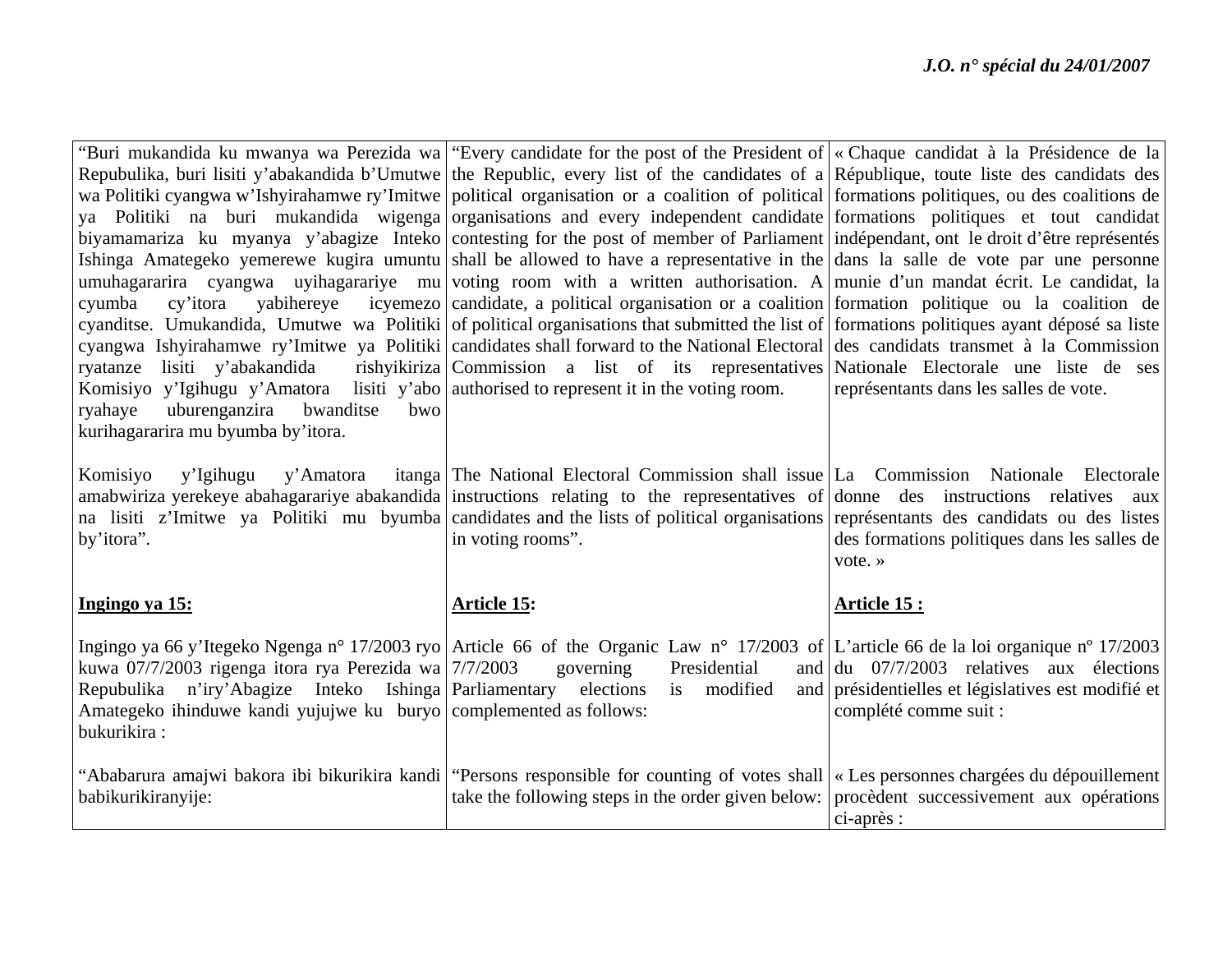|             | 1° kwemeza umubare w'abatoye bari kuri   1°        | approving the number voters on the electoral $1^{\circ}$ arrêter le nombre d'électeurs inscrits |                                            |
|-------------|----------------------------------------------------|-------------------------------------------------------------------------------------------------|--------------------------------------------|
|             | lisiti y'itora igaragaza abaje<br>$\overline{p}$   | list indicating those who turned up and                                                         | sur la liste électorale qui ont voté et le |
|             | kuwutangaza;                                       | announcing it;                                                                                  | proclamer;                                 |
| $2^{\circ}$ | gufungura agasanduku k'itora, kubarura $2^{\circ}$ | opening the ballot box, counting the ballots $2^{\circ}$ ouvrir l'urne, arrêter le nombre de    |                                            |
|             | impapuro z'itora no gutangaza umubare              | and announcing their number;                                                                    | bulletins de vote et en faire la           |
|             | wazo;                                              |                                                                                                 | proclamation;                              |
| $3^\circ$   | umwe mu babarura ahereza mugenzi we $3^{\circ}$    | one of the assessors will give an unfolded $3^{\circ}$ l'un des assesseurs passe le bulletin    |                                            |
|             | urupapuro rw'itora rurambuye na we                 | ballot paper to a second one who will read it                                                   | déplié à un deuxième assesseur qui le      |
|             | akarusoma mu ijwi riranguruye. Uwa                 | out in a loud voice. The third assessor will                                                    | lit à haute voix. La voix portée sur le    |
|             | gatatu mu baseseri ashyira ijwi riri kuri          | record the vote on another paper designed for                                                   | bulletin est relevée par un troisième      |
|             | urwo rupapuro rw'itora ku rundi                    | that purpose;                                                                                   | assesseur sur une feuille de ointage       |
|             | rupapuro rwabigenewe rubarurirwaho                 |                                                                                                 | préparée à cet effet;                      |
|             | amajwi;                                            |                                                                                                 |                                            |
| $4^{\circ}$ | iyo impapuro zose z'itora zimaze $4^{\circ}$       | when all the ballot papers have been read out, $4^{\circ}$                                      | lorsque tous les bulletins ont été lus, on |
|             | gusomwa, habarwa amajwi umukandida                 | the votes obtained by each candidate or a list                                                  | fait le décompte des voix obtenues par     |
|             | cyangwa ilisiti y'abakandida yabonye ku            | of candidates shall be recorded on the                                                          | chaque candidat ou liste de candidats      |
|             | mpapuro zujujwe, hamwe n'impapuro                  | counting sheet, and the blank and spoiled                                                       | sur les bulletins de vote valables ainsi   |
|             | n'iz'impfabusa<br>zitatoreweho                     | ballot papers indicated as per Article 67 of                                                    | que le décompte des bulletins blancs et    |
|             | zisobanurwa mu ngingo ya 67 y'Itegeko              | the Organic Law $n^{\circ}$ 17/2003 of 7/7/2003                                                 | nuls tels qu'indiqués à l'article 67 de la |
|             | Ngenga n°17/2003 ryo kuwa 07/7/2003                | governing Presidential and Parliamentary                                                        | Loi Organique nº17/2003 du 07/7/2003       |
|             | Perezida<br>itora<br>rya<br>rigenga<br>wa          | elections. Assistants of the polling station                                                    | relatives aux élections présidentielles et |
|             | Repubulika n'iry'abagize Inteko Ishinga            | executive committee in the voting room shall                                                    | législatives. Les assesseurs du bureau     |
|             | Amategeko. Abunganira biro mu                      | approve and sign counting sheets.                                                               | de vote arrêtent et signent les feuilles   |
|             | cyumba cy'itora bemeza kandi bashyira              |                                                                                                 | de pointage.                               |
|             | umukono ku mpapuro zabaruriweho                    |                                                                                                 |                                            |
|             | amajwi.                                            |                                                                                                 |                                            |
|             |                                                    |                                                                                                 |                                            |
|             |                                                    | Imikono y'ababaruye amajwi igomba The signatures of the assessors shall follow all              | Les signatures des assesseurs doivent      |
|             |                                                    | kubanzirizwa n'amazina yose na nimero the names and the number of their voters' cards.          | être précédées de leurs noms et des        |
|             | z'amakarita y'itora yabo.                          |                                                                                                 | numéros de leur carte d'électeur.          |
|             |                                                    |                                                                                                 |                                            |
|             |                                                    |                                                                                                 |                                            |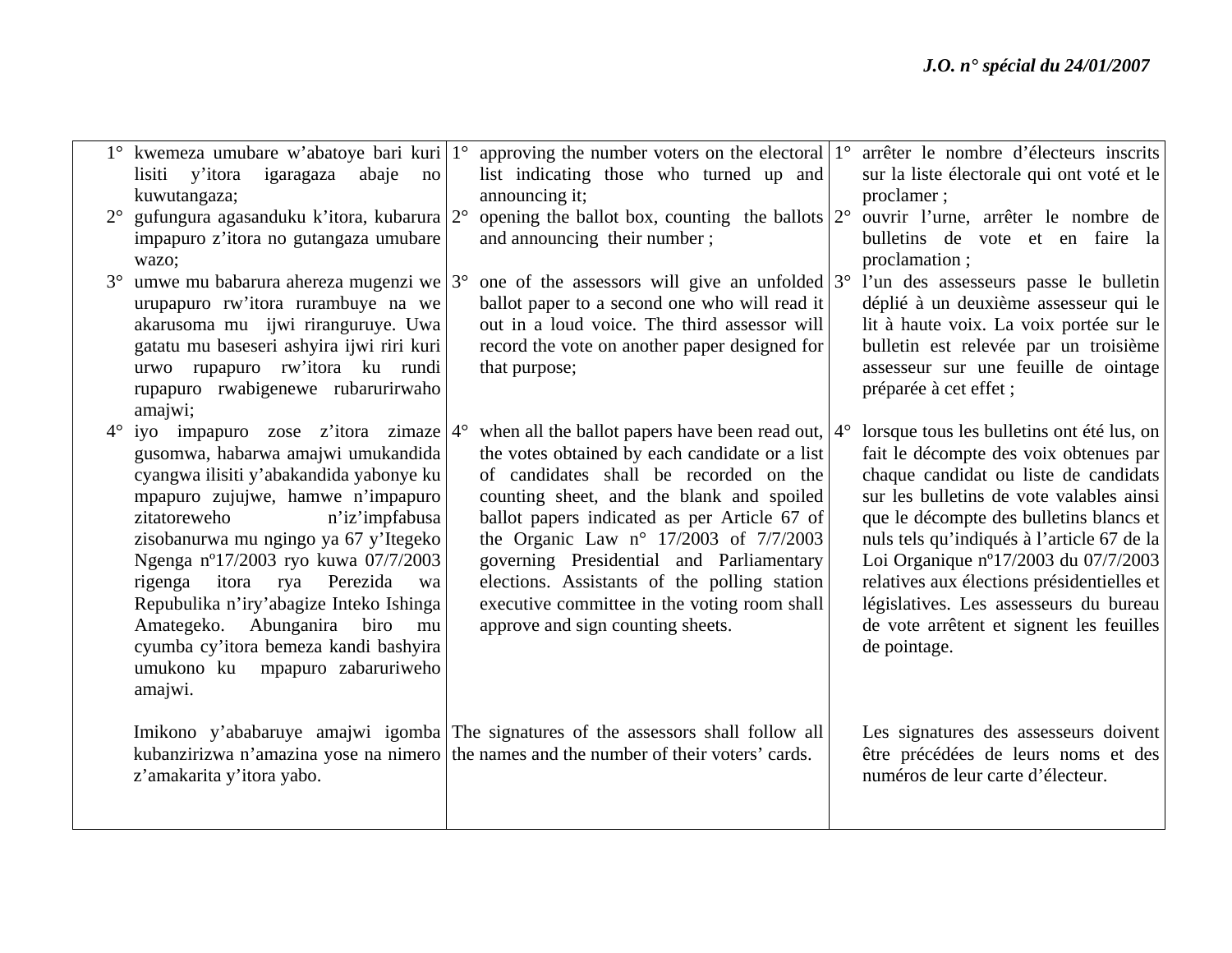| n'abahagarariye<br>Politiki<br>bigenga na bo bashyira umukono wabo counting sheets;<br>ku mpapuro z'ibarura ry'amajwi.                                                                                                                                                                                                 | Abahagarariye Imitwe ya Politiki Representatives of political organizations or<br>cyangwa Ishyirahamwe ry'Imitwe ya coalition of political organizations<br>and<br>abakandida representatives of candidates shall also sign                                                                                                                                                                                                   | Les délégués des formations politiques<br>ou des coalitions de formations<br>politiques et ceux des candidats<br>indépendants apposent également leurs<br>signatures sur les feuilles de pointage.                                                                                                                                              |
|------------------------------------------------------------------------------------------------------------------------------------------------------------------------------------------------------------------------------------------------------------------------------------------------------------------------|-------------------------------------------------------------------------------------------------------------------------------------------------------------------------------------------------------------------------------------------------------------------------------------------------------------------------------------------------------------------------------------------------------------------------------|-------------------------------------------------------------------------------------------------------------------------------------------------------------------------------------------------------------------------------------------------------------------------------------------------------------------------------------------------|
| ako kanya ibarura rirangiye;                                                                                                                                                                                                                                                                                           | Gutangaza ibyavuye mu ibarura bikorwa Declaration of results of vote counting shall be<br>done immediately after vote counting;                                                                                                                                                                                                                                                                                               | La proclamation des résultats est faite<br>immédiatement après l'opération de<br>dépouillement.                                                                                                                                                                                                                                                 |
| abagize ibiro by'itora bahuriza hamwe $5^{\circ}$<br>$5^\circ$<br>ibyavuye mu ibarura ry'amajwi mu<br>byumba by'itora;<br>$6^{\circ}$ Perezida w'ibiro by'itora n'abandi $6^{\circ}$<br>bagize ibiro by'itora bakora nta<br>kubisubika,<br>inyandikomvugo y'ibyo<br>zabigenewe<br>bikorwa<br>ku mpapuro<br>ishyirwamo: | members of the polling station executive $5^{\circ}$<br>committee shall collect all the results from<br>voting rooms at the voting station;<br>the President of the polling station committee $6^{\circ}$<br>and other members of the polling station<br>executive committee shall prepare without<br>postponement, a statement on the conduct of<br>elections on printed forms designed for that<br>purpose which contains : | les membres du bureau de vote<br>rassemblent tous les résultats du<br>dépouillement dans les salles de vote ;<br>le Président du bureau de vote et les<br>autres membres du bureau de vote<br>procèdent, sans ajournement, aux<br>opérations de vote et en dressent sur<br>des imprimés prévus à cet effet, le<br>procès-verbal, qui contient : |
| y'itangizwa n'isozwa<br>a. isaha<br>itunganywa<br>ry'itora,<br>ry'ibyangombwa<br>bisabwa<br>n'itegeko, n'ibibazo<br>byagiye<br>bivuka muri ibyo bikorwa;                                                                                                                                                               | a. the time of opening and closing of<br>the polls, the state of compliance<br>with various formalities provided<br>for by the law and incidents which<br>occurred during the conduct of<br>elections;                                                                                                                                                                                                                        | a. l'heure d'ouverture et de<br>clôture<br>du<br>scrutin,<br>l'accomplissement<br>des<br>différentes<br>formalités<br>prévues par la loi et les<br>incidents<br>qui<br>se<br>sont<br>produits<br>au cours<br>des<br>opérations de vote ;                                                                                                        |
| b. umukono<br>w'abagize<br>ibiro<br>hamwe n'abakandida cyangwa<br>amalisiti<br>ababahagarariye,<br>y'abakandida<br>cyangwa<br>ay'ababahagarariye.                                                                                                                                                                      | b. the signatures of the members of<br>the polling station executive<br>committee and the candidates or<br>their representatives, lists of<br>candidates or their representatives.                                                                                                                                                                                                                                            | b. la signature des membres du<br>bureau et des candidats ou<br>des listes de candidats ou de<br>représentants.<br>leurs                                                                                                                                                                                                                        |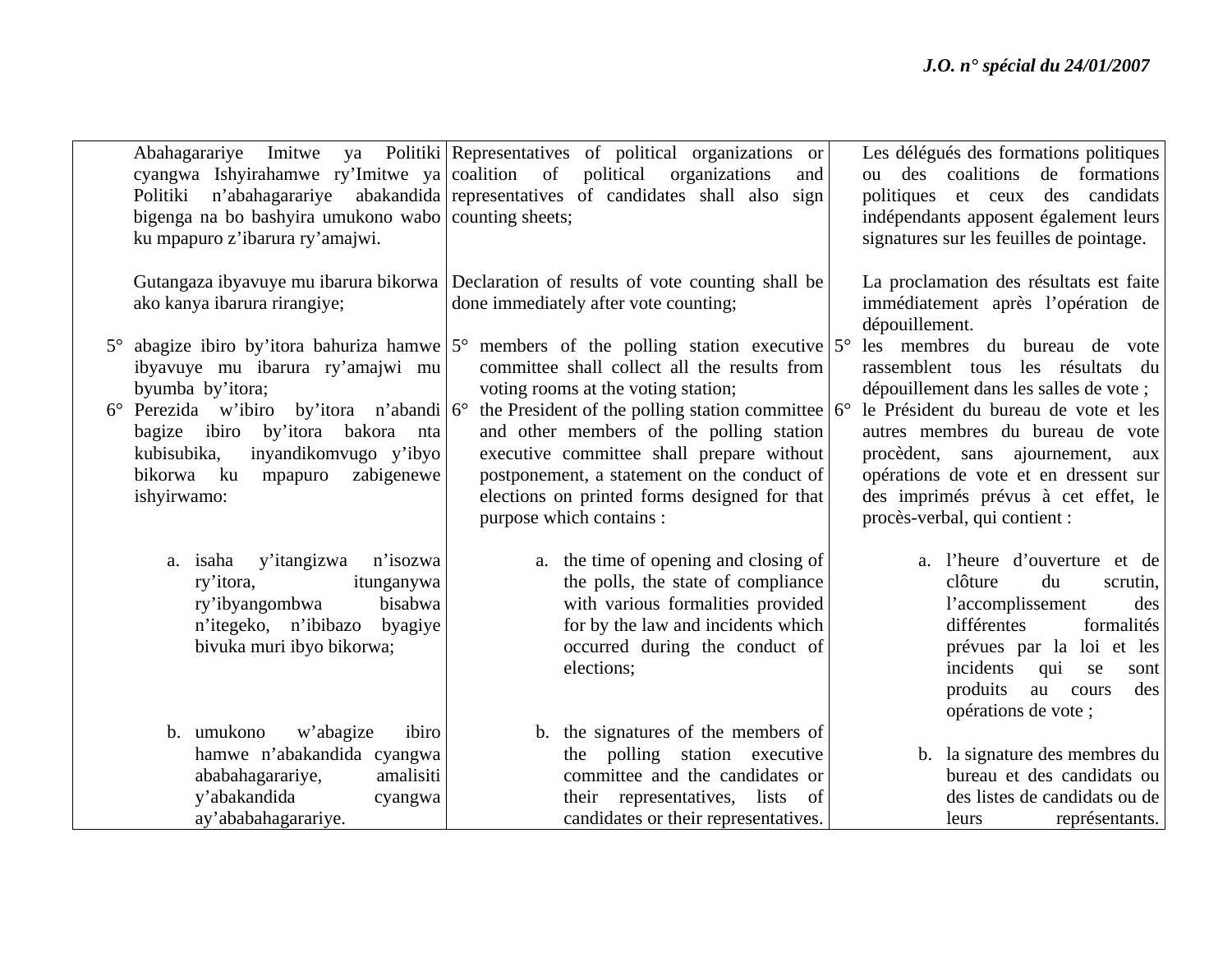| Ariko iyo abahagarariye abakandida<br>amalisiti y'abakandida<br>cyangwa<br>badashyize<br>umukono<br>ku<br>ntibiyibuza<br>nyandikomvugo                                                              | failure<br>of<br>However,<br>the<br>representatives of candidates or<br>lists of candidates to sign against<br>the statement of the conduct of                                                                                                                                                                                              | Toutefois, la non apposition<br>de la signature des délégués<br>des candidats ou des listes<br>de candidats au procès-                                                                                                                                                                                         |
|-----------------------------------------------------------------------------------------------------------------------------------------------------------------------------------------------------|---------------------------------------------------------------------------------------------------------------------------------------------------------------------------------------------------------------------------------------------------------------------------------------------------------------------------------------------|----------------------------------------------------------------------------------------------------------------------------------------------------------------------------------------------------------------------------------------------------------------------------------------------------------------|
| kwemerwa.                                                                                                                                                                                           | elections does not affect its<br>validity.                                                                                                                                                                                                                                                                                                  | verbal ne constitue pas un<br>élément d'invalidation.                                                                                                                                                                                                                                                          |
| uburenganzira<br>y'abakandida<br>bafite<br>no gusaba ko mu nyandikomvugo handikwamo any remark or claim.<br>ibyo bagenzuye, ibyo batishimiye cyangwa ibyo<br>banze;                                 | Abahagarariye abakandida cyangwa amalisiti Representatives of candidates or lists of<br>bwo candidates shall have the right to oversee all<br>kugenzura ibikorwa byose by'itora, ibarura voting operations, vote counting, voting ball of<br>ry'impapuro z'itora n'ibarura ry'amajwi, ndetse counting and require to include in the minutes | Les représentants des candidats ou des<br>listes de candidats ont le droit de<br>contrôler toutes les opérations de vote,<br>le dépouillement des bulletins de vote<br>et le décompte des voix et d'exiger de<br>procès-verbal<br>porter<br>au<br>toute<br>observation,<br>protestation<br>ou<br>contestation. |
| $7^{\circ}$<br>umwimerere<br>w'inyandikomvugo   $7^{\circ}$<br>y'Amatora<br>y'Igihugu<br>Komisiyo<br>uhabwa<br>uherekezwa<br>n'ibi bikurikira:                                                      | the original copy of the statement on the $7^{\circ}$<br>elections submitted to the National Electoral<br>Commission shall be accompanied by the<br>following:                                                                                                                                                                              | l'original<br>du<br>procès-verbal<br>destiné à la Commission Nationale<br>Electorale est accompagné :                                                                                                                                                                                                          |
| a. ilisiti y'abatoye;<br>b. impapuro z'itora zatoreweho neza<br>n'iz'impfabusa;<br>c. impapuro z'ibirego, iyo bihari;<br>impapuro babaruriyeho amajwi;<br>d.<br>e. impapuro z'itora zitakoreshejwe; | a. a list of persons who voted;<br>b. valid and spoilt ballot papers;<br>c. documents relating to complaints,<br>if any;<br>d. counting sheets;<br>unused ballot papers.<br>e.                                                                                                                                                              | a. de la liste des électeurs ;<br>b. des bulletins de vote valables et<br>bulletins nuls;<br>c. des feuilles de réclamation, si<br>elles existent;<br>d. des feuilles de pointage;<br>f.des bulletins de vote non utilisés.                                                                                    |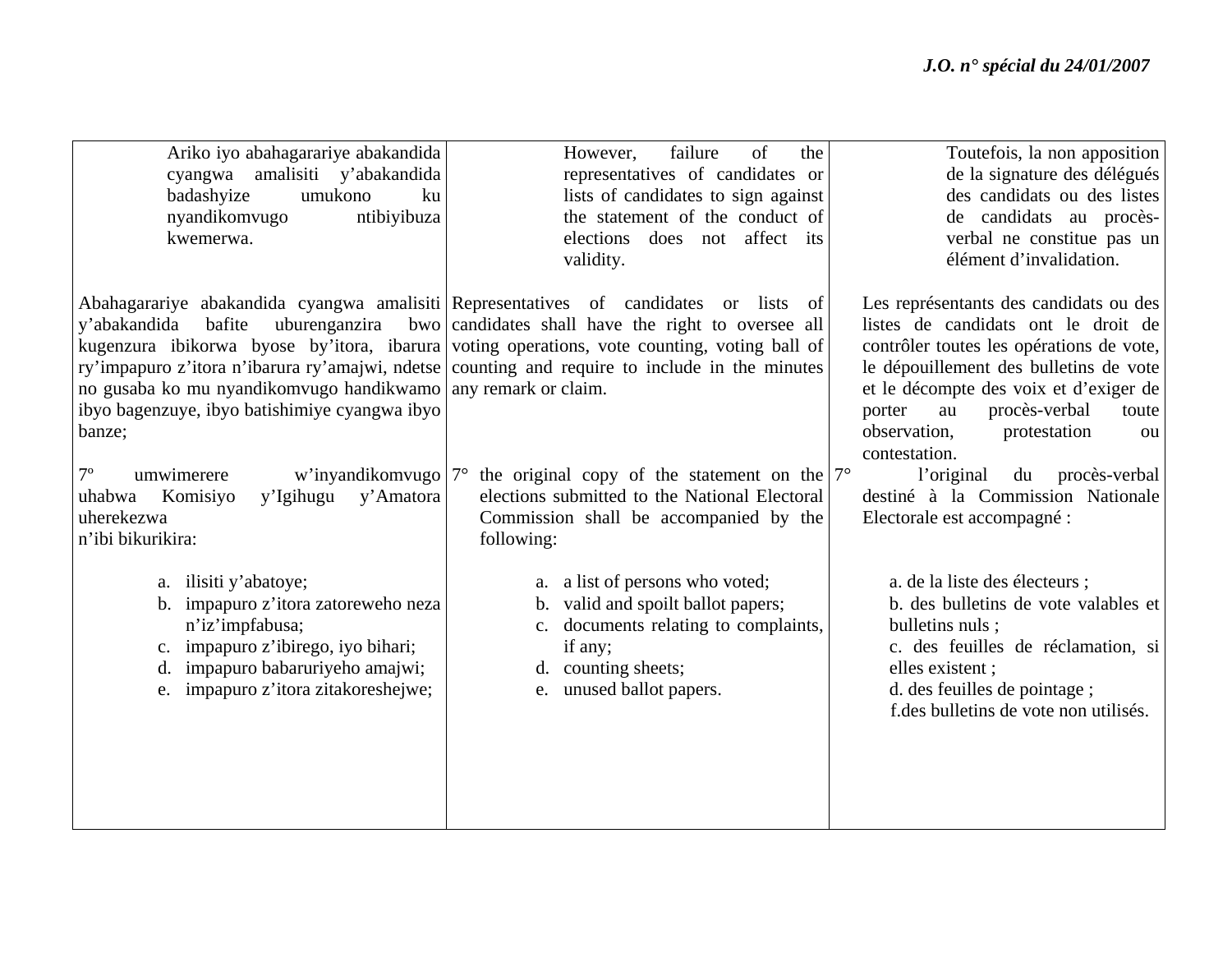| $8^{\circ}$<br>Perezida w'ibiro by'itora afunga iyo 8°<br>nyandikomvugo<br>ibahasha<br>mu<br>igifungisho cyangwa<br>yashyizweho<br>ikashe mu ruhame ku biro by'itora.<br>Perezida w'ibiro by'itora ashinzwe guha<br>iyo bahasha Perezida w'ishami rya<br>Komisiyo y'Igihugu y'Amatora<br>ku<br>rwego rw'Umurenge".                             | the President of the polling station shall put $8^{\circ}$ Le Président du bureau de vote met ce<br>the statement in an envelope sealed with a proces-verbal dans une enveloppe, scelled<br>seal or stamped in public at the polling ou cachetée en public dans le bureau de<br>station. The President of the polling station is vote. Le Président du bureau de vote est<br>responsible for submitting the sealed charge de remettre cette enveloppe au<br>envelope to the President of the branch of the Président de la branche de la Commission<br>National Electoral Commission at the sector Nationale Electorale au niveau du<br>level".                                                                                                                                            | Secteur. »                                                                                                                                                                                                                                                     |
|------------------------------------------------------------------------------------------------------------------------------------------------------------------------------------------------------------------------------------------------------------------------------------------------------------------------------------------------|--------------------------------------------------------------------------------------------------------------------------------------------------------------------------------------------------------------------------------------------------------------------------------------------------------------------------------------------------------------------------------------------------------------------------------------------------------------------------------------------------------------------------------------------------------------------------------------------------------------------------------------------------------------------------------------------------------------------------------------------------------------------------------------------|----------------------------------------------------------------------------------------------------------------------------------------------------------------------------------------------------------------------------------------------------------------|
| Ingingo ya 16:                                                                                                                                                                                                                                                                                                                                 | <b>Article 16:</b>                                                                                                                                                                                                                                                                                                                                                                                                                                                                                                                                                                                                                                                                                                                                                                         | <u>Article 16:</u>                                                                                                                                                                                                                                             |
| kuwa 07/7/2003 rigenga itora rya Perezida wa 7/7/2003<br>Repubulika n'iry'Abagize Inteko Ishinga Parliamentary elections is modified<br>Amategeko ihinduwe kandi yujujwe ku buryo complemented as follows:<br>bukurikira:<br>"Hakurikijwe<br>y'Amatora ku rwego rw'Akarere kugeza igihe results".<br>hatangarijwe burundu ibyavuye mu matora". | Ingingo ya 68 y'Itegeko Ngenga nº 17/2003 ryo Article 68 of the Organic Law nº 17/2003 of L'article 68 de la loi organique nº 17/2003<br>governing<br>Presidential<br>"In accordance with the instructions of the $\alpha$ Conformement aux instructions de la<br>amabwiriza ya Komisiyo National Electoral Commission, used ballot Commission Nationale Electorale, les<br>y'Igihugu y'Amatora, impapuro zakoreshejwe papers shall be collected and kept at the branch bulletins de vote utilisés pendant les<br>mu matora zishyirwa hamwe zigashyingurwa of the National Electoral Commission at the élections sont rassemblés et conservés par<br>ku rwego rw'ishami rya Komisiyo y'Igihugu District until the declaration of the final electoral la branche de la Commission Nationale | and $\left  \frac{du}{dt} \right $ 07/7/2003 relatives aux élections<br>and présidentielles et législatives est modifié et<br>complété comme suit :<br>Electorale au niveau du District jusqu'à la<br>proclamation définitive des résultats des<br>élections.» |
| Ingingo ya 17:                                                                                                                                                                                                                                                                                                                                 | <b>Article 17:</b>                                                                                                                                                                                                                                                                                                                                                                                                                                                                                                                                                                                                                                                                                                                                                                         | <b>Article 17:</b>                                                                                                                                                                                                                                             |
| kuwa 07/7/2003 rigenga itora rya Perezida wa 7/7/2003<br>Repubulika n'iry'Abagize Inteko Ishinga Parliamentary elections is modified<br>Amategeko ihinduwe kandi yujujwe ku buryo complemented as follows:<br>bukurikira:                                                                                                                      | Ingingo ya 72 y'Itegeko Ngenga n°17/2003 ryo Article 72 of the Organic Law n° 17/2003 of L'article 72 de la loi organique n° 17/2003<br>Presidential<br>governing                                                                                                                                                                                                                                                                                                                                                                                                                                                                                                                                                                                                                          | and $\left  \frac{du}{27/7/2003} \right $ relatives aux élections<br>and présidentielles et législatives est modifié et<br>complété comme suit :                                                                                                               |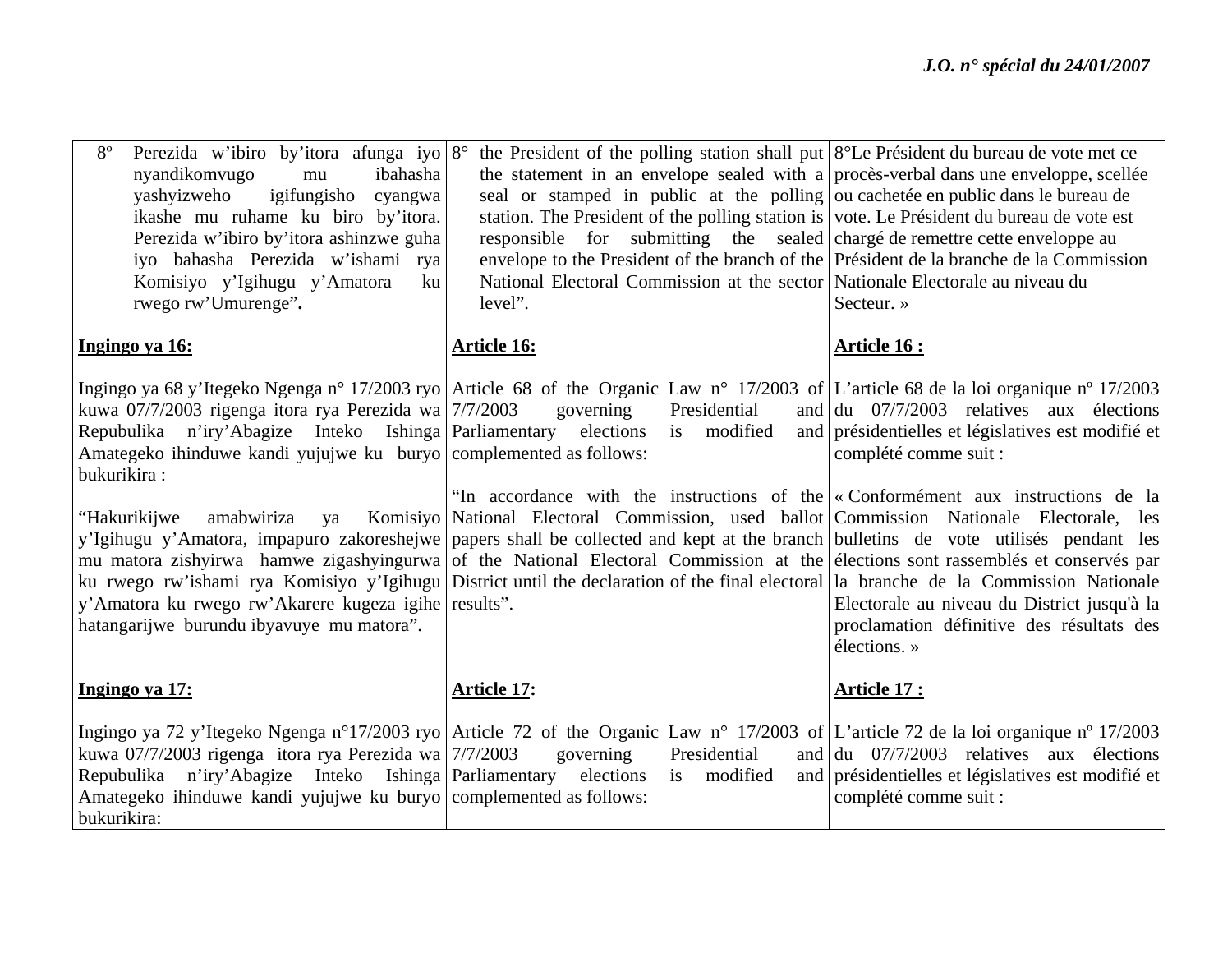|                                                                                                                                                                                                                                                                                                                                                                                                                                                                                                                                                                                                                                                                        | "Kandidatire ku mwanya wa Perezida wa "Candidature for the Office of the President of   « La candidature au poste de Président de                                                                                                                                                                                                                                                                                                                                                                                                                                                                                                                                           |                                                                                                                                                                                                                                                                                                                                                                                                                                                                                                                                                                                                                                                             |
|------------------------------------------------------------------------------------------------------------------------------------------------------------------------------------------------------------------------------------------------------------------------------------------------------------------------------------------------------------------------------------------------------------------------------------------------------------------------------------------------------------------------------------------------------------------------------------------------------------------------------------------------------------------------|-----------------------------------------------------------------------------------------------------------------------------------------------------------------------------------------------------------------------------------------------------------------------------------------------------------------------------------------------------------------------------------------------------------------------------------------------------------------------------------------------------------------------------------------------------------------------------------------------------------------------------------------------------------------------------|-------------------------------------------------------------------------------------------------------------------------------------------------------------------------------------------------------------------------------------------------------------------------------------------------------------------------------------------------------------------------------------------------------------------------------------------------------------------------------------------------------------------------------------------------------------------------------------------------------------------------------------------------------------|
| Repubulika igomba kugaragaza:                                                                                                                                                                                                                                                                                                                                                                                                                                                                                                                                                                                                                                          | the Republic shall indicate:                                                                                                                                                                                                                                                                                                                                                                                                                                                                                                                                                                                                                                                | la République doit comporter :                                                                                                                                                                                                                                                                                                                                                                                                                                                                                                                                                                                                                              |
| $1^{\circ}$<br>ndangamuntu ye;                                                                                                                                                                                                                                                                                                                                                                                                                                                                                                                                                                                                                                         | amazina ye yose ahwanye n'ari mu 1° full names as they appear on his or her 1° tous ses noms correspondant à ceux<br>identity card;                                                                                                                                                                                                                                                                                                                                                                                                                                                                                                                                         | figurant sur sa carte d'identité;                                                                                                                                                                                                                                                                                                                                                                                                                                                                                                                                                                                                                           |
| $2^{\circ}$<br>ko umukandida yatanzwe n'Umutwe wa $2^{\circ}$<br>Politiki washinzwe mu buryo bukurikije<br>n'Ishyirahamwe<br>amategeko<br>cyangwa<br>ry'Imitwe ya Politiki ryashinzwe mu buryo<br>bukurikije amategeko cyangwa ko ari<br>umukandida<br>ku giti<br>cye<br>cyangwa<br>umukandida<br>ushyigikiwe n'Imitwe ya<br>Politiki myinshi;<br>$3^\circ$<br>icyemezo cy'amavuko kitarengeje amezi<br>atatu (3) gitanzwe;<br>$4^\circ$<br>umwuga we;<br>$5^\circ$<br>aho atuye;<br>$6^{\circ}$<br>amafoto abiri (2) magufi y'amabara;<br>$7^\circ$<br>fotokopi y'indangamuntu;<br>fotokopi y'ikarita y'itora;<br>$8^{\circ}$<br>$9^\circ$<br>ikimenyetso kimuranga". | that the candidate was nominated by $a 2^{\circ}$<br>political organization or a coalition of<br>organizations<br>established<br>political<br>in<br>accordance with the provisions of the law, or<br>that he or she is an independent candidate or<br>a candidate sponsored by a coalition of<br>political organizations;<br>a birth certificate of not more than three (3)<br>months of issuance;<br>his or her profession;<br>$4^{\circ}$<br>his or her place of residence;<br>$5^{\circ}$<br>two (2) coloured passport size photographs;<br>$6^{\circ}$<br>a copy of the identity card;<br>$7^\circ$<br>a copy of the voter's card<br>his or her symbol".<br>$9^{\circ}$ | la mention que le candidat est sous le<br>parrainage d'une formation politique<br>constituée<br>légalement<br>ou<br>d'une<br>coalition de formations politiques<br>légalement constituée, ou se présente<br>en candidat indépendant ou en candidat<br>qui a le soutien d'une coalition de<br>formations politiques;<br>l'attestation de naissance ne dépassant<br>$3^\circ$<br>pas trois (3) mois à dater de sa<br>délivrance ;<br>la profession;<br>$4^\circ$<br>le lieu de résidence;<br>$5^\circ$<br>deux (2) photos passeport en couleur;<br>une photocopie de la carte d'identité;<br>une photocopie de la carte d'électeur;<br>$9^{\circ}$ le logo. » |
| Ingingo ya 18:                                                                                                                                                                                                                                                                                                                                                                                                                                                                                                                                                                                                                                                         | <b>Article 18:</b>                                                                                                                                                                                                                                                                                                                                                                                                                                                                                                                                                                                                                                                          | <b>Article 18:</b>                                                                                                                                                                                                                                                                                                                                                                                                                                                                                                                                                                                                                                          |
| kuwa 07/7/2003 rigenga itora rya Perezida wa $7/7/2003$<br>Repubulika n'iry'Abagize Inteko Ishinga Parliamentary elections is modified<br>Amategeko ihinduwe kandi yujujwe ku buryo complemented as follows:<br>bukurikira:                                                                                                                                                                                                                                                                                                                                                                                                                                            | Ingingo ya 73 y'Itegeko Ngenga n°17/2003 ryo Article 73 of the Organic Law n° 17/2003 of L'article 73 de la loi organique n° 17/2003<br>governing<br>Presidential                                                                                                                                                                                                                                                                                                                                                                                                                                                                                                           | and $\left  \frac{du}{dt} \right $ 07/7/2003 relatives aux élections<br>and présidentielles et législatives est modifié et<br>complété comme suit :                                                                                                                                                                                                                                                                                                                                                                                                                                                                                                         |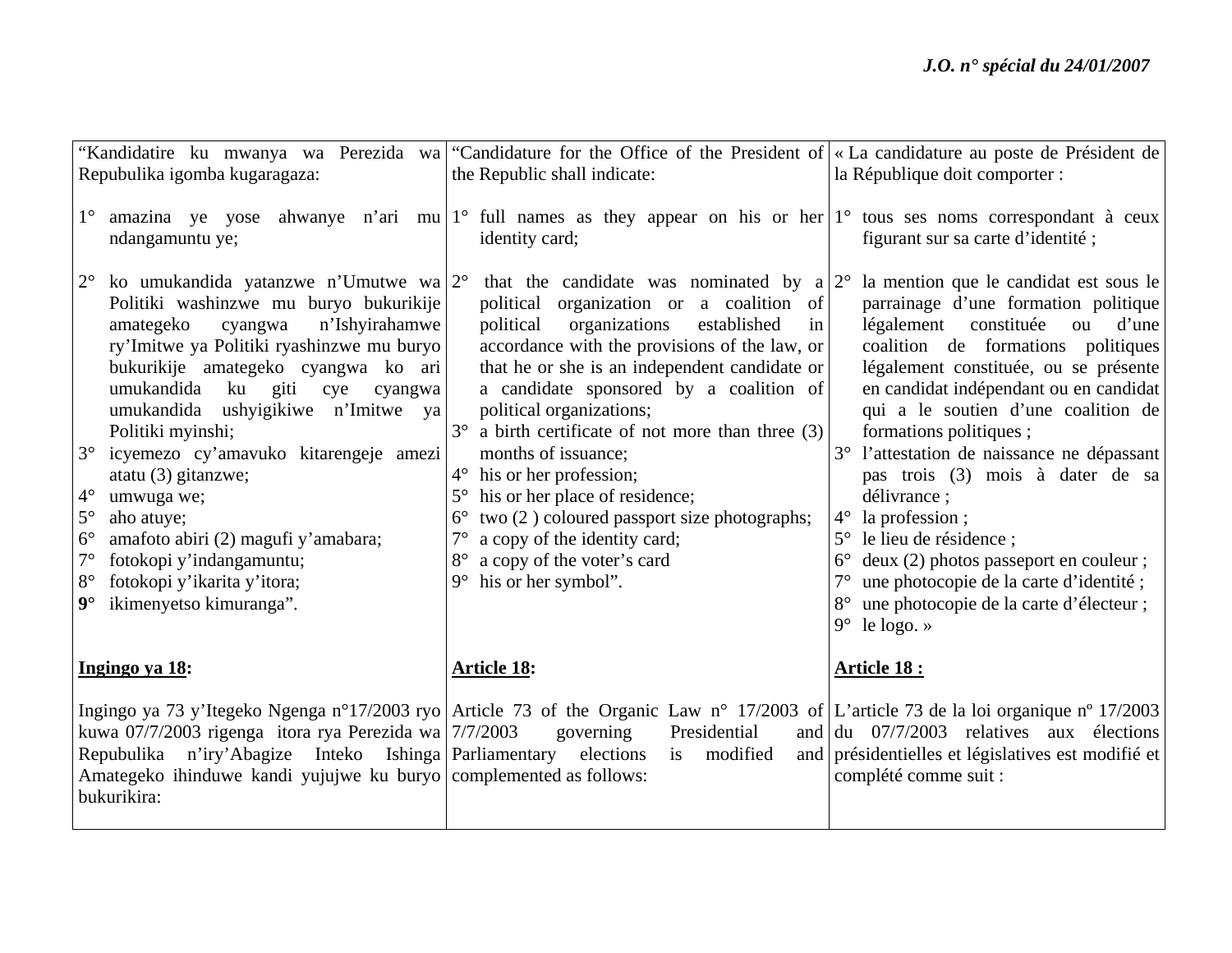|             | "Gutanga<br>kandidatire                                                                                                                                                                                                                                        | biherekezwa "The declaration of the candidature shall be                                                                                                                                                                                               | « La déclaration de candidature doit être                                                                                                                                                                                                                                     |
|-------------|----------------------------------------------------------------------------------------------------------------------------------------------------------------------------------------------------------------------------------------------------------------|--------------------------------------------------------------------------------------------------------------------------------------------------------------------------------------------------------------------------------------------------------|-------------------------------------------------------------------------------------------------------------------------------------------------------------------------------------------------------------------------------------------------------------------------------|
|             | n'ibyangombwa bikurikira:                                                                                                                                                                                                                                      | accompanied with the following requirements:                                                                                                                                                                                                           | accompagnée des pièces suivantes :                                                                                                                                                                                                                                            |
| $1^{\circ}$ | icyemezo cy'ubwenegihugu<br>amezi atatu (3) gitanzwe;                                                                                                                                                                                                          | kitarengeje $1^{\circ}$ a certificate of nationality issued within a $1^{\circ}$<br>period of not more than three (3) previous<br>months;                                                                                                              | une attestation de nationalité ne<br>dépassant pas trois (3) mois à dater de<br>sa délivrance ;                                                                                                                                                                               |
| $2^{\circ}$ | itangazo ry'uko nta bundi bwenegihugu 2°<br>afite cyangwa ry'uko yaburetse;                                                                                                                                                                                    | a statement that he or she does not have any $2^{\circ}$<br>other nationality or that he or has renounced<br>it;                                                                                                                                       | une déclaration de non jouissance<br>nationalité<br>ou<br>autre<br>de<br>d'une<br>renonciation à une autre nationalité<br>déjà obtenue;                                                                                                                                       |
| $3^\circ$   | atatu (3) gitanzwe;                                                                                                                                                                                                                                            | icyemezo cy'amavuko kitarengeje amezi $3^{\circ}$ a birth certificate issued within a period of $3^{\circ}$<br>not more than three (3) previous months;                                                                                                | attestation de naissance<br>une<br>ne<br>dépassant pas trois (3) mois à dater de<br>sa délivrance ;                                                                                                                                                                           |
| $4^{\circ}$ | icyemezo cy'ubutabera kigaragaza ko $ 4^{\circ} $<br>umuntu atafunzwe cyangwa yafunzwe<br>n'icyo yafungiwe kitarengeje amezi atatu<br>$(3)$ gitanzwe;                                                                                                          | a report on the criminal record of the $ 4^{\circ} $<br>candidate issued within a period of not more<br>than three $(3)$ previous months;                                                                                                              | un extrait du casier judiciaire ne<br>dépassant pas trois (3) mois à dater de<br>sa délivrance ;                                                                                                                                                                              |
| $5^\circ$   | icyemezo gitanzwe n'Umutwe wa Politiki $5^{\circ}$<br>cyangwa Ishyirahamwe ry'imitwe<br>ya<br>Politiki kigaragaza<br>ko ryamutanzeho<br>umukandida mu itora rya Perezida wa<br>Repubulika;                                                                     | a declaration issued by a political $5^{\circ}$<br>organization or a coalition of political<br>organizations indicating that it has nominated<br>the candidate for election as the President of<br>the Republic;                                       | une attestation par laquelle<br>une<br>formation politique ou une coalition de<br>formations politiques déclarent qu'elle<br>parraine le candidat concerné à<br>l'élection présidentielle;                                                                                    |
| $6^{\circ}$ | ku mukandida wigenga, ilisiti y'abatora $6^{\circ}$<br>ishyigikira kandidatire ye kandi iriho<br>abatora nibura magana atandatu (600)<br>biyandikishije ku ilisiti y'itora, igaragaza<br>nibura abantu cumi na babiri<br>(12)<br>babarurirwa muri buri Karere; | for an independent candidate, a list of $6^{\circ}$<br>registered voters supporting his or her<br>candidature which includes at least six<br>hundred (600) registered voters indicating at<br>least twelve (12) persons domiciled in each<br>district; | pour le candidat indépendant, une liste<br>d'électeurs appuyant sa candidature et<br>comportant au moins six cents (600)<br>électeurs qui se sont fait inscrire sur la<br>liste électorale dont au moins douze<br>$(12)$ personnes<br>domiciliées<br>dans<br>chaque District; |
| $7^{\circ}$ | icyemezo cy'uko afite nibura umubyeyi 7°<br>umwe ufite ubwenegihugu nyarwanda<br>bw'inkomoko.                                                                                                                                                                  | a certificate confirming that he or she has at $7^{\circ}$<br>least one parent with Rwandan nationality by<br>origin.                                                                                                                                  | une attestation certifiant qu'au moins<br>un de ses parents est de nationalité<br>rwandaise d'origine.                                                                                                                                                                        |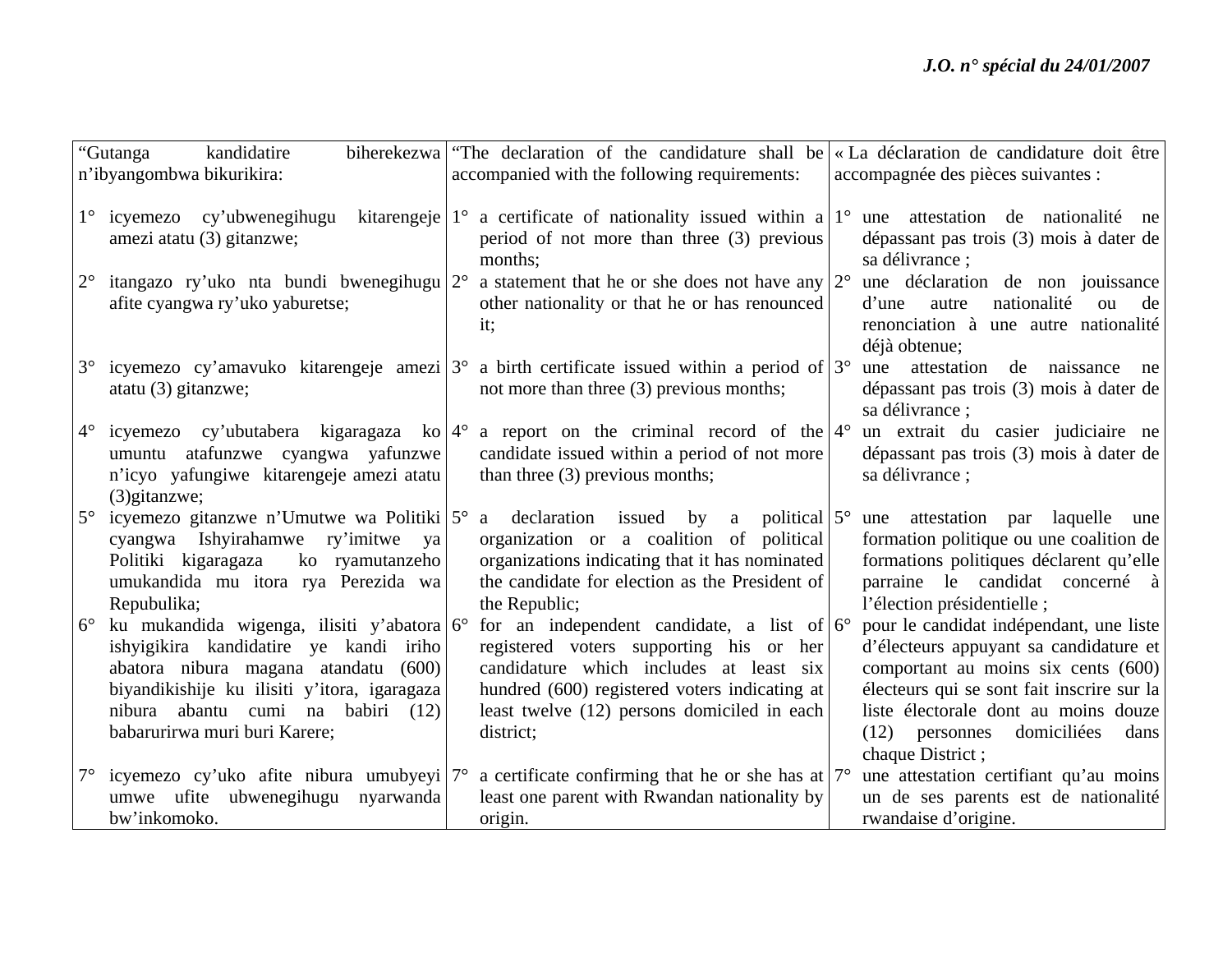|                                                                                                                                                                                                                                           | Inyandiko umukandida atanze azitanga muri The documents submitted by the candidate shall Les pièces exigées du candidat sont                                                                                                                                                                                                                                                                                                          |                                                                                                                                                                                                         |
|-------------------------------------------------------------------------------------------------------------------------------------------------------------------------------------------------------------------------------------------|---------------------------------------------------------------------------------------------------------------------------------------------------------------------------------------------------------------------------------------------------------------------------------------------------------------------------------------------------------------------------------------------------------------------------------------|---------------------------------------------------------------------------------------------------------------------------------------------------------------------------------------------------------|
|                                                                                                                                                                                                                                           | kopi ebyiri, imwe igasigara muri Komisiyo be in two copies, one to be retained by the présentées en deux exemplaires, l'un                                                                                                                                                                                                                                                                                                            |                                                                                                                                                                                                         |
|                                                                                                                                                                                                                                           | y'Igihugu y'Amatora, indi Komisiyo y'Igihugu   National Electoral Commission and another one   réservé à la Commission Nationale                                                                                                                                                                                                                                                                                                      |                                                                                                                                                                                                         |
| y'Amatora ikayiteramo                                                                                                                                                                                                                     | kashe kuri buri to be stamped by the National Electoral Electorale et l'autre revêtu du cachet de la                                                                                                                                                                                                                                                                                                                                  |                                                                                                                                                                                                         |
| rupapuro ikabona kuyimusubiza.                                                                                                                                                                                                            | Commission on each page and given back to him Commission Nationale Electorale                                                                                                                                                                                                                                                                                                                                                         | sur                                                                                                                                                                                                     |
|                                                                                                                                                                                                                                           | or her.                                                                                                                                                                                                                                                                                                                                                                                                                               | chaque page et remis au candidat.                                                                                                                                                                       |
| Urutonde rw'abantu<br>bangana<br>magana atandatu (600) basinyiye umukandida sign for an independent candidate shall indicate:<br>wigenga rugomba kugaragaza:                                                                              | nibura na   A list of at least six hundred (600) persons who   La liste signée par au moins six cents (600)                                                                                                                                                                                                                                                                                                                           | électeurs appuyant le candidat indépendant<br>doit comporter :                                                                                                                                          |
| $1^{\circ}$<br>amazina ya buri muntu wamusinyiye;<br>$2^{\circ}$<br>nomero y'indangamuntu n'aho yayifatiye;<br>$3^\circ$<br>nomero y'ikarita y'itora n'aho yayifatiye;<br>$4^\circ$<br>aho atuye;<br>umukono w'uwamusinyiye.<br>$5^\circ$ | $1^{\circ}$ names of each person who signed for him or $1^{\circ}$ les noms de chaque personne qui a<br>her:<br>$2^{\circ}$ the number of the identity card and the place $ 2^{\circ} $<br>of issuance;<br>the number of the voter's card and the place $3^{\circ}$ le numéro et le lieu de délivrance de sa<br>of issuance;<br>place of residence;<br>$4^\circ$<br>signature of the person who signed for him or $5^{\circ}$<br>her. | signé la liste;<br>le numéro et le lieu de délivrance de sa<br>carte d'identité;<br>carte d'électeur ;<br>le lieu de résidence ;<br>$4^\circ$<br>la signature de la personne qui appuie<br>le candidat. |
| Abantu batemerewe kwiyandikisha kuri lisiti<br>y'itora ntibemerewe gusinyira umukandida.                                                                                                                                                  | Persons who are not allowed to register on the II est interdit aux personnes qui ne sont pas<br>electoral list are not allowed to sign for the autorisées à se faire inscrire sur la liste<br>candidate.                                                                                                                                                                                                                              | électorale d'appuyer le candidat par leur<br>signature.                                                                                                                                                 |
| Umukandida ku giti cye<br>lisiti y'itora".                                                                                                                                                                                                | agomba kuba An independent candidate shall have a prior Le candidat indépendant<br>yemerewe gutora kandi yariyandikishije kuri entitlement to vote and is required to have préalablement autorisé à voter et être<br>registered on the electoral list".                                                                                                                                                                               | doit<br>être<br>inscrit sur la liste électorale. »                                                                                                                                                      |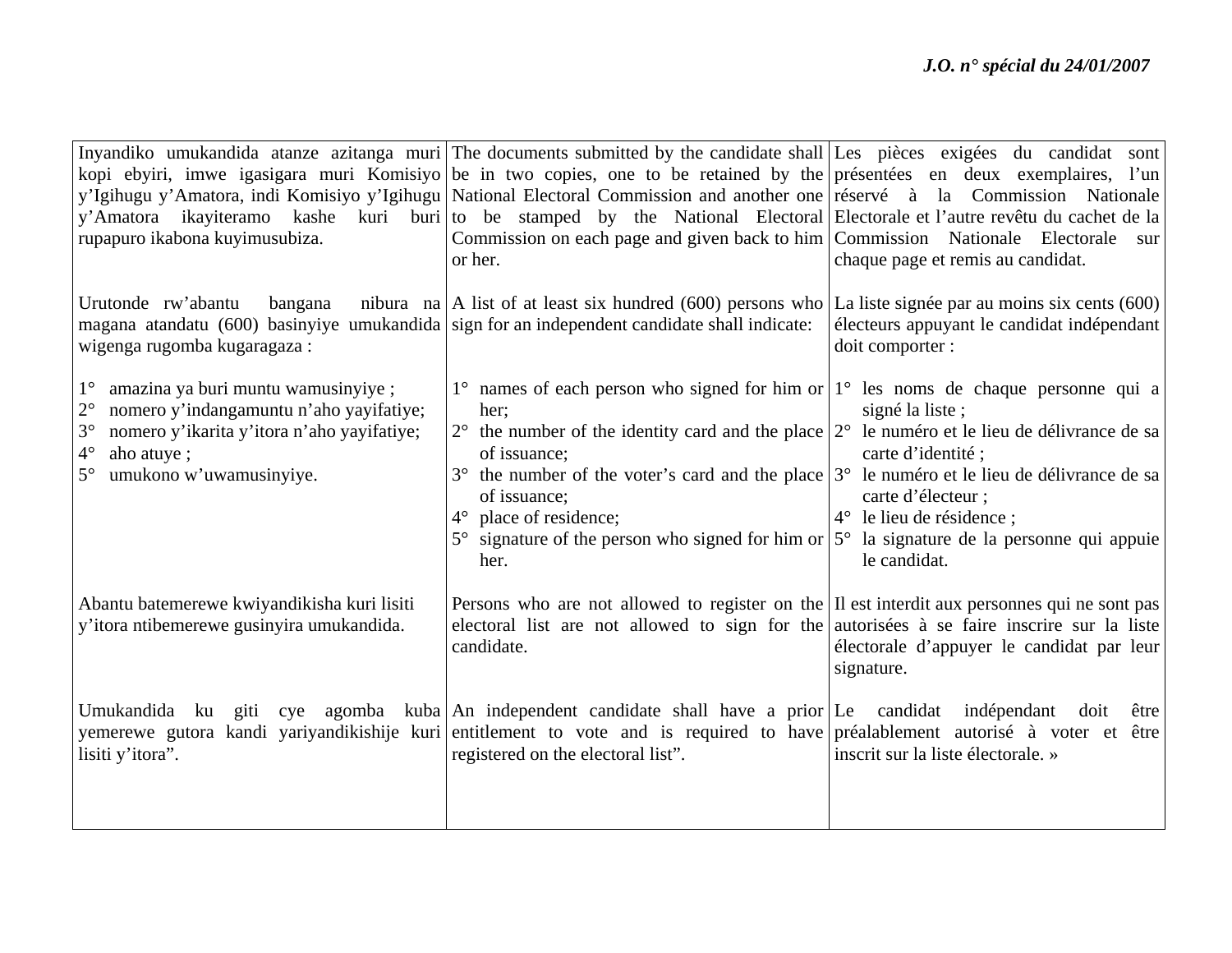| Ingingo ya 19:                                                                                                                                                                                                | <b>Article 19:</b>                                                                                                                                                                                                                                                                                                                                                                                                                                                                                                                                                                                                                                                                                                                    | Article 19:                                                                                                                                         |
|---------------------------------------------------------------------------------------------------------------------------------------------------------------------------------------------------------------|---------------------------------------------------------------------------------------------------------------------------------------------------------------------------------------------------------------------------------------------------------------------------------------------------------------------------------------------------------------------------------------------------------------------------------------------------------------------------------------------------------------------------------------------------------------------------------------------------------------------------------------------------------------------------------------------------------------------------------------|-----------------------------------------------------------------------------------------------------------------------------------------------------|
| kuwa 07/7/2003 rigenga itora rya Perezida wa 7/7/2003<br>Repubulika n'iry'Abagize Inteko Ishinga Parliamentary elections<br>Amategeko ihinduwe kandi yujujwe ku buryo complemented as follows:<br>bukurikira: | Ingingo ya 79 y'Itegeko Ngenga n° 17/2003 ryo Article 79 of the Organic Law n° 17/2003 of L'article 79 de la loi organique n° 17/2003<br>Presidential<br>governing<br>modified<br>is                                                                                                                                                                                                                                                                                                                                                                                                                                                                                                                                                  | and $\left  \frac{du}{dt} \right $ 07/7/2003 relatives aux élections<br>and présidentielles et législatives est modifié et<br>complété comme suit : |
| cyangwa ikimenyetso cyatoranyijwe<br>cyangwa cyakurura amacakubiri.                                                                                                                                           | "Umukandida ntashobora gukoresha inyuguti   "A candidate shall not use letters or a symbol   « Un candidat ne peut utiliser un sigle ou<br>n'undi already chosen by another candidate or one un logo déjà choisi par un autre candidat<br>which may incite sectarianism.                                                                                                                                                                                                                                                                                                                                                                                                                                                              | ou pouvant semer la division.                                                                                                                       |
| kimwe,<br>ikimenyetso<br>cyangwa<br>ifata<br>y'Igihugu<br>V<br>Amatora<br>cyangwa umukandida<br>kandidatire mbere.                                                                                            | Iyo abakandida benshi bahisemo inyuguti Where several candidates choose to use the same Si plusieurs candidats adoptent le même<br>Komisiyo letters or symbols, the National Electoral sigle ou logo, la Commission Nationale<br>icyemezo Commission takes a non-appealable decision to Electorale se prononce en premier et en<br>kitajuririrwa cyo kwemerera Umutwe wa give priority to the political organisation, a dernier ressort en accordant la priorité<br>Politiki, Ishyirahamwe ry'Imitwe ya Politiki coalition of political organisation or to an d'usage à la formation politique, à la<br>wigenga watanze independent candidate who submitted his or her coalition de formations politiques ou au<br>candidature first. | candidat indépendant qui a déposé le<br>premier sa candidature.                                                                                     |
| Birabujijwe<br>cyangwa irindi Shyirahamwe ry'Imitwe ya coalition of political organisations.<br>Politiki.                                                                                                     | gukoresha inyuguti cyangwa It is prohibited to use letters or a symbol which II est interdit d'utiliser un sigle ou un logo<br>ikimenyetso cyari cyarakoreshejwe mu matora was used in the elections by another candidate, qui avait été utilisé pendant les élections<br>n'undi mukandida, undi Mutwe wa Politiki another political organisation or any other par un autre candidat, une autre formation                                                                                                                                                                                                                                                                                                                             | politique ou par une autre coalition de<br>formations politiques.                                                                                   |
| Birabujijwe<br>guhitamo<br>ikirango<br>n'urwunge<br>ry'Igihugu".                                                                                                                                              | kigizwe It is prohibited to choose a symbol comprising a $ I $ est interdit de choisin<br>rw'amabara atatu agize Ibendera combination of the three colours of the national comportant une combinaison des trois<br>flag".                                                                                                                                                                                                                                                                                                                                                                                                                                                                                                             | sceau<br>un<br>couleurs du drapeau national. »                                                                                                      |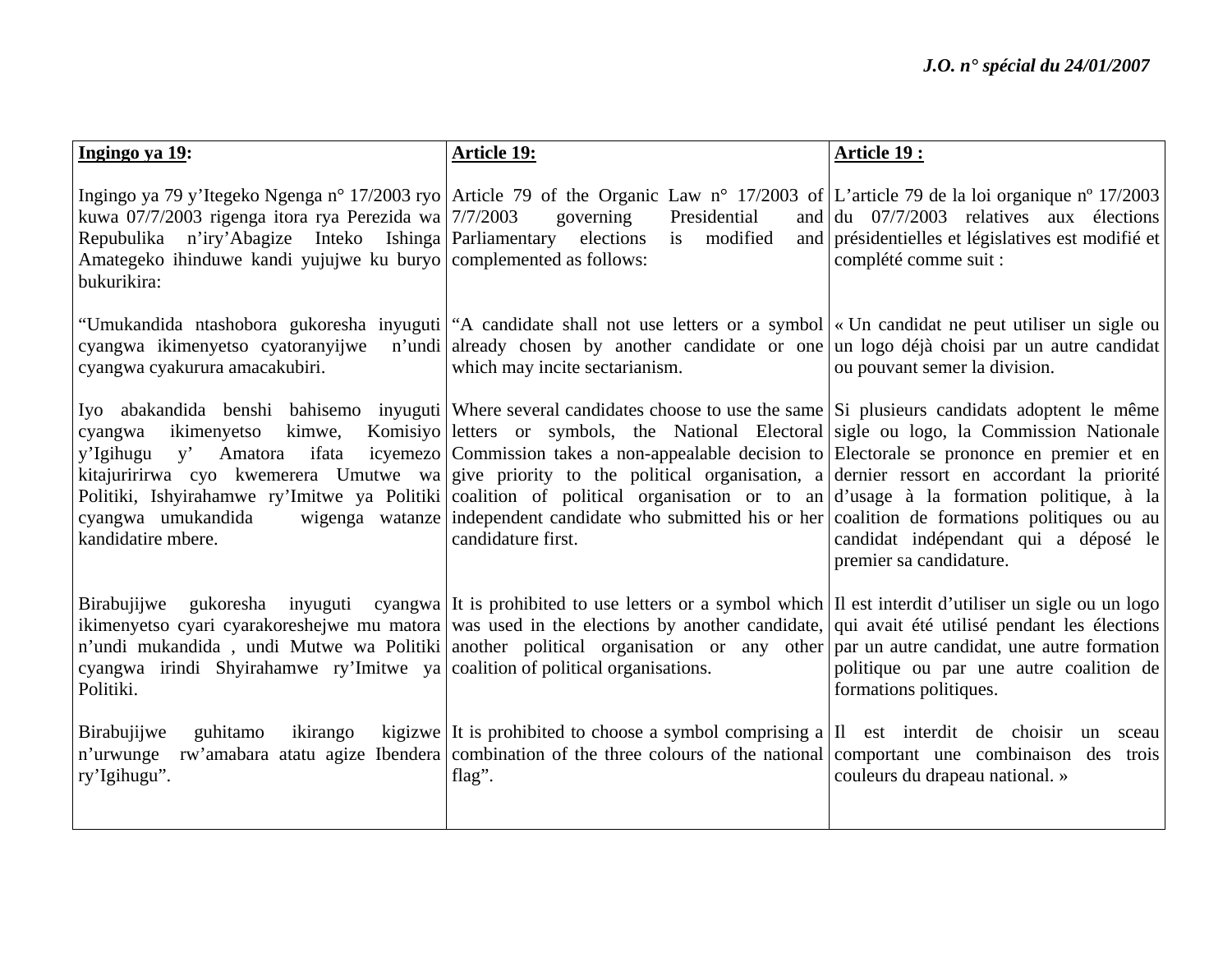| Ingingo ya 20:                                                                                                                                                                                                 | <b>Article 20:</b>                                                                                                                                                                                                                                                                                                                                                                                                                                                                                                                                                                                                                                                                                                                                                                                                                                                                                                                                                                                                                                                                                                                                                                                         | <b>Article 20:</b>                                                                                                                                                     |
|----------------------------------------------------------------------------------------------------------------------------------------------------------------------------------------------------------------|------------------------------------------------------------------------------------------------------------------------------------------------------------------------------------------------------------------------------------------------------------------------------------------------------------------------------------------------------------------------------------------------------------------------------------------------------------------------------------------------------------------------------------------------------------------------------------------------------------------------------------------------------------------------------------------------------------------------------------------------------------------------------------------------------------------------------------------------------------------------------------------------------------------------------------------------------------------------------------------------------------------------------------------------------------------------------------------------------------------------------------------------------------------------------------------------------------|------------------------------------------------------------------------------------------------------------------------------------------------------------------------|
| kuwa 07/7/2003 rigenga itora rya Perezida wa 7/7/2003<br>Repubulika n' iry'Abagize Inteko Ishinga Parliamentary elections<br>Amategeko ihinduwe kandi yujujwe ku buryo complemented as follows:<br>bukurikira: | Ingingo ya 81 y'Itegeko Ngenga n° 17/2003 ryo Article 81 of the Organic Law n° 17/2003 of L'article 81 de la loi organique n° 17/2003<br>Presidential<br>governing<br>and  <br>modified<br>is                                                                                                                                                                                                                                                                                                                                                                                                                                                                                                                                                                                                                                                                                                                                                                                                                                                                                                                                                                                                              | du 07/7/2003 relatives aux élections<br>and présidentielles et législatives est modifié et<br>complété comme suit :                                                    |
| Komisiyo<br>y'Igihugu<br>inyandikomvugo z'itora.                                                                                                                                                               | "Gukusanyiriza hamwe ibyavuye mu bikorwa "Gathering of election results shall be conducted   « La centralisation des résultats des<br>by'itora bikorwa na Komisiyo y'Igihugu by the National Electoral Commission. The opérations de vote est assurée par la<br>y'Amatora. Bitarenze amasaha makumyabiri branch of the National Electoral Commission at Commission Nationale Electorale. Dans un<br>n'ane (24) nyuma y'ibarura ry'amajwi, ishami the District level shall submit a statement on the délai ne dépassant pas vingt-quatre (24)<br>rya Komisiyo y'Igihugu y'Amatora ku rwego conduct of elections to the branch of the National heures après le dépouillement des voix, la<br>rw'Akarere rigeza ku ishami rya Komisiyo Electoral Commission at the Provincial or City of branche de la Commission Nationale<br>y'Igihugu y'Amatora ryo ku rwego rw'Intara Kigali levels which, in turn, shall transmit it to Electorale<br>n'urw'Umujyi wa Kigali, na ryo rikageza kuri the National Electoral Commission within a communique les procès-verbaux du scrutin<br>y'Amatora period not exceeding twenty four $(24)$ hours after $\alpha$ la branche de la Commission Nationale<br>vote counting. | niveau<br>District<br>au<br>du<br>Electorale au niveau de la Province et de la<br>Ville de Kigali qui les transmet à son tour à<br>la Commission Nationale Electorale. |
| itanu (5) itora rirangiye.                                                                                                                                                                                     | Komisiyo y'Igihugu y'Amatora imaze kwakira After the National Electoral Commission La Commission Nationale Electorale, après<br>inyandikomvugo zose itangaza by'agateganyo receives all the statements, it shall declare réception de l'ensemble des procès-<br>iby avuye mu itora mu gihe kitarenze iminsi provisional results within a period not exceeding<br>five (5) days after the closure of the polls.                                                                                                                                                                                                                                                                                                                                                                                                                                                                                                                                                                                                                                                                                                                                                                                             | verbaux procède à la proclamation<br>provisoire des résultats dans un délai ne<br>dépassant pas cinq (5) jours après le<br>scrutin.                                    |
| Komisiyo y'Igihugu y'Amatora ihita yoherereza The National Electoral Commission<br>ntacyo ihinduye".                                                                                                           | Urukiko rw'Ikirenga izo nyandikomvugo immediately submit the statements to the transmet sans délai et en l'état les procès-<br>Supreme Court without any alterations".                                                                                                                                                                                                                                                                                                                                                                                                                                                                                                                                                                                                                                                                                                                                                                                                                                                                                                                                                                                                                                     | shall La Commission Nationale Electorale<br>verbaux à la Cour Suprême. »                                                                                               |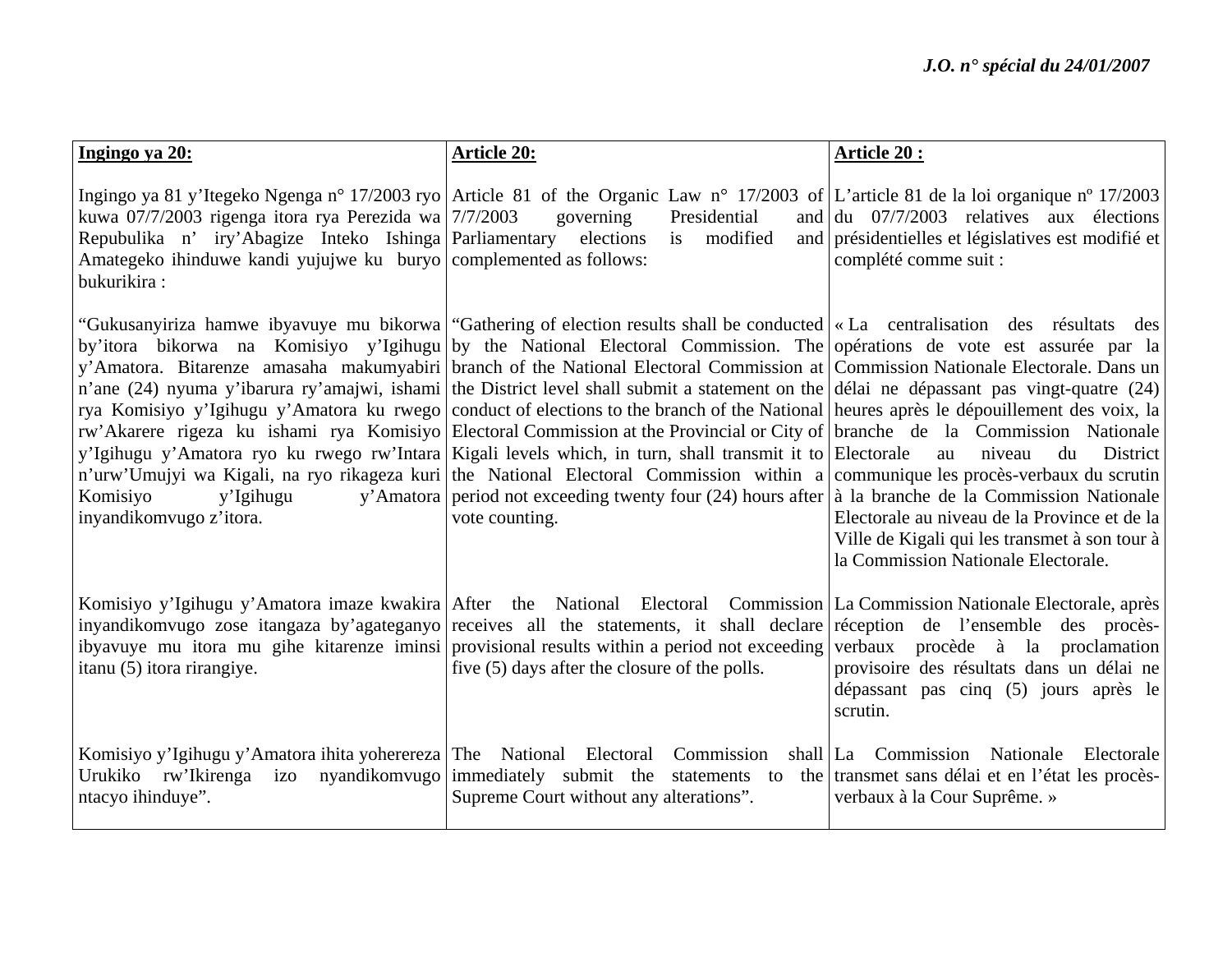| Ingingo ya 21:                                                                                                                                                                                                                                                                                                                                   | <b>Article 21:</b>                                                                                                                                                                                                                                                                                                                                                                                                                                                                                                                                                                                                                                                                                                                                                                                                                                                                                      | Article 21:                                                                                                                                                                                                                                                                                                                                 |
|--------------------------------------------------------------------------------------------------------------------------------------------------------------------------------------------------------------------------------------------------------------------------------------------------------------------------------------------------|---------------------------------------------------------------------------------------------------------------------------------------------------------------------------------------------------------------------------------------------------------------------------------------------------------------------------------------------------------------------------------------------------------------------------------------------------------------------------------------------------------------------------------------------------------------------------------------------------------------------------------------------------------------------------------------------------------------------------------------------------------------------------------------------------------------------------------------------------------------------------------------------------------|---------------------------------------------------------------------------------------------------------------------------------------------------------------------------------------------------------------------------------------------------------------------------------------------------------------------------------------------|
| kuwa 07/7/2003 rigenga itora rya Perezida wa 7/7/2003<br>Repubulika n'iry'Abagize Inteko Ishinga Parliamentary elections<br>Amategeko ihinduwe kandi yujujwe ku buryo complemented as follows:<br>bukurikira:<br>"Umutwe<br>w'Abadepite<br>ugizwe<br>mirongo inani (80) barimo:                                                                  | Ingingo ya 83 y'Itegeko Ngenga n°17/2003 ryo Article 83 of the Organic Law n° 17/2003 of L'article 83 de la loi organique n° 17/2003<br>Presidential<br>governing<br>modified<br>is<br>n'abantu   "The Chamber of Deputies shall be composed of   « La Chambre des Députés est composée<br>eighty (80) members as follows:                                                                                                                                                                                                                                                                                                                                                                                                                                                                                                                                                                              | and $\left  \frac{du}{dt} \right $ 07/7/2003 relatives aux élections<br>and présidentielles et législatives est modifié et<br>complété comme suit :<br>de quatre-vingt (80) membres, à savoir :                                                                                                                                             |
| $1^{\circ}$<br>mirongo itanu na batatu (53) bakomoka mu $1^{\circ}$<br>Mitwe ya Politiki, Ishyirahamwe ry'Imitwe<br>ya Politiki cyangwa biyamamaje ku giti<br>cyabo, batowe mu itora rusange ritaziguye<br>kandi mu ibanga, bagatorerwa kuri lisiti<br>ntakuka, mu buryo busaranganya imyanya;<br>makumyabiri na bane (24) b'abagore $2^{\circ}$ | Fifty-three (53) members nominated by<br>political organizations, coalition of political<br>organisations or standing as independent<br>candidates elected by universal suffrage in a<br>secret ballot using a closed list and based on<br>proportional representation.<br>Twenty-four (24) women, elected according $2^{\circ}$                                                                                                                                                                                                                                                                                                                                                                                                                                                                                                                                                                        | cinquante trois (53) membres issus de<br>formations politiques, d'une coalition<br>des formations politiques ou qui ont<br>présenté leur candidature à titre<br>indépendant, élus au suffrage universel<br>direct et secret, au scrutin de liste<br>bloquée et à la représentation<br>proportionnelle;<br>vingt-quatre (24) membres de sexe |
| batorwa hakurikijwe inzego z'Imitegekere<br>y'Igihugu. Iteka rya Perezida rigena<br>umubare w'abatorwa n'ifasi y'itora.                                                                                                                                                                                                                          | national administrative<br>entities.<br>$\mathbf{A}$<br>to<br>Presidential Order shall determine<br>the<br>number of persons to be elected and the<br>electoral constituency.                                                                                                                                                                                                                                                                                                                                                                                                                                                                                                                                                                                                                                                                                                                           | féminin élus en fonction des entités<br>administratives du pays. Un Arrêté<br>Présidentiel détermine le nombre de<br>membres à élire et la circonscription<br>électorale.                                                                                                                                                                   |
| umubare<br>ngombwa<br>wa<br>hakoreshwa<br>andi<br>matora                                                                                                                                                                                                                                                                                         | Hakurikijwe umubare wa ngombwa kuri In accordance with the necessary number at each Compte tenu du nombre prévu pour chaque<br>buri rwego, abarushije abandi amajwi ni bo level, the candidates with the highest number of catégorie, sont élus les candidats qui ont<br>baba batowe. Icyakora, iyo hari abakandida votes are the ones elected. However, if there are obtenu la majorité des voix. Toutefois,<br>nibura babiri (2) banganyije amajwi kandi at least two (2) candidates with equal number of lorsqu'il y a au moins deux (2) candidats à<br>bahatanira umwanya wa nyuma kugira ngo votes who are competing for the same last post to egalité de voix qui sont en concours à la<br>uboneke, get the necessary number, another election shall dernière place en vue de remplir le nombre<br>hagati be conducted among the candidates with equal nécessaire, il est procédé à un autre tour |                                                                                                                                                                                                                                                                                                                                             |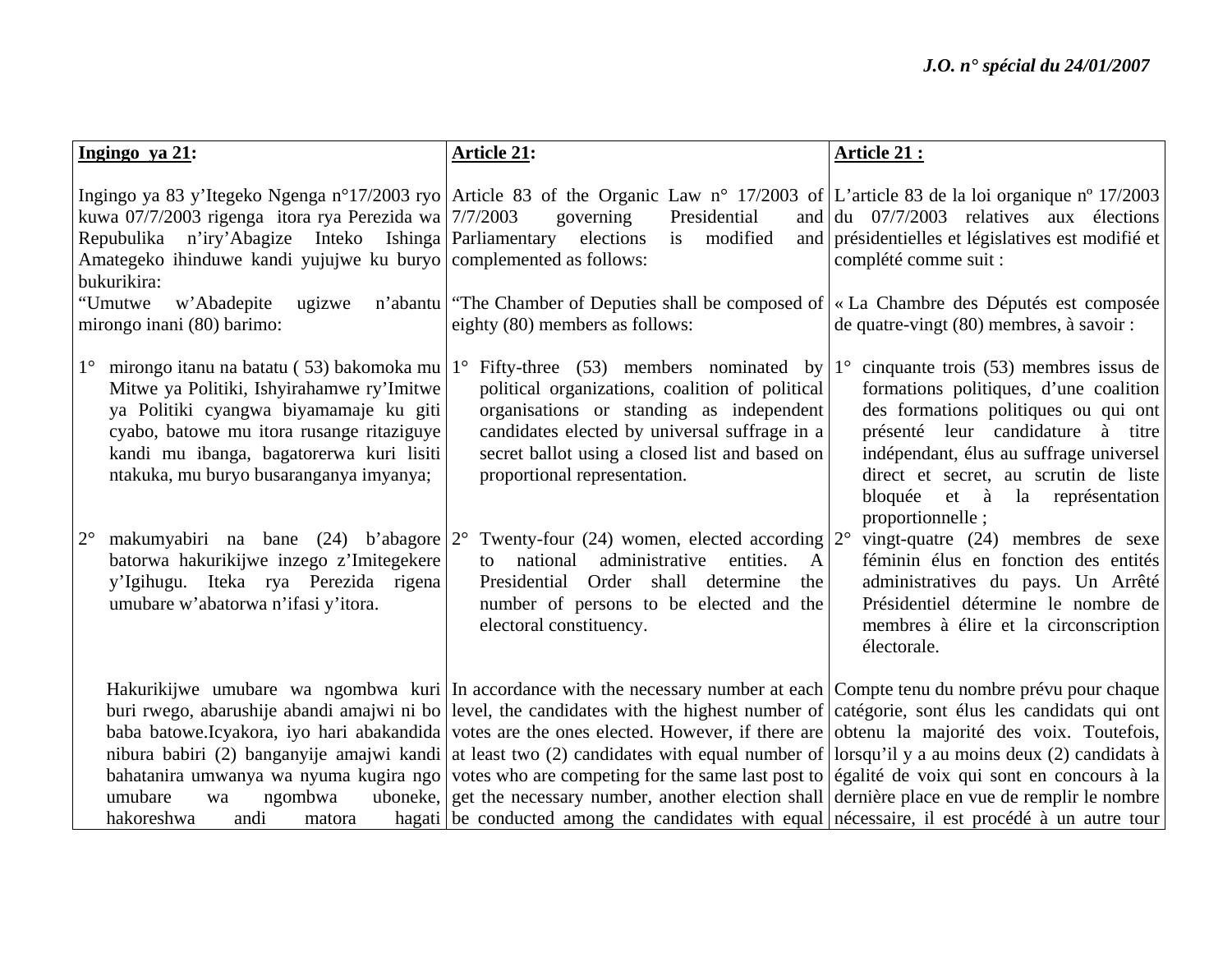|           | ikibazo hagakoreshwa tombola.                                                                                                                                                                                                                                                                                                                                                                                                                                                                                                                                                        |             | y'abanganyije amajwi, iyo banganyije ku number of votes, if they get equal number of uniquement pour ces candidats en vue de<br>bwa gatatu, amatora asubirwamo rimwe votes for the third time, the voting shall be les départager. Si l'égalité persiste au<br>gusa hanyuma itora rya kane ritakemura repeated only once and if on the fourth round the troisième tour, il est procédé à un dernier<br>dispute is not resolved, drawing lots shall be tour et si l'égalité persiste, il est procédé au<br>resorted to.                                                                                                                                                                                                                                                                   | tirage au sort.                                                                                                                                                                                                                                                                                                                                                                                                                                                                                                                                                                                                                                                                                |
|-----------|--------------------------------------------------------------------------------------------------------------------------------------------------------------------------------------------------------------------------------------------------------------------------------------------------------------------------------------------------------------------------------------------------------------------------------------------------------------------------------------------------------------------------------------------------------------------------------------|-------------|------------------------------------------------------------------------------------------------------------------------------------------------------------------------------------------------------------------------------------------------------------------------------------------------------------------------------------------------------------------------------------------------------------------------------------------------------------------------------------------------------------------------------------------------------------------------------------------------------------------------------------------------------------------------------------------------------------------------------------------------------------------------------------------|------------------------------------------------------------------------------------------------------------------------------------------------------------------------------------------------------------------------------------------------------------------------------------------------------------------------------------------------------------------------------------------------------------------------------------------------------------------------------------------------------------------------------------------------------------------------------------------------------------------------------------------------------------------------------------------------|
| $3^\circ$ | Babiri (2) batorwa n'Inama y'Igihugu $3^{\circ}$<br>y'Urubyiruko mu itora rikozwe mu cyiciro<br>kimwe kandi ku bwiganze bw'amajwi. Iyo<br>aba mbere banganyije amajwi barenga<br>babiri (2) cyangwa aba kabiri bakanganya,<br>ibarura ry'amajwi risubirwamo.<br>Iyo<br>bakomeje kunganya, amatora asubirwamo<br>kuri abo bakandida gusa. Iyo iryo tora<br>ridakemuye ikibazo, hakoreshwa andi<br>matora hagati y'abanganyije amajwi. Iyo<br>banganyije<br>ubwa<br>gatatu,<br>amatora<br>asubirwamo rimwe gusa hanyuma itora rya<br>kane ritakemura ikibazo, hagakoreshwa<br>tombola. | $4^{\circ}$ | Two (2) members will be elected by the $3^{\circ}$<br>National Youth Council in one ballot and on<br>a majority basis. Where the first candidates<br>with the highest number of votes are more<br>than two (2) or the second candidates have<br>equal number of votes, the ballots are<br>recounted. If the votes of the candidates are<br>still equal, voting shall be repeated only for<br>those candidates. If the vote does not solve<br>the dispute, another election among the<br>candidates with equal votes shall<br>be<br>conducted. In case they have the same votes<br>on the third round, the election shall be<br>conducted only once and if the fourth round<br>does not solve the dispute, drawing lots shall<br>be resorted to.<br>One (1) member will be elected by the | deux (2) membres élus par le Conseil<br>National de la Jeunesse au scrutin<br>majoritaire à un tour. Lorsqu'il y a plus<br>de deux candidats qui sont à égalité de<br>voix à la première place ou deux sont<br>ex æquo à la deuxième place, il est<br>procédé à un nouveau dépouillement.<br>Si l'égalité persiste, il est procédé à un<br>deuxième tour uniquement pour ces<br>candidats. Si l'égalité persiste, il est<br>procédé à un nouveau tour entre les<br>candidats qui sont à égalité de voix. Si<br>l'égalité persiste au troisième tour, il<br>est procédé à un nouveau tour une<br>seule fois et si l'égalité persiste au<br>quatrième tour, il est procédé au tirage<br>au sort; |
|           | Umwe (1) utorwa n'impuzamashyirahamwe<br>y'abantu bafite ubumuga mu itora rikozwe<br>mu cyiciro kimwe kandi ku bwiganze<br>bw'amajwi. Iyo aba mbere banganyije<br>amajwi, ibarura ry'amajwi risubirwamo.<br>bakomeje<br>kunganya,<br>Iyo<br>amatora<br>asubirwamo kuri abo bakandida gusa.Iyo<br>iryo tora ridakemuye ikibazo hakoreshwa<br>andi matora hagati y'abanganyije amajwi.                                                                                                                                                                                                 |             | Federation of the associations of the disabled $4^{\circ}$<br>in one ballot and on a majority basis. If the<br>first candidates have equal number of votes,<br>the ballots are recounted. If the votes of the<br>candidates are still equal, the voting is<br>repeated only for those candidates. If the<br>election does not solve the dispute, another<br>election among the candidates with equal<br>votes shall be conducted.                                                                                                                                                                                                                                                                                                                                                        | un membre élu par la Fédération des<br>Associations des Handicapés au scrutin<br>majoritaire à un tour. Lorsqu'il y a plus<br>d'un candidat qui sont à égalité de voix<br>à la première place, il est procédé à un<br>nouveau dépouillement. Si l'égalité<br>persiste, il est procédé à un deuxième<br>tour uniquement pour ces candidats.                                                                                                                                                                                                                                                                                                                                                     |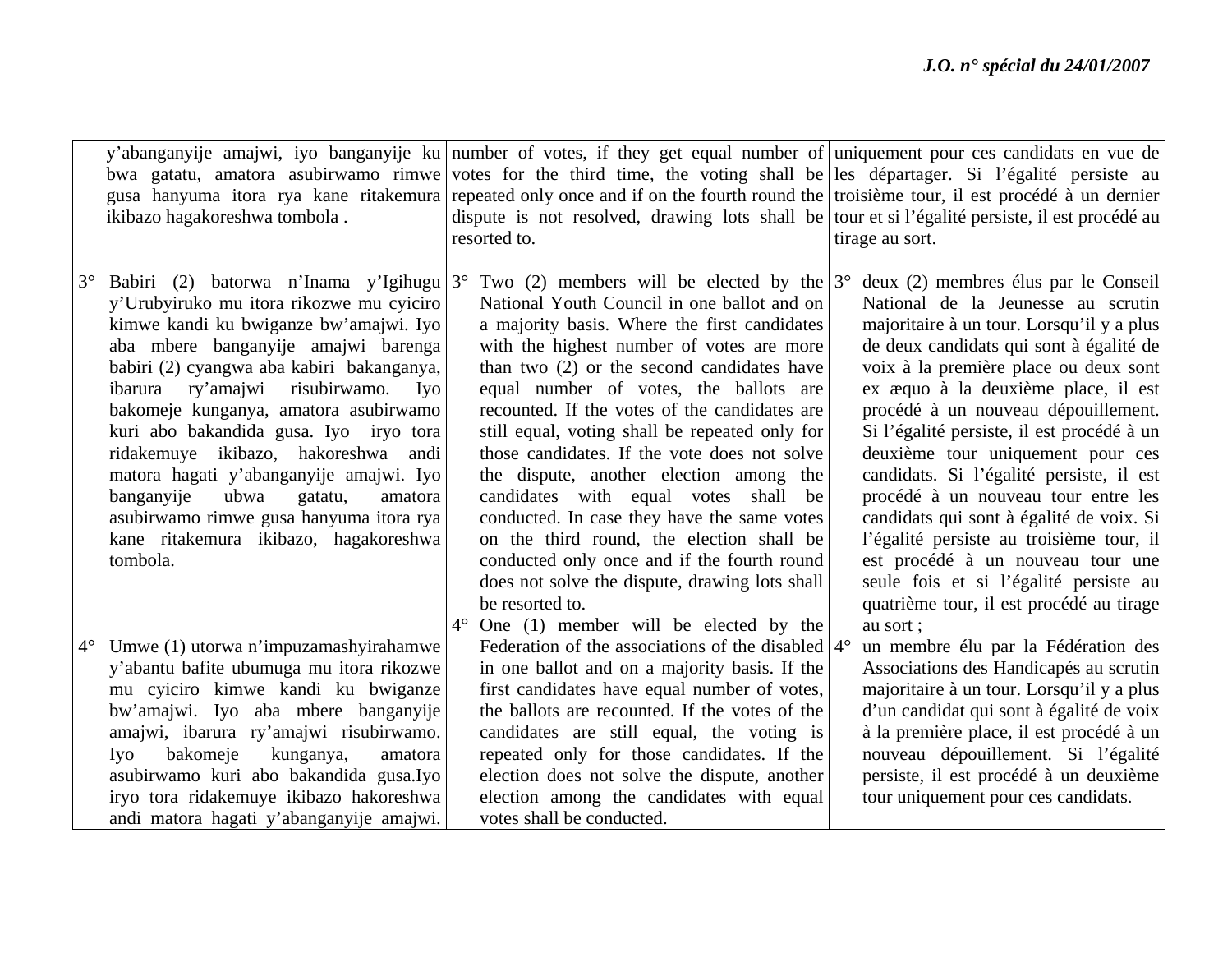| tombola.                                                                                                                                                                                                                                                     | Iyo banganyije ku bwa gatatu, amatora If they have equal votes on the third round, the Si l'égalité persiste au troisième tour, il est<br>asubirwamo rimwe gusa hanyuma itora rya election shall be repeated only once and if the procédé à un nouveau tour une seule fois et<br>kane ritakemura ikibazo, hagakoreshwa fourth round does not solve the dispute drawing si l'égalité persiste au quatrième tour, il est<br>lots shall be resorted to. | procédé au tirage au sort.                                                                                                                                                                                                                                                             |
|--------------------------------------------------------------------------------------------------------------------------------------------------------------------------------------------------------------------------------------------------------------|------------------------------------------------------------------------------------------------------------------------------------------------------------------------------------------------------------------------------------------------------------------------------------------------------------------------------------------------------------------------------------------------------------------------------------------------------|----------------------------------------------------------------------------------------------------------------------------------------------------------------------------------------------------------------------------------------------------------------------------------------|
| Abakandida bose bagomba kugira amahirwe respect of the principle of gender".<br>hubahirizwa<br>kandi<br>ihame<br>angana<br>ry'uburinganire n'ubwuzuzanye bw'abagabo<br>n'abagore".                                                                           | All candidates shall have equal opportunity in Tous les candidats doivent bénéficier de                                                                                                                                                                                                                                                                                                                                                              | mêmes chances et ce dans le respect du<br>principe de 'gender'. »                                                                                                                                                                                                                      |
| Ingingo ya 22:                                                                                                                                                                                                                                               | <b>Article 22:</b>                                                                                                                                                                                                                                                                                                                                                                                                                                   | Article 22 :                                                                                                                                                                                                                                                                           |
| kuwa 07/7/2003 rigenga itora rya Perezida wa 7/7/2003<br>n'iry'Abagize Inteko Ishinga Parliamentary<br>Repubulika<br>Amategeko ihinduwe kandi yujujwe ku buryo complemented as follows:<br>bukurikira:                                                       | Ingingo ya 85 y'Itegeko Ngenga n° 17/2003 ryo Article 85 of the Organic Law n° 17/2003 of L'article 85 de la loi organique n° 17/2003<br>Presidential<br>governing<br>elections<br>modified<br>is                                                                                                                                                                                                                                                    | and $\frac{du}{du}$ 07/7/2003 relatives aux élections<br>and présidentielles et législatives est modifié et<br>complété comme suit :                                                                                                                                                   |
| "Imirimo itabangikanywa n'iy'Ubudepite ni iyo<br>kuba:<br>1° Perezida wa Repubulika;<br>$2^{\circ}$<br>mu bagize Guverinoma;<br>$3^\circ$<br>Umusenateri;<br>$4^\circ$<br>cyangwa iy'Umujyi wa Kigali;<br>$5^{\circ}$<br>mu bagize Inama Njyanama y'Umurenge | "The functions which are incompatible with the<br>Office of the Deputy are:<br>1° the President of the Republic;<br>a member of the Cabinet;<br>$3^\circ$<br>a Senator;<br>mu bagize Inama Njyanama y'Akarere 4° a member of the District or City of Kigali<br>Councils;<br>5° a member of the Sector Council;                                                                                                                                       | fonctions<br>$\ll$ Les<br>de<br>Député<br>sont<br>incompatibles avec celles de :<br>1° Président de la République;<br>membre du Gouvernement;<br>$3^\circ$<br>Sénateur;<br>membre du Conseil de District ou de la<br>$4^\circ$<br>Ville de Kigali;<br>5° membre du Conseil de Secteur; |
| $6^{\circ}$<br>cyangwa iy'Umudugudu;<br>$7^{\circ}$<br>wa Kigali;<br>$8^{\circ}$<br>umucamanza;                                                                                                                                                              | mu bagize Komite Nyobozi y'Akagari 6° a member of the Cell or Village council;<br>umukozi w'Akarere cyangwa uw'Umujyi $7^{\circ}$ an employee of the District or the City of $7^{\circ}$ agent du District ou de la Ville de<br>Kigali;<br>$8^{\circ}$<br>a Judge;                                                                                                                                                                                   | membre du Comité Exécutif de Cellule<br>ou de village;<br>Kigali;<br>8° Magistrat;                                                                                                                                                                                                     |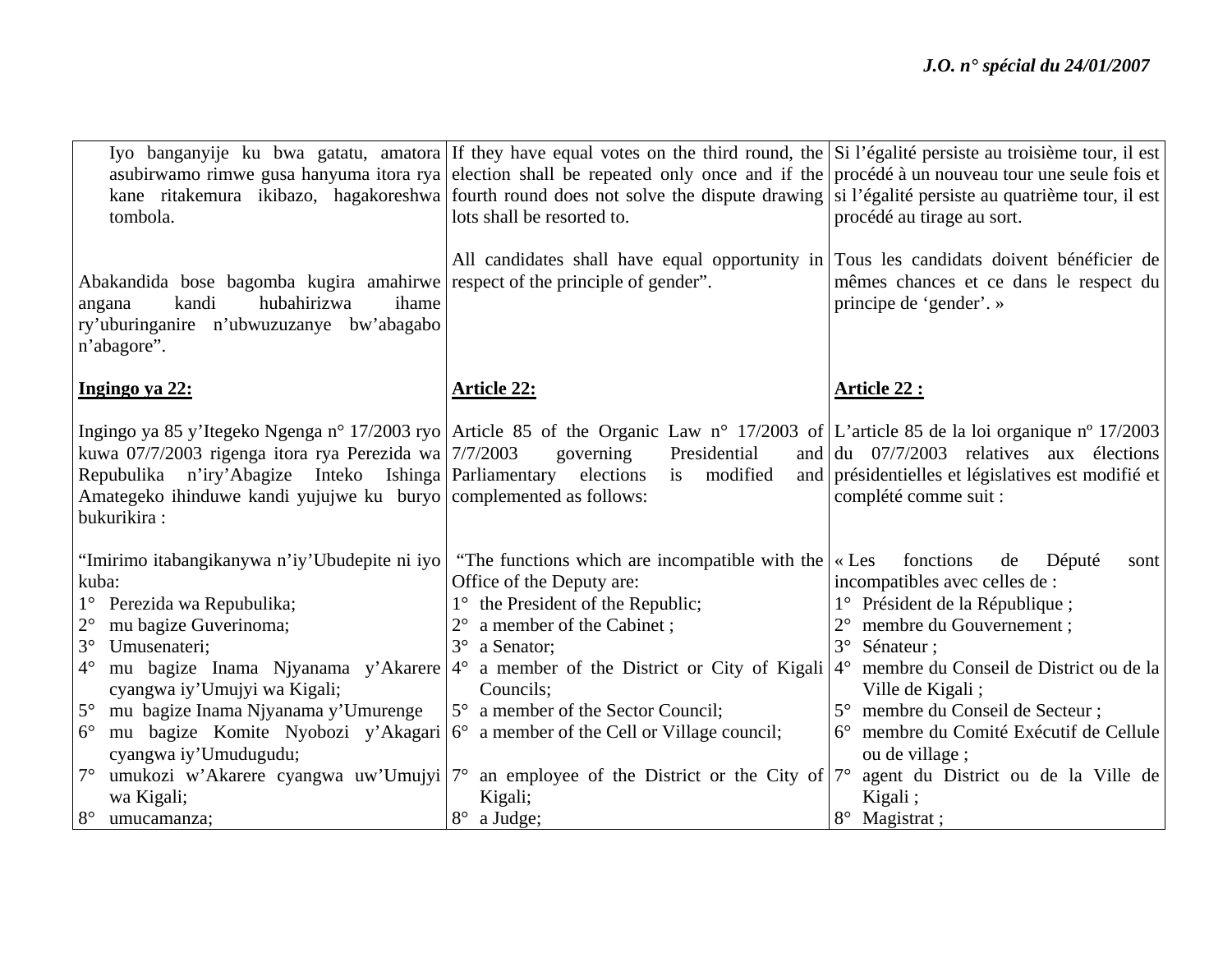| $9^\circ$<br>umushinjacyaha;                  | $9^\circ$ a Prosecutor;                                                                                                                 | 9° Officier du Ministère Public;                         |
|-----------------------------------------------|-----------------------------------------------------------------------------------------------------------------------------------------|----------------------------------------------------------|
| 10° umukozi wo mu butegetsi bwite bwa Leta    | $10^{\circ}$ an employee in the civil service or in a public                                                                            | $10^{\circ}$ agent de l'Etat ou de l'Etablissement       |
| cyangwa umukozi wo mu kigo cya Leta;          | institution;                                                                                                                            | public;                                                  |
| 11° umukozi<br>n'amasezerano<br>ugengwa       | $11^{\circ}$ a person who is employed under an $11^{\circ}$ employé régi par un contrat de travail;                                     |                                                          |
| y'umurimo;                                    | employment contract;                                                                                                                    |                                                          |
| 12° muri Komisiyo y'Igihugu y'Amatora;        | $12^{\circ}$ a member of the                                                                                                            | National Electoral 12° membre de la Commission Nationale |
| 13° mu Ngabo z'Igihugu, muri Polisi y'Igihugu | Commission;                                                                                                                             | Electorale ;                                             |
| cyangwa mu rwego rw'Igihugu rushinzwe         | 13° a member of Rwanda Defence Forces,                                                                                                  | 13° membre des Forces Rwandaises de                      |
| umutekano.                                    | National Police or National Security Service.                                                                                           | Défense, de la Police Nationale ou                       |
|                                               |                                                                                                                                         | membre du Service National<br>de                         |
|                                               |                                                                                                                                         | Sécurité.                                                |
|                                               |                                                                                                                                         |                                                          |
|                                               | Uretse ibiteganywa mu gace ka 8° n'aka 13° With exception of the provisions referred to in A l'exception des personnes visées aux       |                                                          |
|                                               | by'igika cya mbere cy'iyi ngingo, gukora iyo items 8° and 13° of paragraph one of this Article, points 8° et 13° de l'alinéa premier du |                                                          |
| itabangikanywa<br>mirimo                      | n'umurimo the exercise of those functions incompatible with présent article, l'exercice des fonctions                                   |                                                          |
|                                               | w'Ubudepite ntibibuza abari mu nzego zavuzwe the office of a Deputy does not deprive persons incompatibles avec celles de Député ne     |                                                          |
|                                               | uburenganzira bwo gutorwa, gusa bakimara mentioned of the right to be elected, but prive pas aux personnes occupant les                 |                                                          |
| gutorwa bagomba kureka                        | imirimo bari immediately at their election, they are required to fonctions ci-haut citées le droit d'être                               |                                                          |
| basanzwe bakora.                              | resign from the positions they previously held.                                                                                         | éligible. Toutefois, dès leur élection, elles            |
|                                               |                                                                                                                                         | doivent<br>démissionner<br>des<br>fonctions              |
|                                               |                                                                                                                                         | antérieures.                                             |
|                                               |                                                                                                                                         |                                                          |
|                                               | Abari mu nzego z'imirimo yabangamira Persons in positions which may be prejudicial to Les personnes dont les fonctions peuvent          |                                                          |
|                                               | igikorwa cyo kwiyamamariza hamwe n'abari campaign as well as those in public service shall influencer l'opération électorale, de même   |                                                          |
| mu mirimo ya Leta, bahagarika by'agateganyo   | temporarily suspend the exercise of their function que les agents de l'Etat, suspendent leurs                                           |                                                          |
| imirimo yabo mu gihe cyo kwiyamamaza".        | during the campaign".                                                                                                                   | pendant la<br>fonctions<br>période<br>des                |
|                                               |                                                                                                                                         | campagnes électorales. »                                 |
|                                               |                                                                                                                                         |                                                          |
|                                               |                                                                                                                                         |                                                          |
|                                               |                                                                                                                                         |                                                          |
|                                               |                                                                                                                                         |                                                          |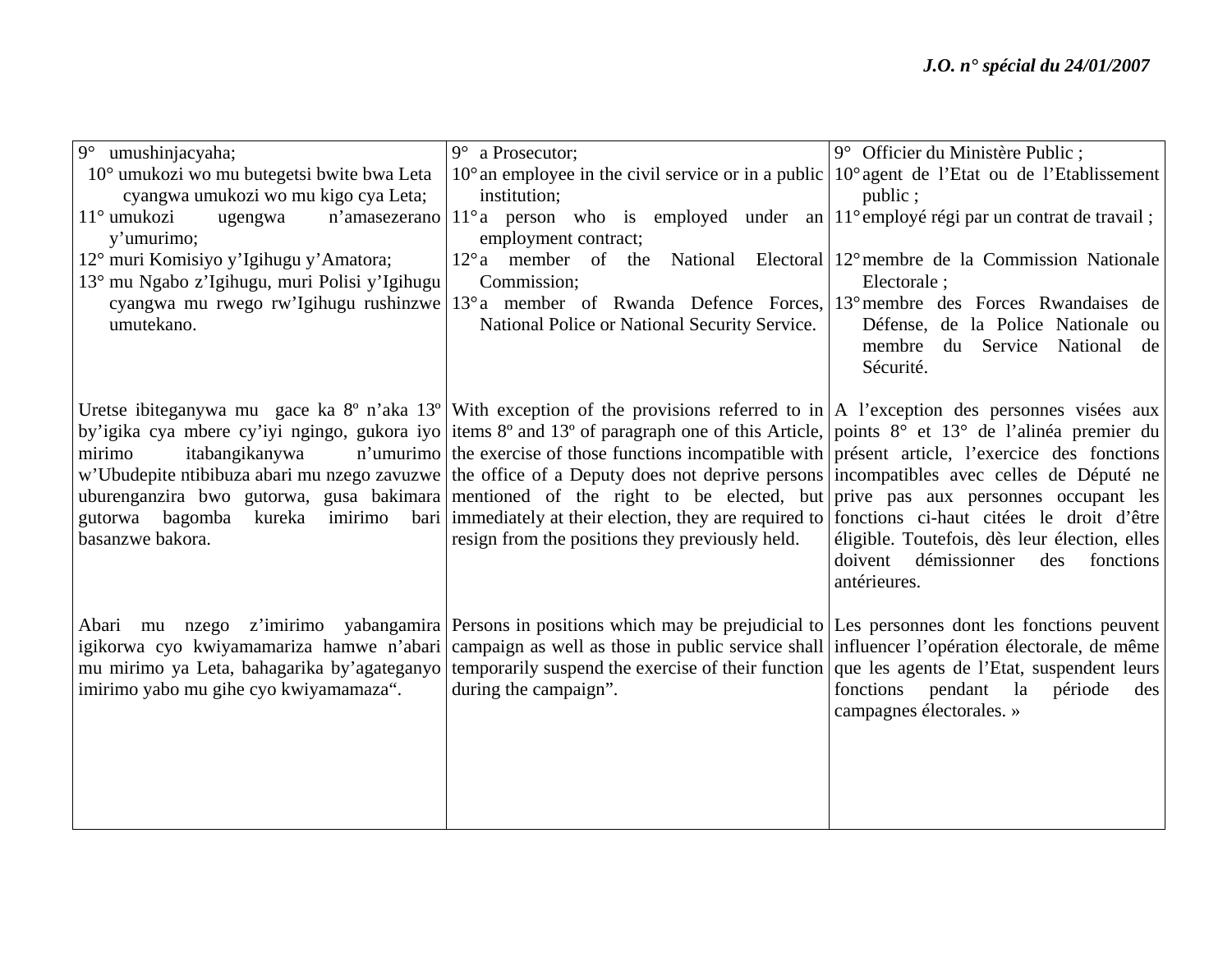| Ingingo ya 23:                                                                                                                                                                                                  | <b>Article 23:</b>                                                                                                                                                                                                                                                                                                                                                                                                                                                                                                                                                                        | Article 23:                                                                                                                                         |
|-----------------------------------------------------------------------------------------------------------------------------------------------------------------------------------------------------------------|-------------------------------------------------------------------------------------------------------------------------------------------------------------------------------------------------------------------------------------------------------------------------------------------------------------------------------------------------------------------------------------------------------------------------------------------------------------------------------------------------------------------------------------------------------------------------------------------|-----------------------------------------------------------------------------------------------------------------------------------------------------|
| kuwa 07/7/2003 rigenga itora rya Perezida wa 7/7/2003<br>Repubulika n'iry'Abagize Inteko Ishinga   Parliamentary elections<br>Amategeko ihinduwe kandi yujujwe ku buryo complemented as follows:<br>bukurikira: | Ingingo ya 87 y'Itegeko Ngenga n° 17/2003 ryo Article 87 of the Organic Law n° 17/2003 of L'article 87 de la loi organique n° 17/2003<br>Presidential<br>governing<br>is modified                                                                                                                                                                                                                                                                                                                                                                                                         | and $\left  \frac{du}{dt} \right $ 07/7/2003 relatives aux élections<br>and présidentielles et législatives est modifié et<br>complété comme suit : |
| ry'Imitwe<br>Ishyirahamwe<br>ya<br>igihugu cyose.                                                                                                                                                               | "Ifasi y'itora ry'abagize Umutwe w'Abadepite   "The electoral constituency of the members of   « La circonscription électorale<br>baturuka mu Mitwe ya Politiki cyangwa the Chamber of Deputies from the political l'élection des membres de la Chambre des<br>Politiki organisations or from a coalition of political Députés parainés par les formations<br>n'abakandida ku giti cyabo batorerwamo ni organisations and the independent candidates politiques ou coalitions de formations<br>from which they are elected is the whole country. politiques ou des candidats indépendants | pour<br>s'étend sur l'ensemble du territoire<br>national.                                                                                           |
| ngenga".                                                                                                                                                                                                        | Buri Mutwe wa Politiki cyangwa Ishyirahamwe Every political organisation or a coalition of Chaque formation politique ou coalition de<br>ry'Imitwe ya Politiki bakora ilisiti y'abakandida political organisations shall make a list of formations politiques dresse, par un ordre<br>babatondekanyije, umubare wabo nturenga candidates in order, and their number shall not de classement, sa liste de candidats dont le<br>uteganyijwe mu ngingo ya 3 y'iri tegeko exceed the number provided for in Article 3 of nombre ne doit pas dépasser celui prévu à<br>this Organic Law."      | l'article 3 de la présente loi organique. »                                                                                                         |
| Ingingo ya 24:                                                                                                                                                                                                  | <b>Article 24:</b>                                                                                                                                                                                                                                                                                                                                                                                                                                                                                                                                                                        | <b>Article 24:</b>                                                                                                                                  |
| $07/07/2003$ rigenga itora rya Perezida wa governing Presidential<br>Repubulika<br>Amategeko hongewemo ingingo ya 87 bis iteye worded as follows:<br>itya:                                                      | Mu Itegeko Ngenga n° 17/2003 ryo kuwa In the Organic Law n° 17/2003 of 7/7/2003 A la Loi Organique n° 17/2003 du<br>and Parliamentary $07/7/2003$<br>n'iry'Abagize Inteko Ishinga elections, there is a hereby added Article 87 bis présidentielles et législatives est ajouté                                                                                                                                                                                                                                                                                                            | relatives<br>élections<br>aux<br>l'article 87 bis libellé comme suit :                                                                              |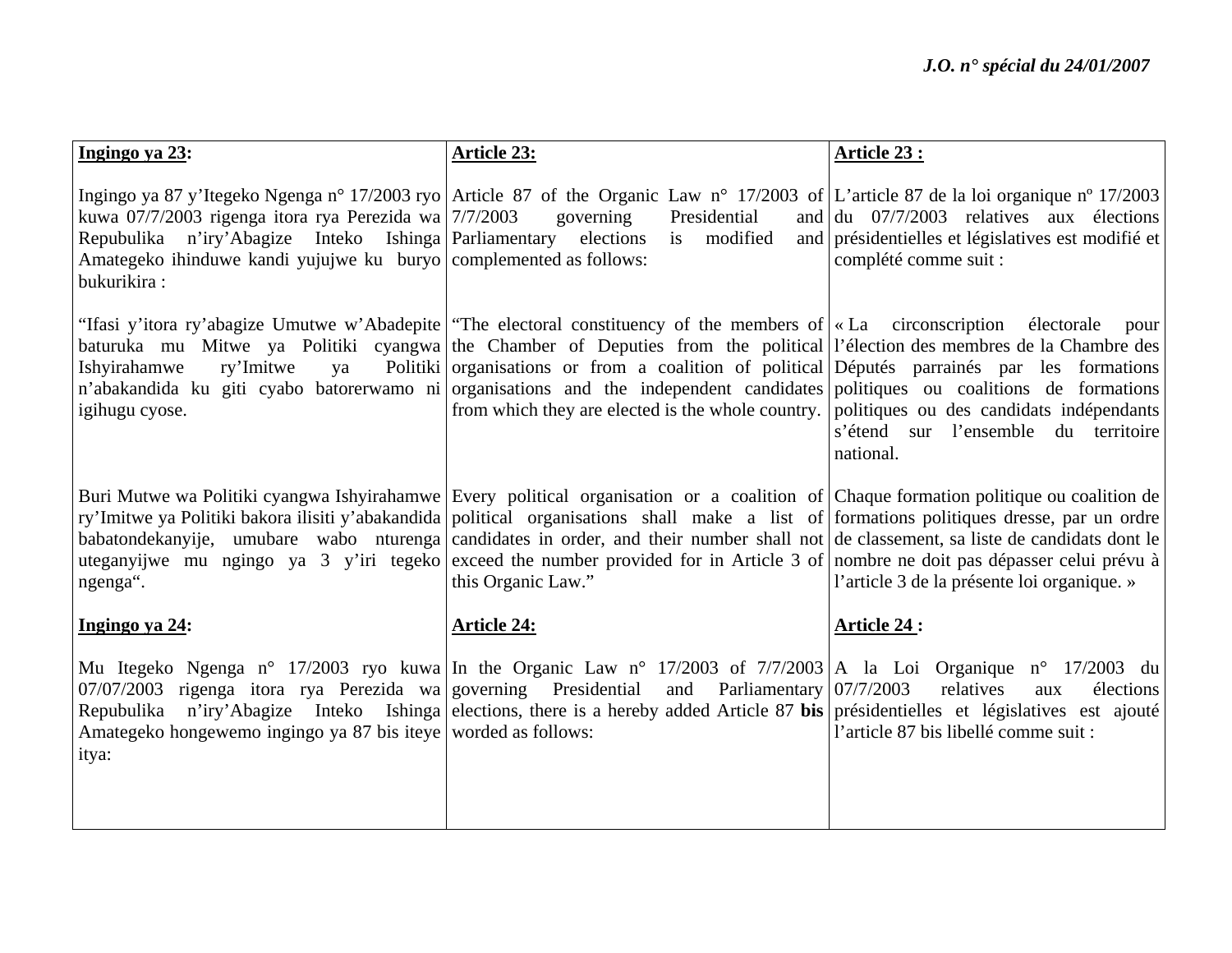| Ingingo ya 87 bis:                                                                                                                                               | Article 87 bis:                                                                                                                                                                                                                                                                                                                                                                                                                                                                                                                                                                                                                                                                                                                                                                                                                                       | Article 87 bis:                                                                                                                                                               |
|------------------------------------------------------------------------------------------------------------------------------------------------------------------|-------------------------------------------------------------------------------------------------------------------------------------------------------------------------------------------------------------------------------------------------------------------------------------------------------------------------------------------------------------------------------------------------------------------------------------------------------------------------------------------------------------------------------------------------------------------------------------------------------------------------------------------------------------------------------------------------------------------------------------------------------------------------------------------------------------------------------------------------------|-------------------------------------------------------------------------------------------------------------------------------------------------------------------------------|
| "Umukandida wigenga, Umutwe wa Politiki   "An independent"<br>cyakurura amacakubiri.                                                                             | cyangwa Ishyirahamwe ry'Imitwe ya Politiki organisation or a coalition of political politique ou une coalition de formations<br>ntibishobora gukoresha inyuguti cyangwa organisations shall not use letters or a symbol politiques ne peuvent pas utiliser un sigle<br>ikimenyetso cyatoranyijwe n'undi cyangwa chosen by another candidate or which may incite ou un logo déjà choisi par un autre<br>sectarianism.                                                                                                                                                                                                                                                                                                                                                                                                                                  | candidate, a political $\vert \cdot \vert$ Un candidat indépendant, une formation<br>candidat ou pouvant semer la division.                                                   |
| Ishyirahamwe ry'Imitwe ya Politiki cyangwa organisation, a<br>mbere.                                                                                             | Iyo hari abakandida benshi, Imitwe ya Politiki Where there are many candidates, political Si plusieurs<br>cyangwa Ishyirahamwe ry'Imitwe ya Politiki organisations or a coalition of political politiques ou coalitions de formations<br>ryahisemo inyuguti cyangwa ikimenyetso organisations that chose the same letters or the politiques adoptent le même sigle ou logo,<br>kimwe, Komisiyo y'Igihugu y'Amatora ifata same symbol, the National Electoral Commission   la Commission Nationale Electorale se<br>icyemezo cyo kwemerera Umutwe wa Politiki, shall take a decision to give priority to a political prononce en premier et en dernier ressort<br>coalition<br>of<br>Umukandida wigenga watanze kandidatire organisations, or an independent candidate that formation politique, à la coalition de<br>submitted the candidature first. | formations<br>candidats,<br>political en accordant la priorité d'usage à la<br>formations politiques ou au candidat<br>indépendant qui a déposé le premier sa<br>candidature. |
| Birabujijwe<br>cyangwa irindi Shyirahamwe ry'Imitwe ya coalition of political organisations.<br>Politiki.<br>Birabujijwe<br>guhitamo<br>ikirango<br>ry'Igihugu". | gukoresha inyuguti cyangwa It is prohibited to use letters or a symbol which II est interdit d'utiliser un sigle ou logo qui<br>ikimenyetso cyari cyarakoreshejwe mu matora was used in the elections by another candidate, avait été utilisé pendant des élections par<br>n'undi mukandida, undi Mutwe wa Politiki another political organisation or any other un autre candidat, une autre formation<br>kigizwe It is prohibited to choose a symbol comprising a II est interdit de choisir un logo comportant<br>n'urwunge rw'amabara atatu agize Ibendera combination of the three colours of the national une combinaison des trois couleurs du<br>flag".                                                                                                                                                                                        | politique ou par une autre coalition de<br>formations politiques.<br>drapeau national. »                                                                                      |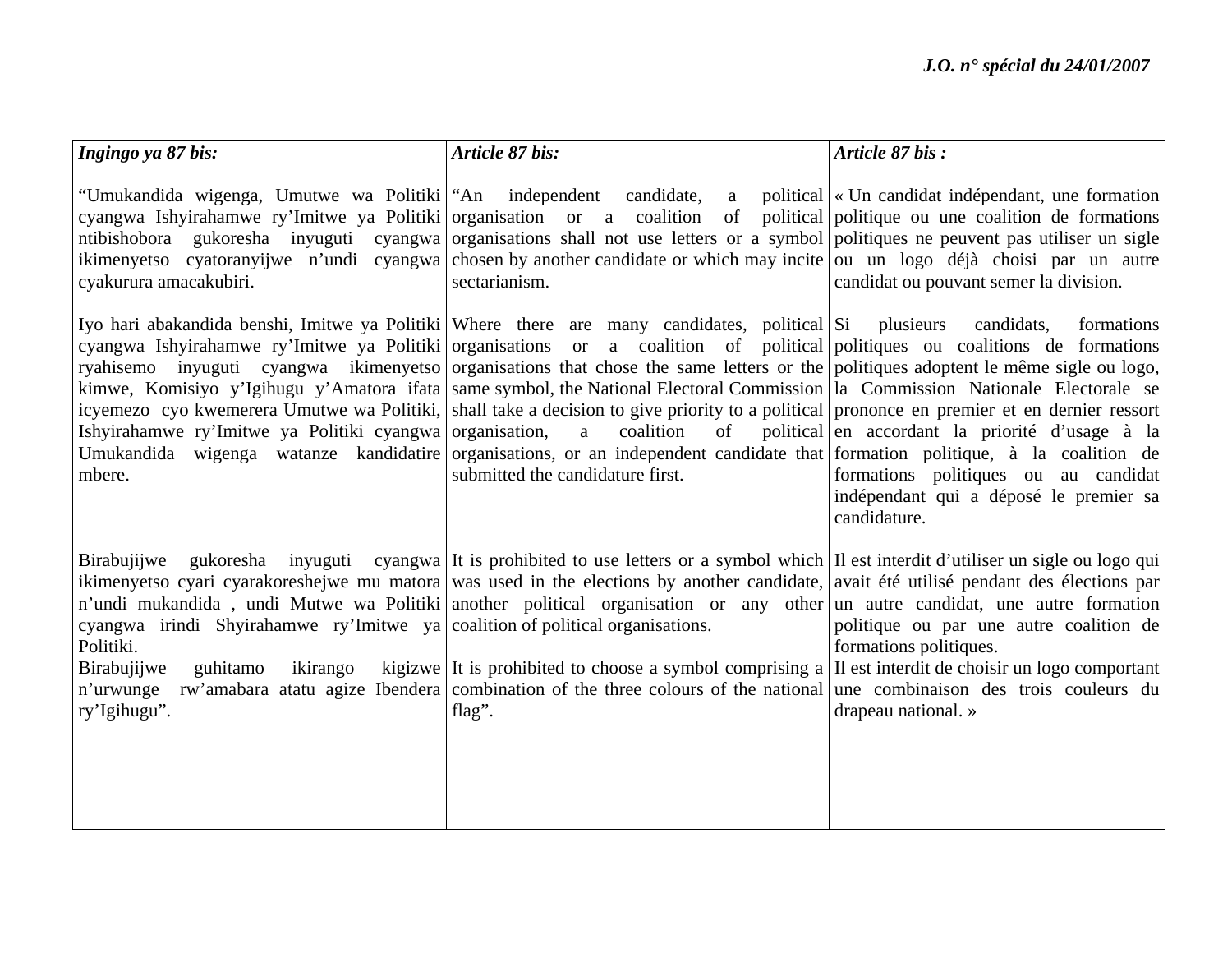| Ingingo ya 25:                                                                                                                                                                                                  | <b>Article 25:</b>                                                                                                                                                                                                                                                                                                                                                                                                                                                                                                                                                                                                                                                                                                                                                                                                                                                                                                                                                                                                                                                                                                                                                                                                                                                                                                                                                                                                                                  | Article 25 :                                                                                                                                                                                   |
|-----------------------------------------------------------------------------------------------------------------------------------------------------------------------------------------------------------------|-----------------------------------------------------------------------------------------------------------------------------------------------------------------------------------------------------------------------------------------------------------------------------------------------------------------------------------------------------------------------------------------------------------------------------------------------------------------------------------------------------------------------------------------------------------------------------------------------------------------------------------------------------------------------------------------------------------------------------------------------------------------------------------------------------------------------------------------------------------------------------------------------------------------------------------------------------------------------------------------------------------------------------------------------------------------------------------------------------------------------------------------------------------------------------------------------------------------------------------------------------------------------------------------------------------------------------------------------------------------------------------------------------------------------------------------------------|------------------------------------------------------------------------------------------------------------------------------------------------------------------------------------------------|
| kuwa 07/7/2003 rigenga itora rya Perezida wa 7/7/2003<br>Repubulika n'iry'Abagize Inteko Ishinga   Parliamentary elections<br>Amategeko ihinduwe kandi yujujwe ku buryo complemented as follows:<br>bukurikira: | Ingingo ya 88 y'Itegeko Ngenga n°17/2003 ryo Article 88 of the Organic Law n° 17/2003 of L'article 88 de la loi organique n° 17/2003<br>Presidential<br>governing<br>is modified                                                                                                                                                                                                                                                                                                                                                                                                                                                                                                                                                                                                                                                                                                                                                                                                                                                                                                                                                                                                                                                                                                                                                                                                                                                                    | and $\left  \frac{du}{dt} \right $ 07/7/2003 relatives aux élections<br>and présidentielles et législatives est modifié et<br>complété comme suit :                                            |
| kirenze umwaka umwe.<br>Kumusimbura bikorwa<br>hakurikijwe<br>abakandida bakurikirana kuri lisiti.<br>w'Abadepite<br>w'Umutwe<br>amazina y'Umudepite usimbura.                                                  | "Iyo Umudepite atakaje cyangwa akuwe ku   "In the event of a Deputy losing or being   « En cas de perte ou de déchéance du<br>murimo we, umwanya we uhabwa umusimbura removed from office, his or her seat shall be mandat de Député, le siège vacant est<br>akarangiza igihe cya manda gisigaye iyo assigned to a substitute who shall serve the dévolu au suppléant qui achève le terme du<br>remaining term of office if it exceeds a year. His mandat restant à courir si celui-ci est<br>uko or her replacement shall be conducted according superieur à un an. La suppléance est<br>to the order of candidates on the list.<br>Iyo ku mpamvu izo ari zo zose, Umudepite Where a Deputy elected on the list of a political après le dernier Député élu sur cette liste.<br>watorewe kuri lisiti y'Umutwe wa Politiki organisation leaves his or her function as a Si pour différentes raisons, un Député qui a<br>avuye mu murimo we w'Ubudepite, Perezida Deputy on any grounds, the Speaker of the eté élu sous le parrainage des formations<br>abimenyesha Chamber of Deputies shall inform the National politiques n'est plus dans ses fonctions de<br>Komisiyo y'Igihugu y'Amatora mu gihe Electoral Commission in a period not exceeding Député, le Président de la Chambre des<br>kitarenze iminsi cumi (10) kugira ngo itangaze ten (10) days to enable it to declare the names of Députés en informe la Commission<br>the new Deputy. | assurée suivant l'ordre de classement sur la<br>liste des candidats venant immédiatement<br>Nationale Electorale endéans dix (10) jours<br>pour la proclamation des noms de son<br>remplaçant. |
| yatangarije<br>abanyarwanda<br>irindwi $(7)$ .                                                                                                                                                                  | Komisiyo y'Igihugu y'Amatora igomba kuba The National Electoral Commission is required La Commission Nationale Electorale est<br>amazina to have declared to Rwandans the names of a tenu de communiquer au peuple rwandais<br>y'Umudepite usimbura mu gihe kitarenze iminsi substitute in a period not exceeding seven (7) les noms du Député remplaçant endéans<br>days.                                                                                                                                                                                                                                                                                                                                                                                                                                                                                                                                                                                                                                                                                                                                                                                                                                                                                                                                                                                                                                                                          | sept $(7)$ jours.                                                                                                                                                                              |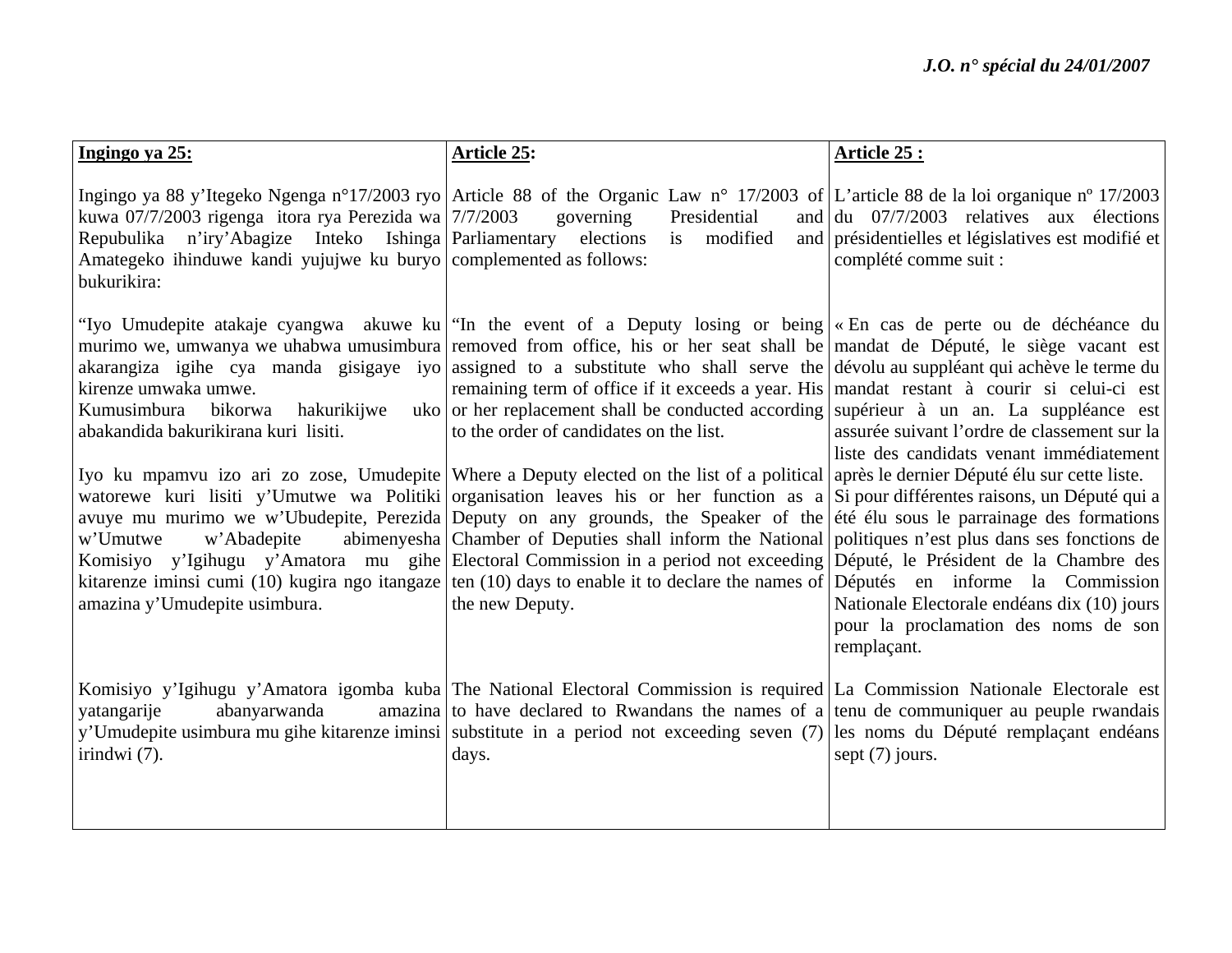| period not exceeding three (3) months.                                                                                                                | bawuhagarariye kandi nta bandi bari kuri iyo when there are no other Deputies on the list, et qu'il n'y a pas de suppléant sur la liste,<br>lisiti hakoreshwa andi matora yo gusimbura another election shall be held to replace the d'autres élections sont organisées pour le<br>Deputies from that political organisation in a remplacement des démissionnaires endéans<br>trois $(3)$ mois.                                                                          |
|-------------------------------------------------------------------------------------------------------------------------------------------------------|--------------------------------------------------------------------------------------------------------------------------------------------------------------------------------------------------------------------------------------------------------------------------------------------------------------------------------------------------------------------------------------------------------------------------------------------------------------------------|
| nk'uko bisanzwe biteganyijwe mu matora kuri those posts".                                                                                             | Muri icyo gihe, buri Mutwe wa Politiki During that period, each political organisation or Dans ce cas, chaque formation politique ou<br>bashobora independent candidates may campaign for such les candidats à titre indépendant peuvent<br>kwiyamamariza uwo cyangwa iyo myanya posts as it is normally provided in elections for présenter leurs candidatures pour ce (s)<br>poste (s) tel que prévu d'ordinaire pour ces<br>postes qui font l'objet de concurrence. » |
| <b>Article 26:</b>                                                                                                                                    | Article 26 :                                                                                                                                                                                                                                                                                                                                                                                                                                                             |
| Mu Itegeko Ngenga n°17/2003 ryo kuwa In the Organic Law n° 17/2003 of 7/7/2003 A la Loi Organique n° 17/2003 du                                       |                                                                                                                                                                                                                                                                                                                                                                                                                                                                          |
| 07/7/2003 rigenga itora rya Perezida wa governing Presidential and Parliamentary, there $07/7/2003$<br>Amategeko hongewemo ingingo ya 88 bis follows: | relatives<br>élections<br>aux<br>Repubulika n'iry'Abagize Inteko Ishinga is a hereby added Article 88 bis worded as présidentielles et législatives est ajouté<br>l'article 88 bis libellé comme suit :                                                                                                                                                                                                                                                                  |
| Article 88 bis:                                                                                                                                       | Article 88 bis:                                                                                                                                                                                                                                                                                                                                                                                                                                                          |
|                                                                                                                                                       |                                                                                                                                                                                                                                                                                                                                                                                                                                                                          |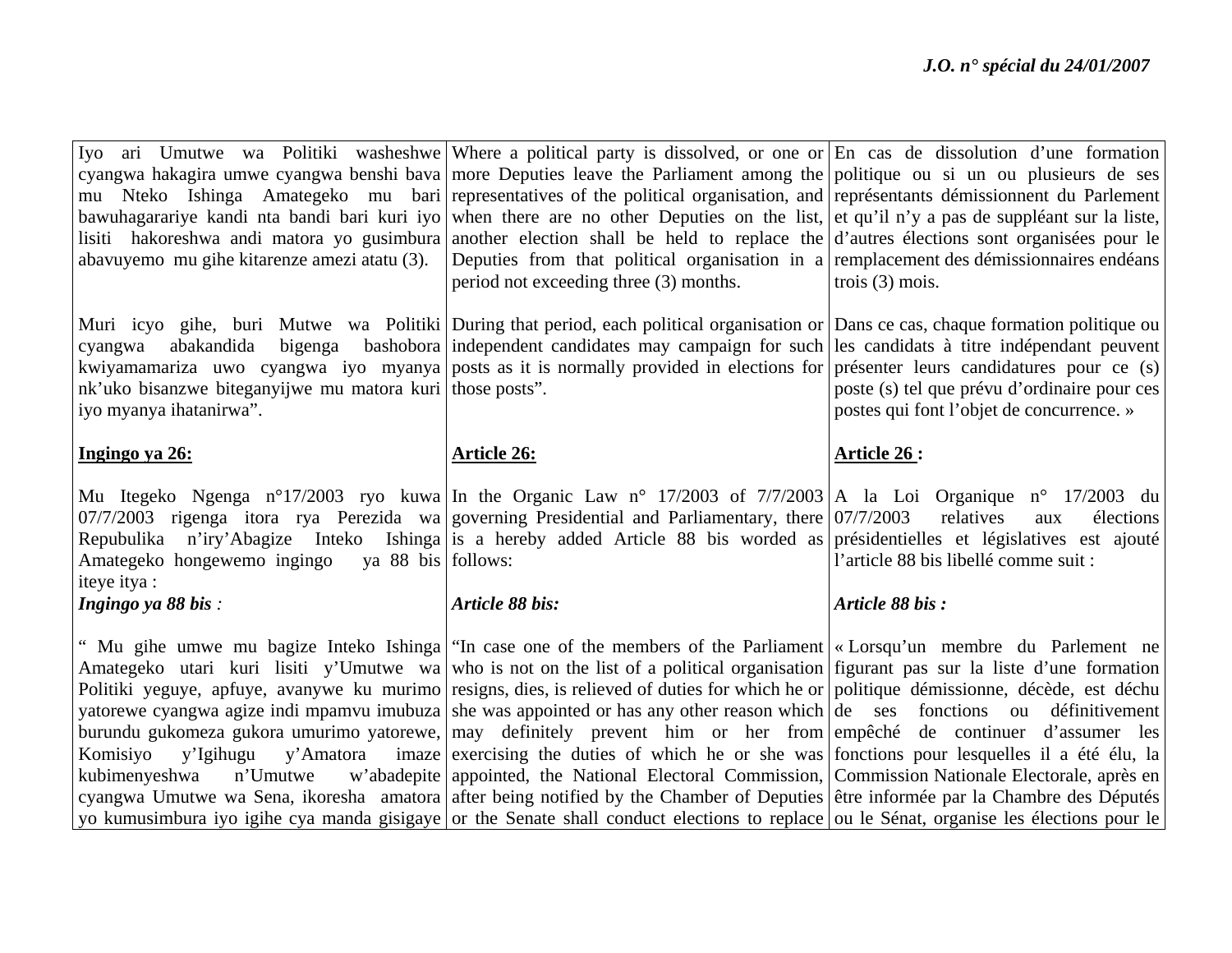| umunsi umwe".                                                                                                                                              | kingana nibura n'umwaka umwe-urengejeho him or her if the remaining term is equal to at remplacer lorsque le terme du mandat<br>least one year plus one day".                                                                                                                                                                                                                                                                                                                                                                                                                                                                                                                                                                                                                                                                                                                                                                                                                                                                                                                                      | restant à courir est au moins égal à un an<br>plus un jour. »                                                                                     |
|------------------------------------------------------------------------------------------------------------------------------------------------------------|----------------------------------------------------------------------------------------------------------------------------------------------------------------------------------------------------------------------------------------------------------------------------------------------------------------------------------------------------------------------------------------------------------------------------------------------------------------------------------------------------------------------------------------------------------------------------------------------------------------------------------------------------------------------------------------------------------------------------------------------------------------------------------------------------------------------------------------------------------------------------------------------------------------------------------------------------------------------------------------------------------------------------------------------------------------------------------------------------|---------------------------------------------------------------------------------------------------------------------------------------------------|
| Ingingo ya 27:                                                                                                                                             | <u>Article 27:</u>                                                                                                                                                                                                                                                                                                                                                                                                                                                                                                                                                                                                                                                                                                                                                                                                                                                                                                                                                                                                                                                                                 | <u>Article 27 :</u>                                                                                                                               |
| rigenga itora rya Perezida wa governing Presidential<br>07/7/2003<br>Repubulika<br>Amategeko hongewemo ingingo ya 88 ter worded as follows:<br>iteye itya: | Mu Itegeko Ngenga n° 17/2003 ryo kuwa In the Organic Law n° 17/2003 of 7/7/2003 A la Loi organique n° 17/2003 du<br>and Parliamentary 07/7/2003<br>n'iry'Abagize Inteko Ishinga elections, there is hereby added Article 88 ter présidentielles et législatives est ajouté                                                                                                                                                                                                                                                                                                                                                                                                                                                                                                                                                                                                                                                                                                                                                                                                                         | relatives<br>élections<br>aux<br>l'article 88 ter libellé comme suit :                                                                            |
| Ingingo ya 88 ter:                                                                                                                                         | Article 88 ter:                                                                                                                                                                                                                                                                                                                                                                                                                                                                                                                                                                                                                                                                                                                                                                                                                                                                                                                                                                                                                                                                                    | Article 88 ter:                                                                                                                                   |
| byerekeye gusimbura<br>"Ku<br>mu igazeti ya Leta ya Repubulika y'u Rwanda.                                                                                 | Abadepite   "In relation to replacement of women Deputies   « S'agissant du remplacement des Députés<br>b'Abagore n'Abasenateri batowe mu mwaka and Senators elected in 2003, the election shall de sexe féminin et des Sénateurs élus en<br>w'i 2003, itora rikorwa ku rwego rw'Intara be conducted at the Provincial or the City of 2003, les élections sont organisées au<br>cyangwa urw' Umujyi wa Kigali hakurikijwe Kigali levels in accordance with the electoral niveau de la Province ou de la Ville de<br>ifasi uwo Mudepite cyangwa Umusenateri yari constituency in which the Deputy or the Senator Kigali en fonction de la circonscription<br>yaratorewemo mbere y'itangazwa ry'Itegeko was elected before the publication in the official electorale dans laquelle un Député ou un<br>Ngenga n° 29/2005 ryo kuwa 31/12/2005 rigena gazette of the Republic of Rwanda of the law n° Sénateur avait été élu avant la publication<br>Inzego z'Imitegekere y'Igihugu cy'u Rwanda 29/2005 of 31/12/2005 determining Rwanda de la Loi Organique n° 29/2005 du<br>administrative entities. | $31/12/2005$ portant organisation des entités<br>administratives de la République du<br>Rwanda au Journal Officiel de la<br>République du Rwanda. |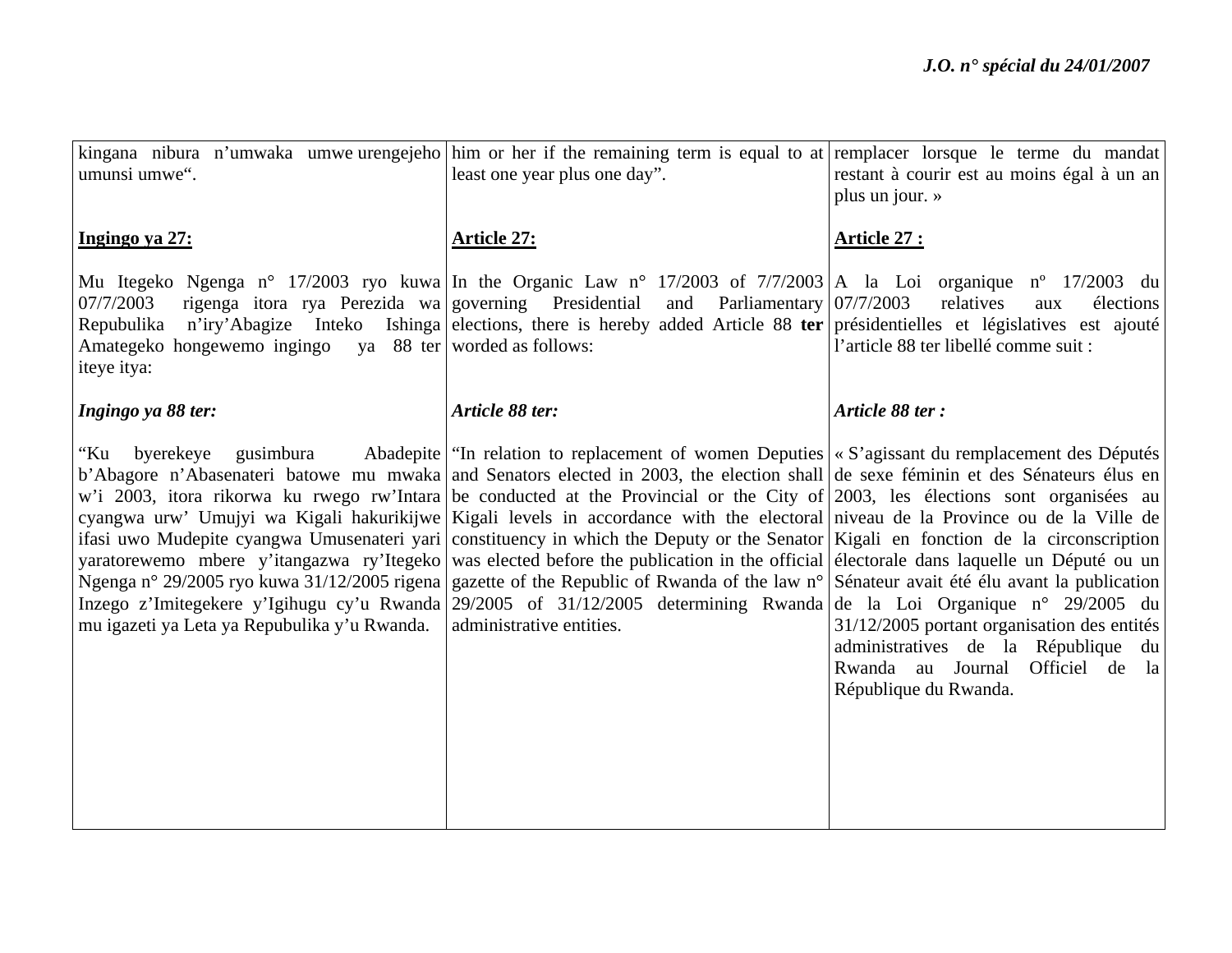|                                                                                | Hakurikijwe ibiteganywa n'igika cya mbere In accordance with provisions of paragraph one Conformément à l'alinéa premier du              |                                                 |
|--------------------------------------------------------------------------------|------------------------------------------------------------------------------------------------------------------------------------------|-------------------------------------------------|
|                                                                                | cy'iyi ngingo, umubare w'Abadepite b'Abagore of this Article, the number of women Deputies présent article, le nombre de Députés de      |                                                 |
|                                                                                | n'Abasenateri muri buri Ntara n'Umujyi wa and Senators in each province and the City of sexe féminin et de Sénateurs de chaque           |                                                 |
|                                                                                | Kigali nyuma y'itangazwa ry'Itegeko Ngenga Kigali after the publication of the law n° 29/2005 Province ou de la Ville de Kigali après la |                                                 |
| $n^{\circ}$ 29/2005 ryo kuwa 31/12/2005 rigena Inzego of                       | determining<br>31/12/2005                                                                                                                | Rwanda publication de la Loi Organique n°       |
|                                                                                | z'Imitegekere y'Igihugu cy'u Rwanda mu administrative entities in the Official Gazette of 29/2005                                        | 31/12/2005<br>du<br>portant                     |
| Igazeti ya Leta ya Repubulika y'u Rwanda the Republic of Rwanda is as follows: |                                                                                                                                          | organisation des entités administratives de     |
| uteye utya:                                                                    |                                                                                                                                          | la République du Rwanda au Journal              |
|                                                                                |                                                                                                                                          | Officiel de la République du Rwanda se          |
|                                                                                |                                                                                                                                          | présente comme suit :                           |
| $1^\circ$ Abadepite<br>b'abagore<br>mu                                         |                                                                                                                                          | 1 <sup>°</sup> les Députés de sexe féminin à la |
| w'Abadepite<br><b>Nteko</b><br>Ishinga<br>mu                                   | Mutwe $ 1^{\circ} $ Women Deputies in the Chamber of Deputies<br>in the Parliament:                                                      | Chambre<br>Députés dans<br>des<br>le            |
| Amategeko:                                                                     |                                                                                                                                          | Parlement:                                      |
| a. babiri (2) mu Mujyi wa Kigali;                                              | a. two $(2)$ in the City of                                                                                                              | deux (2) dans la Ville de<br>a)                 |
| b. batandatu<br>(6)<br><b>Ntara</b><br>mu                                      | Kigali;                                                                                                                                  | Kigali;                                         |
| y'Amajyepfo;                                                                   | b. six $(6)$ in the Southern                                                                                                             | six (6) dans la Province du<br>b)               |
| c. babiri<br>(2)<br><b>Ntara</b><br>mu                                         | Province:                                                                                                                                | Sud:                                            |
| y'Amajyaruguru;                                                                | c. two $(2)$ in the Northern                                                                                                             | deux (2) dans la Province<br>C)                 |
| d. barindwi<br><b>Ntara</b><br>(7)<br>mu                                       | Province;                                                                                                                                | du Nord;                                        |
| y'Iburengerazuba;                                                              | d. seven $(7)$ in the Western                                                                                                            | sept (7) dans la Province de<br>d)              |
| e. barindwi<br>(7)<br><b>Ntara</b><br>mu                                       | Province;                                                                                                                                | l'Ouest ;                                       |
| y'Iburasirazuba.                                                               | e. seven (7) in the Eastern                                                                                                              | sept (7) dans la Province de<br>e)              |
|                                                                                | Province.                                                                                                                                | $l$ Est.                                        |
|                                                                                | Abasenateri mu Mutwe wa Sena mu $ 2^{\circ} $ Senators in the Senate in the Parliament:                                                  | 2° les Sénateurs au Sénat du Parlement :        |
| Nteko Ishinga Amategeko:                                                       |                                                                                                                                          |                                                 |
|                                                                                | a. one $(1)$ in the City of                                                                                                              | un (1) dans la Ville de<br>a)                   |
| a. umwe (1) mu Mujyi wa Kigali;                                                | Kigali;                                                                                                                                  | Kigali;                                         |
|                                                                                |                                                                                                                                          |                                                 |
| (3)<br>b. batatu<br><b>Ntara</b><br>mu                                         | b. three $(3)$ in the Southern                                                                                                           | trois (3) dans la Province<br>b)                |
| y'Amajyepfo;                                                                   | Province;                                                                                                                                | du Sud;                                         |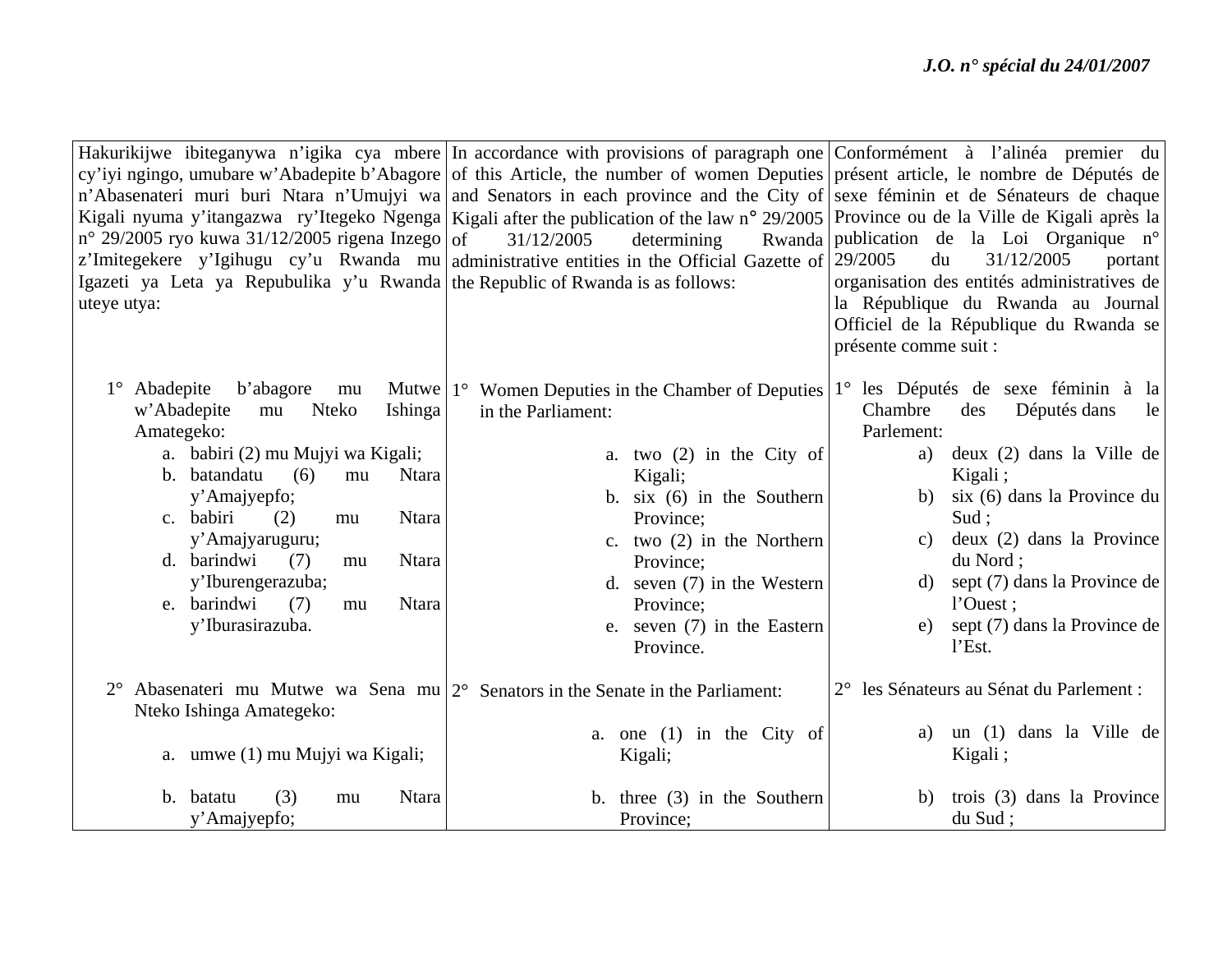| c. batatu<br>(3)<br><b>Ntara</b><br>mu<br>y'Amajyaruguru;<br>d. batatu<br>Ntara<br>(3)<br>mu<br>y'Iburengerazuba;<br>e. babiri<br>Ntara<br>(2)<br>mu<br>y'Iburasirazuba". | c. three $(3)$ in the Northern<br>Province;<br>d. three $(3)$ in the Western<br>Province;<br>e. two (2) in the Eastern<br>Province".                                                                                                                                                                                                                                                                                                                              | trois (3) dans la Province<br>C)<br>du Nord;<br>trois (3) dans la Province<br>d)<br>de l'Ouest ;<br>deux (2) dans la Province<br>e)<br>$de$ l'Est. » |
|---------------------------------------------------------------------------------------------------------------------------------------------------------------------------|-------------------------------------------------------------------------------------------------------------------------------------------------------------------------------------------------------------------------------------------------------------------------------------------------------------------------------------------------------------------------------------------------------------------------------------------------------------------|------------------------------------------------------------------------------------------------------------------------------------------------------|
| Ingingo ya 28:                                                                                                                                                            | <b>Article 28:</b>                                                                                                                                                                                                                                                                                                                                                                                                                                                | <b>Article 28:</b>                                                                                                                                   |
| rigenga itora rya Perezida wa Repubulika governing Presidential<br>ryongewemo ingingo ya 90 bis iteye itya:                                                               | Itegeko Ngenga n°17/2003 ryo kuwa 07/7/2003   In the Organic Law n° 17/2003 of 7/7/2003   A la Loi organique n° 17/2003 du<br>and Parliamentary $07/7/2003$<br>n'iry'Abagize Inteko Ishinga Amategeko elections, there is a hereby added Article 90 bis présidentielles et législatives est ajouté<br>worded as follows:                                                                                                                                          | relatives<br>élections<br>aux<br>l'article 90 bis libellé comme suit :                                                                               |
| Ingingo ya 90 bis:                                                                                                                                                        | Article 90 bis:                                                                                                                                                                                                                                                                                                                                                                                                                                                   | Article 90 bis:                                                                                                                                      |
| y'abagize<br>n'amatora<br>yihariye<br>itora rirangiye.                                                                                                                    | "Komisiyo y'Igihugu y'Amatora itangaza The National Electoral Commission shall «La Commission Nationale Electorale<br>by'agateganyo ibyavuye mu matora rusange declare general provisional electoral results and publie les résultats provisoires<br>Umutwe the specific elections of Deputies in a period not elections générales et particulières des<br>w'Abadepite mu gihe kitarenze iminsi itanu $(5)$ exceeding five $(5)$ days after the election is held. | des<br>membres de la Chambre des Députés<br>endéans cinq (5) jours après les élections.                                                              |
| Bitabangamiye<br>ibiteganywa<br>Umutwe w'Abadepite mu gihe kitarenze iminsi period not exceeding seven (7) days".<br>irindwi $(7)$ ".                                     | n'amategeko, Without prejudice to provisions of the law, the Sans préjudice des dispositions légales, la<br>Komisiyo y'Igihugu y'Amatora itangaza National Electoral Commission shall declare the Commission Nationale Electorale publie<br>burundu ibyavuye mu matora y'abagize final results of the election of Deputies in a les résultats définitifs des élections des                                                                                        | membres de la Chambre des Députés<br>endéans sept $(7)$ jours. »                                                                                     |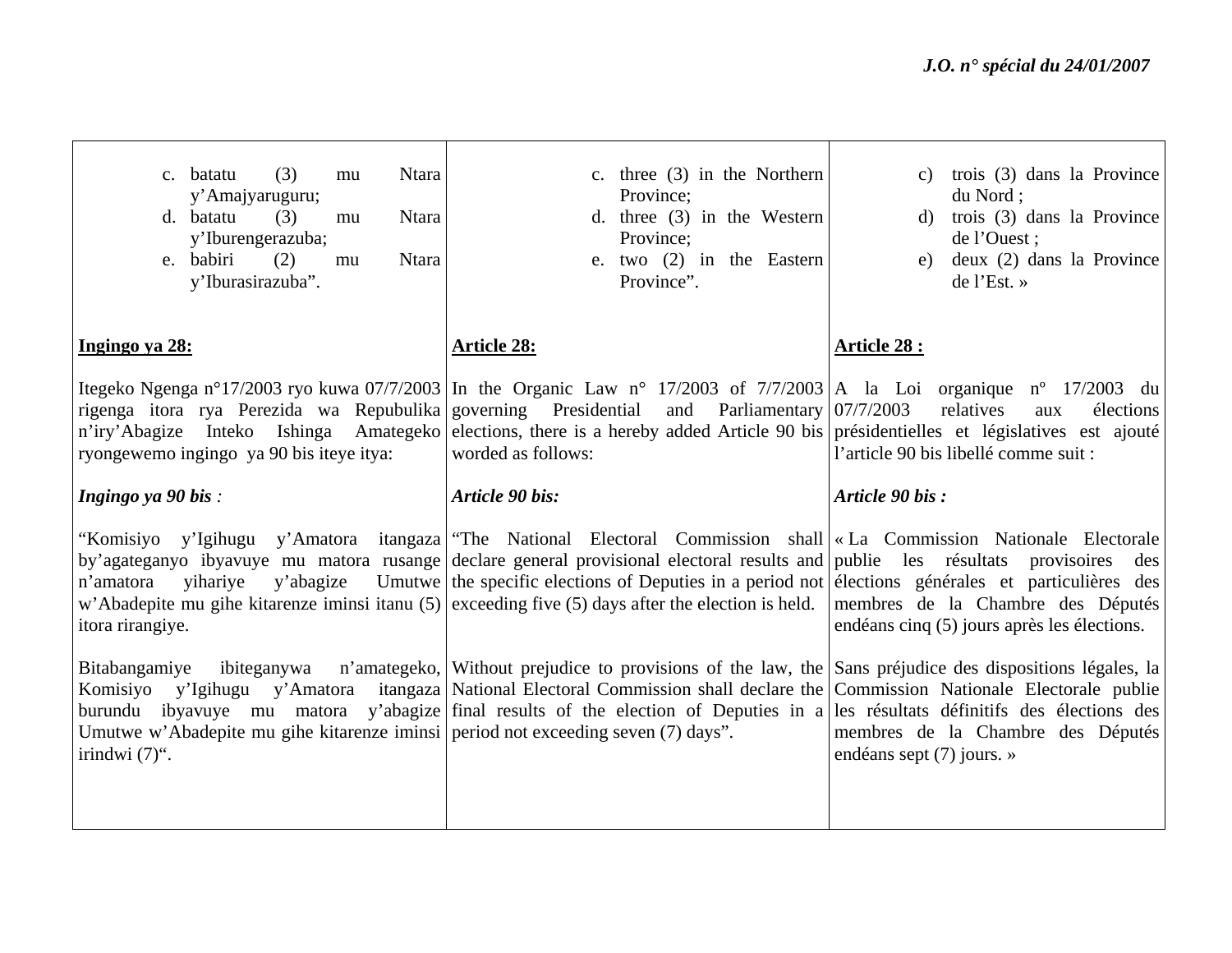| Ingingo ya 29:                                                                                                                                                                                                                    | <b>Article 29:</b>                                                                                                                                                                                                                                                                                                                                                                                                                                                                                     | Article 29:                                                                                                                                                                                                           |
|-----------------------------------------------------------------------------------------------------------------------------------------------------------------------------------------------------------------------------------|--------------------------------------------------------------------------------------------------------------------------------------------------------------------------------------------------------------------------------------------------------------------------------------------------------------------------------------------------------------------------------------------------------------------------------------------------------------------------------------------------------|-----------------------------------------------------------------------------------------------------------------------------------------------------------------------------------------------------------------------|
| kuwa 07/7/2003 rigenga itora rya Perezida wa $\frac{7}{7}/2003$<br>Repubulika n'iry'Abagize Inteko Ishinga Parliamentary<br>Amategeko ihinduwe kandi yujujwe ku buryo complemented as follows:<br>bukurikira:                     | Ingingo ya 91 y'Itegeko Ngenga n°17/2003 ryo Article 91 of the Organic Law n° 17/2003 of L'article 91 de la loi organique n° 17/2003<br>Presidential<br>governing<br>elections<br>modified<br>is                                                                                                                                                                                                                                                                                                       | and $\frac{du}{dx}$ 07/7/2003 relatives aux élections<br>and présidentielles et législatives est modifié et<br>complété comme suit :                                                                                  |
| ijana (30%) bakaba ari abagore. Manda yabo term of office is not renewable.<br>ntishobora kongerwa.                                                                                                                               | "Sena igizwe n'abantu makumyabiri na "The Senate is composed of twenty-six (26) «Le Sénat est composé de vingt six (26)<br>batandatu (26) bamara manda y'imyaka members serving for term of eight (8) years, at membres dont trente pour cent (30 %) au<br>umunani (8) muri bo nibura mirongo itatu ku least thirty (30%) of whom are women. Their moins sont de sexe féminin. Leur mandat                                                                                                             | est de huit (8) ans non renouvelable.                                                                                                                                                                                 |
| Abakuru<br>b'Igihugu<br>babisabye<br>bushake.                                                                                                                                                                                     | Abo Basenateri biyongeraho abahoze ari In addition, former Heads of State who A ces Sénateurs s'ajoutent les anciens<br>Urukiko honourably completed their terms or who Chefs d'Etat qui en font la demande à la<br>rw'Ikirenga, ariko bagomba kuba bararangije voluntarily resigned from office can become Cour Suprême, mais ils doivent avoir<br>neza manda yabo cyangwa barasezeye ku members of the Senate by submitting a request to normalement terminé ou volontairement<br>the Supreme Court. | résigné leur mandat.                                                                                                                                                                                                  |
| ku buryo bukurikira:                                                                                                                                                                                                              | Abagize Sena batorwa cyangwa bagashyirwaho Members of the Senate shall be elected or Les Sénateurs sont élus ou désignés<br>nominated in the following manner:                                                                                                                                                                                                                                                                                                                                         | comme suit :                                                                                                                                                                                                          |
| $1^\circ$ cumi na<br>babiri<br>(12)<br>batorwa $1^\circ$<br>z'Imitegekere<br>hakurikijwe<br>inzego<br>y'Igihugu. Iteka rya Perezida rigena<br>umubare w'abatorwa kuri buri rwego<br>rw'imitegekere<br>y'Igihugu<br>rwashingiweho; | twelve (12) members elected in accordance $1^{\circ}$<br>with the national administrative entities. An<br>Order of the President shall determine the<br>number of the persons to be elected at each<br>level of the national administrative entity;                                                                                                                                                                                                                                                    | douze $(12)$ membres élus en fonction<br>des entités administratives du pays. Un<br>Arrêté Présidentiel détermine le<br>nombre des Sénateurs qui doivent être<br>élus à chaque entité administrative de<br>référence; |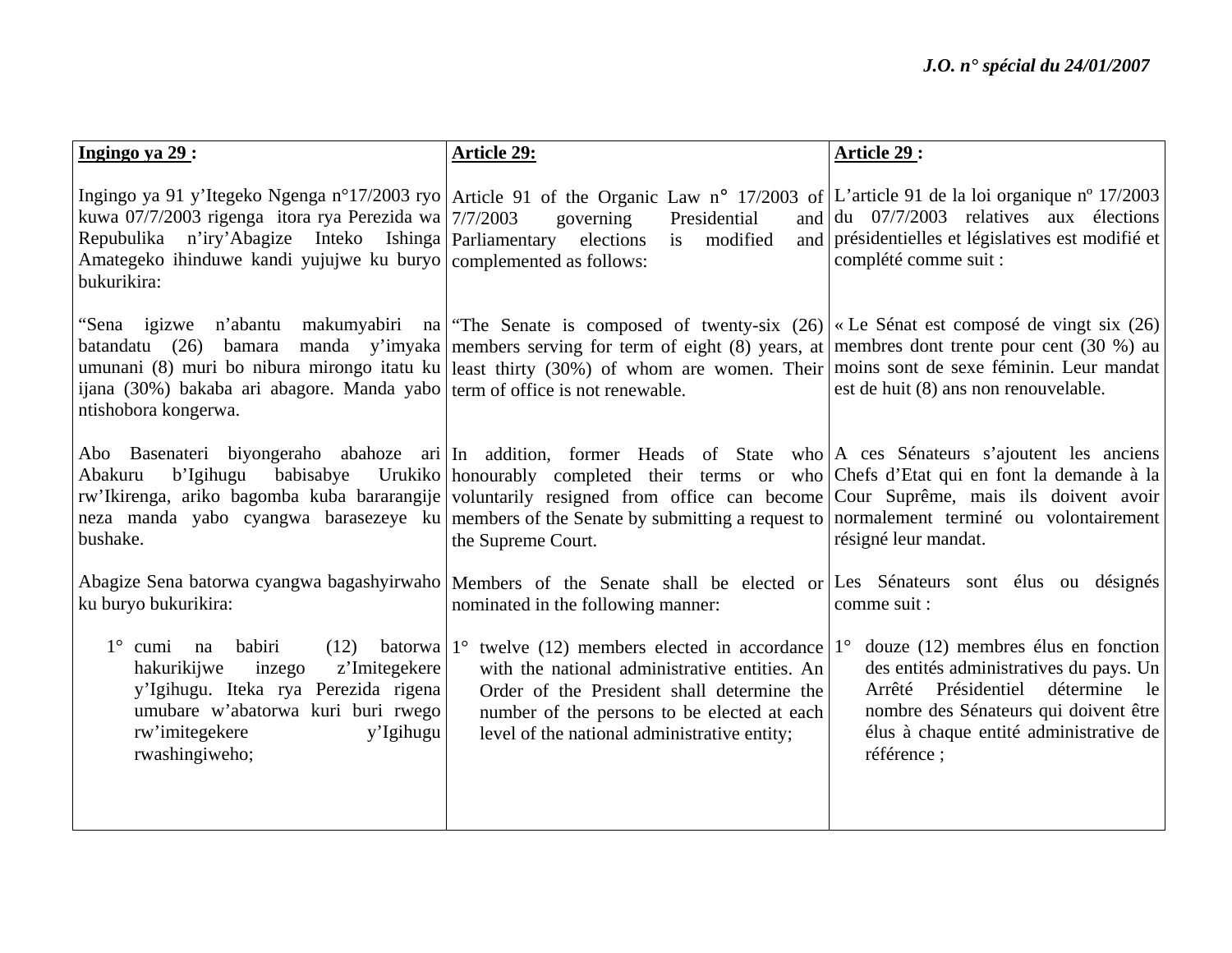| wa Repubulika, akita ku ihagararirwa<br>cy'abanyarwanda<br>amateka<br>ry'igice<br>agaragaza ko basigaye inyuma;<br>$3^\circ$<br>bane<br>(4)<br>bagenwa                                                                               | umunani (8) bashyirwaho na Perezida $2^{\circ}$ eight (8) members appointed by the President $2^{\circ}$<br>of the Republic who shall ensure the<br>representation of historically marginalised<br>communities;<br>n'Ihuriro $3^{\circ}$ four (4) members designated by the Forum of $3^{\circ}$                                                                                                                                                                                                                                                                      | huit (8) membres nommés par le<br>Président de la République, qui veille à<br>ce que la communauté nationale<br>historiquement la plus défavorisée soit<br>représentée;<br>quatre (4) membres nommés par le     |
|--------------------------------------------------------------------------------------------------------------------------------------------------------------------------------------------------------------------------------------|-----------------------------------------------------------------------------------------------------------------------------------------------------------------------------------------------------------------------------------------------------------------------------------------------------------------------------------------------------------------------------------------------------------------------------------------------------------------------------------------------------------------------------------------------------------------------|-----------------------------------------------------------------------------------------------------------------------------------------------------------------------------------------------------------------|
| Nyunguranabitekerezo ry'Imitwe ya<br>Politiki;                                                                                                                                                                                       | Political organisations;                                                                                                                                                                                                                                                                                                                                                                                                                                                                                                                                              | Forum des formations politiques;                                                                                                                                                                                |
| umwarimu<br>$4^\circ$<br>cyangwa $4^{\circ}$<br>(1)<br>umwe<br>umushakashatsi wo muri Kaminuza<br>n'Amashuri Makuru bya Leta nibura uri<br>ku rwego rw'umwarimu wungirije<br>watowe n'abarimu n'abashakashatsi bo<br>muri ibyo bigo; | one (1) university lecturer of at least the rank $4^{\circ}$<br>of Associate Professor or a researcher,<br>elected by the academic and research staff of<br>public universities and institutions of higher<br>learning;                                                                                                                                                                                                                                                                                                                                               | un (1) membre issu des Universités et<br>Instituts d'enseignement<br>supérieur<br>publics ayant au moins le grade<br>académique de Professeur associé et<br>élu par le corps académique de ces<br>institutions; |
| umwarimu<br>(1)<br>cyangwa $5^\circ$<br>umwe<br>umushakashatsi wo muri Kaminuza<br>n'Amashuri Makuru byigenga nibura uri<br>ku rwego rw'umwarimu wungirije<br>watowe n'abarimu n'abashakashatsi bo<br>muri ibyo bigo.                | one (1) university lecturer of at least the rank $5^{\circ}$<br>of Associate Professor or researcher, elected<br>by the academic and research staff of private<br>universities<br>and institutions of higher<br>learning.                                                                                                                                                                                                                                                                                                                                             | un (1) membre issu des Universités et<br>Instituts d'enseignement<br>supérieur<br>privés ayant au moins le grade<br>académique de Professeur associé élu<br>par le corps académique de ces<br>institutions.     |
| Sena<br>kwita<br>ku<br>zigomba<br>bw'Abanyarwanda n'ihagararirwa ry'ibitsina unity and representation of both sexes.<br>byombi.                                                                                                      | Inzego zishinzwe kugena abagomba kujya muri The organs responsible for nominating members Les organes chargés de désigner<br>bumwe of the Senate shall take into account national Sénateurs sont tenus                                                                                                                                                                                                                                                                                                                                                                | les<br>de prendre<br>en<br>considération l'unité nationale et la<br>représentation des deux sexes.                                                                                                              |
| 2003<br>zikemurwa n'Urukiko rw'Ikirenga".                                                                                                                                                                                            | Impaka zivutse zerekeye ishyirwa mu bikorwa Disputes relating to the application of Article 82 Les contestations relatives à l'application<br>ry'ingingo ya 82 n'iya 83 z'Itegeko Nshinga rya   and 83 of the Constitution of the Republic of   des articles 82 et 83 de la Constitution de<br>Repubulika y'u Rwanda ryo kuwa 4 Kamena Rwanda of June 4, 2003 as amended to date, la République du Rwanda du 4 juin 2003<br>nk'uko ryavuguruwe kugeza ubu, which may arise, shall be adjudicated by the telle que révisée à ce jour sont tranchées<br>Supreme Court". | par la Cour Suprême. »                                                                                                                                                                                          |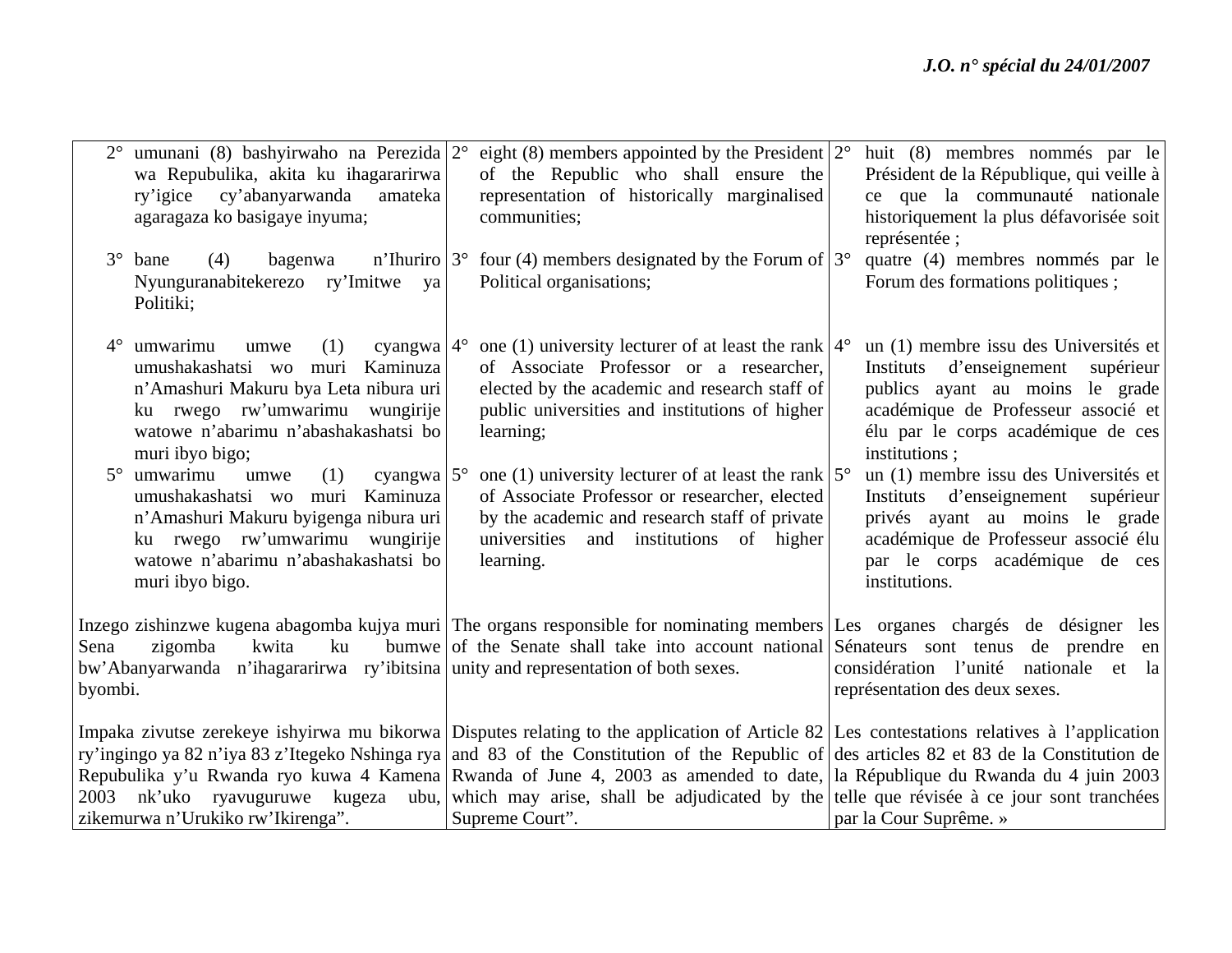| Ingingo ya 30:                                                                                                                                                                                                                                                                                                                                                                                                         | <b>Article 30:</b>                                                                                                                                                                                                                                                                                                                                                                                                                                                                                                                                                                                                                                                                                                                                                                                                                              | Article 30:                                                                                                                                                                                                                                                                                                                          |
|------------------------------------------------------------------------------------------------------------------------------------------------------------------------------------------------------------------------------------------------------------------------------------------------------------------------------------------------------------------------------------------------------------------------|-------------------------------------------------------------------------------------------------------------------------------------------------------------------------------------------------------------------------------------------------------------------------------------------------------------------------------------------------------------------------------------------------------------------------------------------------------------------------------------------------------------------------------------------------------------------------------------------------------------------------------------------------------------------------------------------------------------------------------------------------------------------------------------------------------------------------------------------------|--------------------------------------------------------------------------------------------------------------------------------------------------------------------------------------------------------------------------------------------------------------------------------------------------------------------------------------|
| kuwa 07/7/2003 rigenga itora rya Perezida wa $7/7/2003$<br>Repubulika n'iry'Abagize Inteko Ishinga Parliamentary<br>Amategeko ihinduwe kandi yujujwe ku buryo complemented as follows:<br>bukurikira:                                                                                                                                                                                                                  | Ingingo ya 92 y'Itegeko Ngenga n° 17/2003 ryo Article 92 of the Organic Law n° 17/2003 of L'article 92 de la loi organique n° 17/2003<br>governing<br>Presidential<br>elections<br>modified<br>i <sub>s</sub>                                                                                                                                                                                                                                                                                                                                                                                                                                                                                                                                                                                                                                   | and $\left  \frac{du}{27/7/2003} \right $ relatives aux élections<br>and présidentielles et législatives est modifié et<br>complété comme suit :                                                                                                                                                                                     |
| iyo kuba:                                                                                                                                                                                                                                                                                                                                                                                                              | "Imirimo itabangikanywa n'iy'Ubusenateri ni   "The functions incompatible with the office of a $\kappa$ Les fonctions<br>Senator are:                                                                                                                                                                                                                                                                                                                                                                                                                                                                                                                                                                                                                                                                                                           | de<br>Sénateur<br>sont<br>incompatibles avec celles de :                                                                                                                                                                                                                                                                             |
| 1° Perezida wa Repubulika;<br>mu bagize Guverinoma;<br>$3^\circ$<br>Umudepite;<br>cyangwa iy'Umujyi wa Kigali;<br>5° mu bagize Inama Njyanama y'Umurenge;<br>$6^{\circ}$<br>cyangwa iy'Umudugudu;<br>$7^\circ$<br>umukozi w'Akarere cyangwa uw'Umujyi 7°<br>wa Kigali;<br>$8^{\circ}$<br>umucamanza;<br>umushinjacyaha;<br>$9^{\circ}$<br>cyangwa umukozi wo mu kigo cya Leta;<br>11° umukozi<br>ugengwa<br>y'umurimo; | $1^{\circ}$ the President of the Republic;<br>a member of the Cabinet;<br>$3^\circ$<br>a Deputy;<br>mu bagize Inama Njyanama y'Akarere $ 4^{\circ}$ a member of the District or City of Kigali $ 4^{\circ}$<br>Councils;<br>5° a member of the Sector Council;<br>mu bagize Komite Nyobozi y'Akagari 6° a member of the executive committee of the $6^\circ$ membre du Comité Exécutif de Cellule<br>cell or village;<br>an employee of the District or the City of $7^{\circ}$<br>Kigali;<br>$8^{\circ}$<br>a Judge;<br>$9^{\circ}$ a prosecutor;<br>10° umukozi wo mu butegetsi bwite bwa Leta 10° an employee in the civil service or in a public $10^{\circ}$ agent de l'Etat ou de l'Etablissement<br>institution;<br>n'amasezerano   11° a person employed under an employment   11° employé régi par un contrat de travail;<br>contract; | 1° Président de la République;<br>membre du Gouvernement;<br>$2^{\circ}$<br>$3^\circ$<br>Député ;<br>membre du Conseil de District ou de la<br>Ville de Kigali;<br>5° membre du Conseil de Secteur;<br>ou de Village;<br>agent du District ou de la Ville de<br>Kigali;<br>Magistrat;<br>9° Officier du Ministère Public;<br>public; |
| 12° muri Komisiyo y'Igihugu y'Amatora;<br>cyangwa mu rwego rw'Igihugu rushinzwe                                                                                                                                                                                                                                                                                                                                        | 12° a member of the National Electoral 12° membre de la Commission Nationale<br>Commission;<br>13° mu Ngabo z'Igihugu, muri Polisi y'Igihugu   13° a member of Rwanda Defence Forces,   13° membre des Forces Rwandaises de<br>National Police or the National Security                                                                                                                                                                                                                                                                                                                                                                                                                                                                                                                                                                         | Electorale;<br>Défense, de la Police Nationale<br>ou                                                                                                                                                                                                                                                                                 |
| umutekano.                                                                                                                                                                                                                                                                                                                                                                                                             | Service.                                                                                                                                                                                                                                                                                                                                                                                                                                                                                                                                                                                                                                                                                                                                                                                                                                        | du Service National<br>membre<br>de                                                                                                                                                                                                                                                                                                  |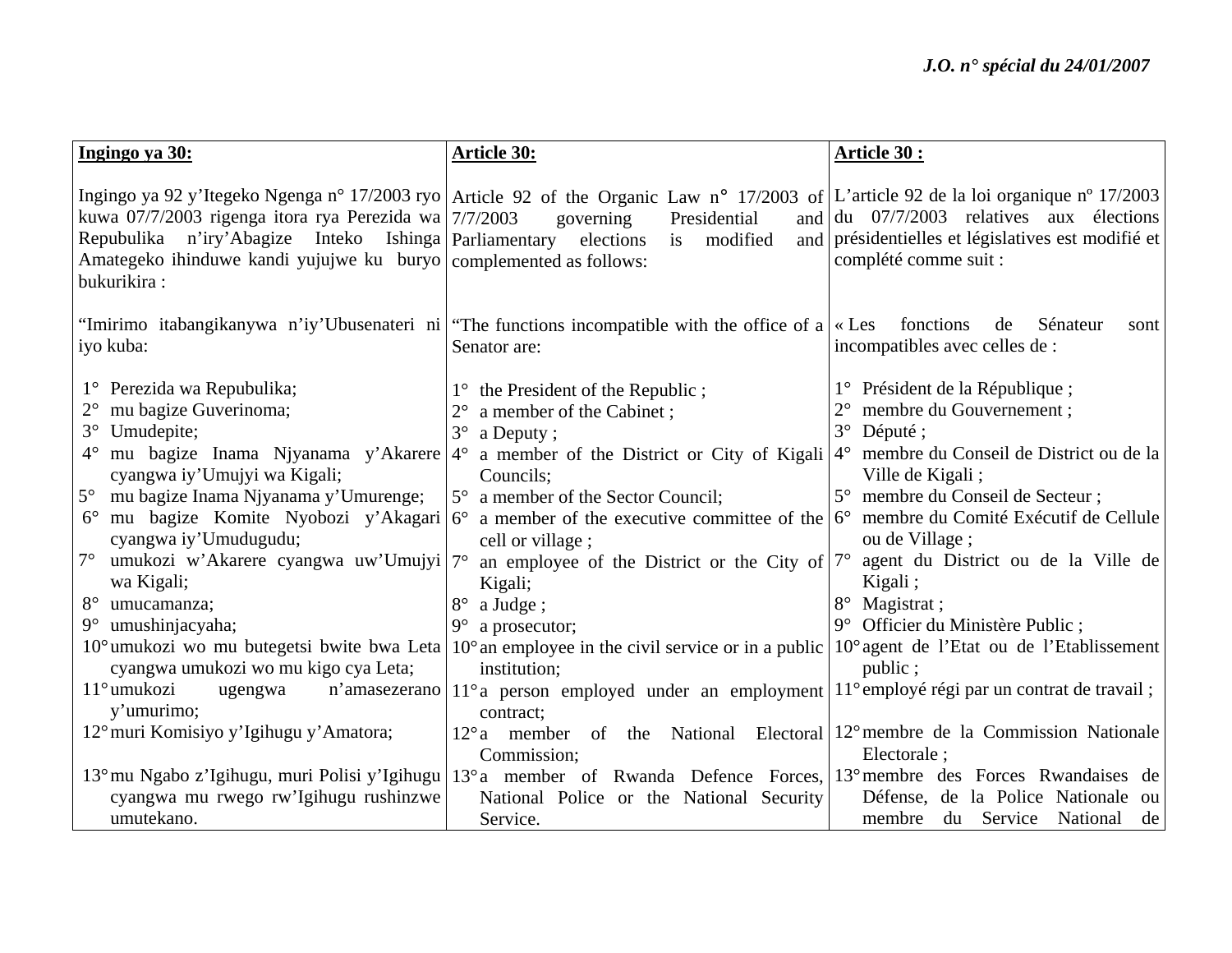|                                                                    | Uretse ibiteganywa mu gace ka $8^{\circ}$ n'aka $13^{\circ}$ With exception of the provisions referred to in                               | Sécurité.                                                                                 |
|--------------------------------------------------------------------|--------------------------------------------------------------------------------------------------------------------------------------------|-------------------------------------------------------------------------------------------|
|                                                                    | tw'igika cya mbere cy'iyi ngingo, gukora iyo items 8° and 13° of paragraph one of this Article, A l'exception des personnes visées aux     |                                                                                           |
| itabangikanywa<br>mirimo                                           | n'umurimo the exercise of those functions incompatible with points $8^{\circ}$ et $13^{\circ}$ de l'alinéa premier du                      |                                                                                           |
|                                                                    | w'Ubusenateri ntibibuza abari mu nzego the office of a Senator does not deprive persons présent article, l'exercice des fonctions          |                                                                                           |
|                                                                    | zavuzwe uburenganzira bwo gutorwa, gusa mentioned of the right to be elected, but incompatibles avec celles de Sénateur ne                 |                                                                                           |
|                                                                    | bakimara gutorwa bagomba kureka imirimo bari immediately after their election, they shall be prive pas aux personnes occupant les          |                                                                                           |
| basanzwe bakora.                                                   | required to resign from the positions they fonctions ci-haut citées le droit d'être                                                        |                                                                                           |
|                                                                    | previously held.                                                                                                                           | éligible. Toutefois, dès leur élection, elles                                             |
|                                                                    |                                                                                                                                            | doivent<br>démissionner<br>des<br>fonctions                                               |
|                                                                    |                                                                                                                                            | antérieures.                                                                              |
|                                                                    |                                                                                                                                            |                                                                                           |
|                                                                    | Abari mu nzego z'imirimo yabangamira Persons in positions which may be prejudicial to Les personnes dont les fonctions peuvent             |                                                                                           |
| yabangamirwa<br>cyangwa                                            | n'igikorwa cyo campaign or those which may prejudice the act influencer l'opération électorale, de même                                    |                                                                                           |
|                                                                    | kwiyamamariza hamwe n'abari mu mirimo ya of campaign and those in public service shall be que les agents de l'Etat, suspendent leurs       |                                                                                           |
|                                                                    | Leta, bahagarika by'agateganyo imirimo yabo required to suspend the exercise of their fonctions pendant la                                 | période<br>des                                                                            |
| mu gihe cyo kwiyamamaza".                                          | functions during the campaign".                                                                                                            | campagnes électorales. »                                                                  |
| Ingingo ya 31:                                                     | <b>Article 31:</b>                                                                                                                         | <b>Article 31:</b>                                                                        |
|                                                                    |                                                                                                                                            |                                                                                           |
|                                                                    | Ingingo ya 93 y'Itegeko Ngenga n° 17/2003 ryo Article 93 of the Organic Law n° 17/2003 of L'article 93 de la loi organique n° 17/2003      |                                                                                           |
| kuwa 07/7/2003 rigenga itora rya Perezida wa 7/7/2003              | governing<br>Presidential                                                                                                                  | and $\left  \frac{du}{dt} \right $ 07/7/2003 relatives aux élections                      |
| Repubulika n'iry'Abagize Inteko Ishinga Parliamentary elections    | is modified                                                                                                                                | and présidentielles et législatives est modifié et                                        |
| Amategeko ihinduwe kandi yujujwe ku buryo complemented as follows: |                                                                                                                                            | complété comme suit :                                                                     |
| bukurikira:                                                        |                                                                                                                                            |                                                                                           |
|                                                                    | "Abagize Sena batorwa mu ibanga n'Inteko   "Members of the Senate shall be elected through   « Les Sénateurs sont élus au scrutin secret   |                                                                                           |
|                                                                    | itora igizwe n'abagize Biro z'Inama Njyanama a secret ballot by an electoral college composed par un collège électoral composé des         |                                                                                           |
| z'Imirenge<br>n'abagize<br>Inama                                   |                                                                                                                                            | Njyanama of the members of the Executive Committees of membres de Bureaux des Conseils de |
|                                                                    |                                                                                                                                            |                                                                                           |
|                                                                    |                                                                                                                                            |                                                                                           |
| Perezida.                                                          | z'Uturere bigize ifasi y'itora igenwa n'Iteka rya Sectors and the members of the District Councils Secteurs et des membres des Conseils de |                                                                                           |
|                                                                    | that comprise the electoral constituency Districts composant la circonscription<br>determined by an Order of the President.                | électorale qui est déterminée par Arrêté                                                  |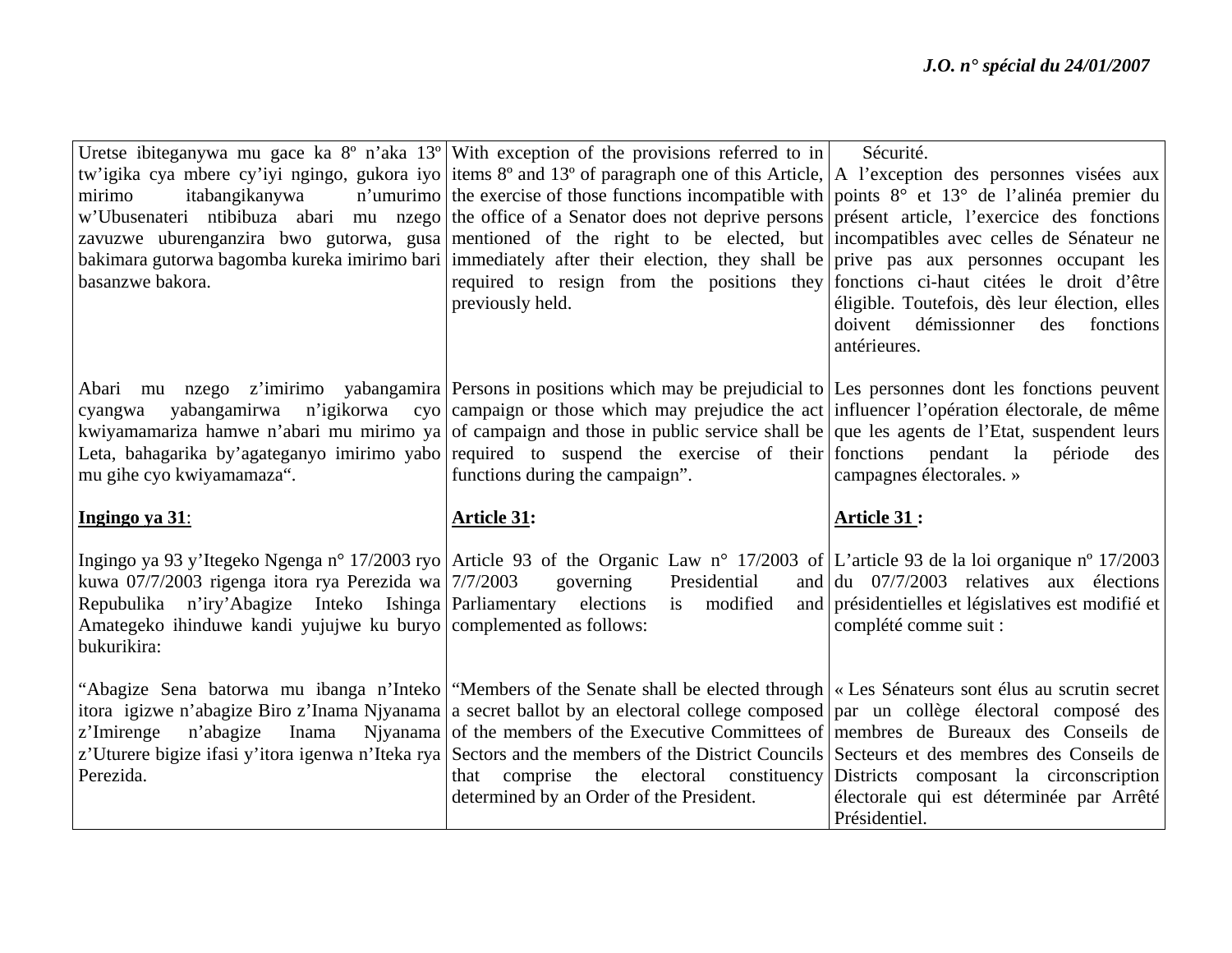| y'Akarere batorewemo".                                                                                                                                                 | Abagize Inama Njyanama y'Umujyi wa Kigali   Members of the Kigali City Council shall vote   Les membres du Conseil de la Ville de<br>batorera hamwe n'abagize Inama Njyanama together with the members of the District Council Kigali participent aux élections ensemble<br>in which they are elected."                                                                                                                                                                                                                                                                                                                                                                                                                                                                                                                                                                                                                                                                                                                                                                     | avec les membres du Conseil de District<br>dans lequel ils ont été élus. »                                    |
|------------------------------------------------------------------------------------------------------------------------------------------------------------------------|-----------------------------------------------------------------------------------------------------------------------------------------------------------------------------------------------------------------------------------------------------------------------------------------------------------------------------------------------------------------------------------------------------------------------------------------------------------------------------------------------------------------------------------------------------------------------------------------------------------------------------------------------------------------------------------------------------------------------------------------------------------------------------------------------------------------------------------------------------------------------------------------------------------------------------------------------------------------------------------------------------------------------------------------------------------------------------|---------------------------------------------------------------------------------------------------------------|
| Ingingo ya 32:                                                                                                                                                         | <b>Article 32:</b>                                                                                                                                                                                                                                                                                                                                                                                                                                                                                                                                                                                                                                                                                                                                                                                                                                                                                                                                                                                                                                                          | <b>Article 32:</b>                                                                                            |
| $\vert 07/07/2003 \vert$ rigenga itora rya Perezida wa governing Presidential<br>Repubulika<br>Amategeko hongewemo ingingo ya 97 bis iteye worded as follows:<br>itya: | Mu Itegeko Ngenga n°17/2003 ryo kuwa In the Organic Law n° 17/2003 of 7/7/2003 A la Loi organique n° 17/2003 du<br>and Parliamentary $07/7/2003$<br>n'iry'Abagize Inteko Ishinga elections, there is a hereby added Article 97 bis présidentielles et législatives est ajouté                                                                                                                                                                                                                                                                                                                                                                                                                                                                                                                                                                                                                                                                                                                                                                                               | relatives<br>élections<br>aux<br>l'article 97 bis libellé comme suit :                                        |
| Ingingo ya 97 bis:                                                                                                                                                     | Article 97 bis:                                                                                                                                                                                                                                                                                                                                                                                                                                                                                                                                                                                                                                                                                                                                                                                                                                                                                                                                                                                                                                                             | Article 97 bis:                                                                                               |
| ry'abagize Umutwe<br>Sena<br>wa<br>Komisiyo<br>y'Igihugu<br>minsi itarenze irindwi (7) Abasenateri batowe".   in a period not exceeding seven (7) days".               | "Mu gihe kitarenze iminsi itanu (5) itora   "The National Electoral Commission, in a period   « Dans un délai ne dépassant pas cinq (5)<br>rirangiye, not exceeding five (5) days after the election of jours après les élections des membres du<br>y'Amatora igomba the members of the Senate is held, shall submit to Sénat, la Commission Nationale Electorale<br>gushyikiriza Urukiko rw'Ikirenga ibyavuye mu the Supreme Court, the electoral results from the doit faire parvenir à la Cour Suprême les<br>matora yabereye mu ifasi y'itora yagenwe electoral constituency determined by an Order of résultats des élections organisées au niveau<br>n'iteka rya Perezida no muri za Kaminuza no the President and from universities, public and de la circonscription électorale déterminée<br>mu Bigo by'Amashuri Makuru bya Leta private higher learning institutions in order to par Arrêté Présidentiel et au niveau des<br>n'Ibyigenga kugirango rutangaze burundu mu finally declare the names of the elected Senators Universités et Instituts d'enseignement | supérieur publics et privés pour la<br>publication définitive des Sénateurs élus<br>endéans sept (7) jours. » |
| Ingingo ya 33:                                                                                                                                                         | <b>Article 33:</b>                                                                                                                                                                                                                                                                                                                                                                                                                                                                                                                                                                                                                                                                                                                                                                                                                                                                                                                                                                                                                                                          | Article 33:                                                                                                   |
| Ingingo<br>Tegeko Ngenga kandi zinyuranye na ryo Organic Law are hereby repealed.<br>zivanyweho.                                                                       | zose z'amategeko abanziriza iri All previous legal provisions contrary to this Toutes les dispositions légales antérieures                                                                                                                                                                                                                                                                                                                                                                                                                                                                                                                                                                                                                                                                                                                                                                                                                                                                                                                                                  | contraires à la présente Loi organique sont<br>abrogées.                                                      |